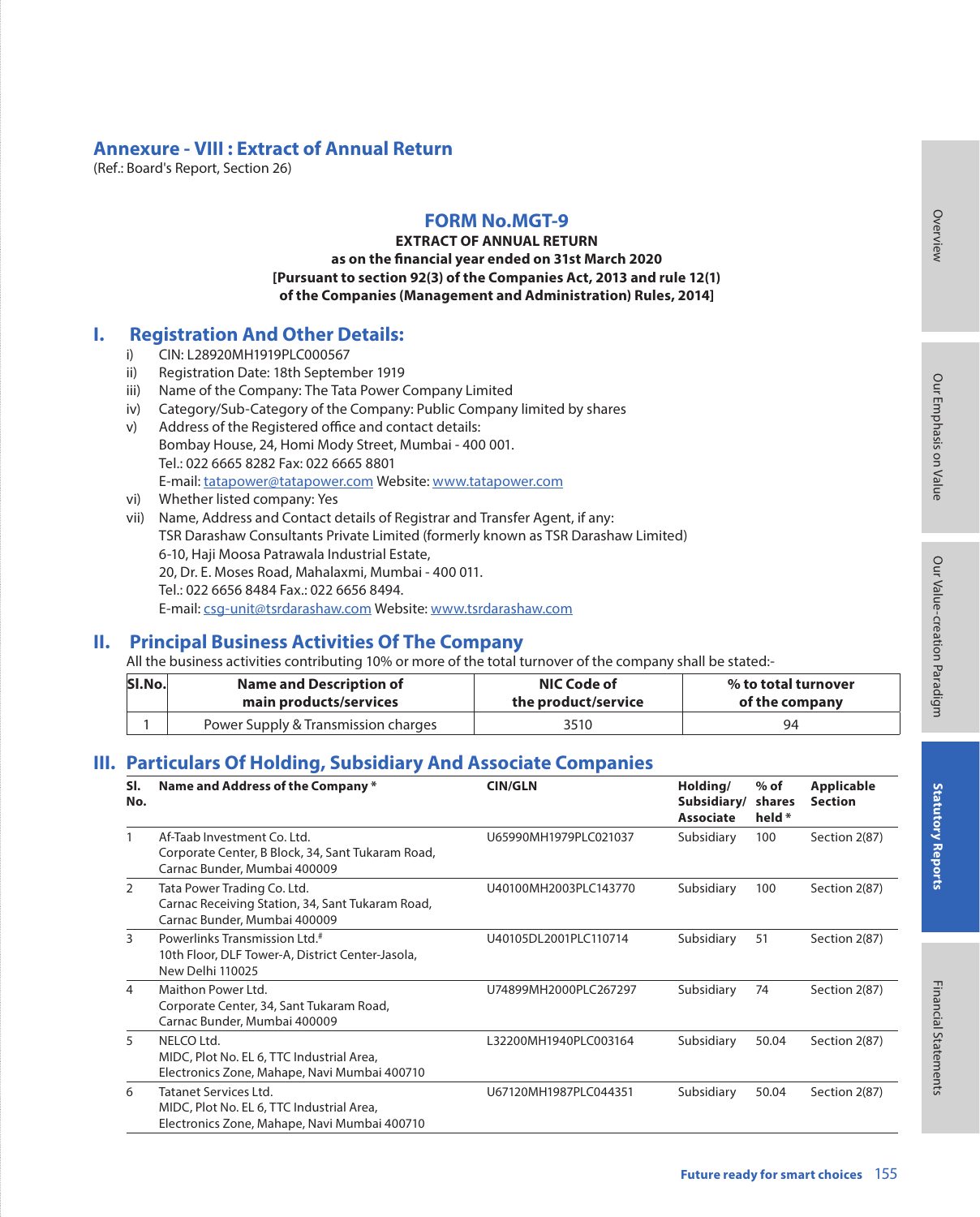| SI.<br>No. | Name and Address of the Company *                                                                                                                                                                     | <b>CIN/GLN</b>        | Holding/<br>Subsidiary/<br><b>Associate</b> | % of<br>shares<br>held * | <b>Applicable</b><br><b>Section</b> |  |
|------------|-------------------------------------------------------------------------------------------------------------------------------------------------------------------------------------------------------|-----------------------|---------------------------------------------|--------------------------|-------------------------------------|--|
| 7          | Nelco Network Products Ltd.<br>EL-6, TTC Industrial Area, MIDC, Mahape,<br>Navi Mumbai 400710                                                                                                         | U32309MH2016PLC285693 | Subsidiary                                  | 50.04                    | Section 2(87)                       |  |
| 8          | Industrial Energy Ltd. <sup>#</sup><br>c/o The Tata Power Co. Ltd., Corporate Center,<br>A Block, 34, Sant Tukaram Road,<br>Carnac Bunder, Mumbai 400009                                              | U74999MH2007PLC167623 | Subsidiary                                  | 74                       | Section 2(87)                       |  |
| 9          | TP Renewable Microgrid Ltd.<br>(Formerly known as Industrial Power Utility Ltd.)<br>c/o The Tata Power Co. Ltd., Corporate Center,<br>A Block, 34, Sant Tukaram Road,<br>Carnac Bunder, Mumbai 400009 | U40100MH2007PLC168291 | Subsidiary                                  | 100                      | Section 2(87)                       |  |
| 10         | Tata Power Delhi Distribution Ltd.<br>NDPL House, Hudson Lines, Kingsway Camp,<br>Delhi 110009                                                                                                        | U40109DL2001PLC111526 | Subsidiary                                  | 51                       | Section 2(87)                       |  |
| 11         | NDPL Infra Ltd.<br>Jeevan Bharati Tower #1, 10th Floor, 124,<br>Connaught Circus, New Delhi 110001                                                                                                    | U40106DL2011PLC223982 | Subsidiary                                  | 51                       | Section 2(87)                       |  |
| 12         | Coastal Gujarat Power Ltd.<br>34, Sant Tukaram Road, Carnac Bunder,<br>Mumbai 400009                                                                                                                  | U40102MH2006PLC182213 | Subsidiary                                  | 100                      | Section 2(87)                       |  |
| 13         | Tata Power Renewable Energy Ltd.<br>c/o The Tata Power Co. Ltd., Corporate Center,<br>A Block, 34, Sant Tukaram Road,<br>Carnac Bunder, Mumbai 400009                                                 | U40108MH2007PLC168314 | Subsidiary                                  | 100                      | Section 2(87)                       |  |
| 14         | Tata Power Green Energy Ltd.<br>B Block, Corporate Center, 34, Sant Tukaram Road,<br>Carnac Bunder, Mumbai 400009                                                                                     | U40108MH2011PLC211851 | Subsidiary                                  | 100                      | Section 2(87)                       |  |
| 15         | Supa Windfarm Ltd.<br>c/o The Tata Power Co. Ltd., Corporate Center,<br>A Block, 34, Sant Tukaram Road,<br>Carnac Bunder, Mumbai 400009                                                               | U40300MH2015PLC270878 | Subsidiary                                  | 100                      | Section 2(87)                       |  |
| 16         | Nivade Windfarm Ltd.<br>c/o The Tata Power Co. Ltd., Corporate Center,<br>A Block, 34, Sant Tukaram Road,<br>Carnac Bunder, Mumbai 400009                                                             | U40300MH2015PLC271114 | Subsidiary                                  | 100                      | Section 2(87)                       |  |
| 17         | Poolavadi Windfarm Ltd.<br>c/o The Tata Power Co. Ltd., Corporate Center,<br>A Block, 34, Sant Tukaram Road, Carnac Bunder,<br>Mumbai 400009                                                          | U40300MH2016PLC271899 | Subsidiary                                  | 74                       | Section 2(87)                       |  |
| 18         | Indo Rama Renewables Jath Ltd.<br>c/o The Tata Power Co. Ltd., Corporate Center,<br>A Block, 34, Sant Tukaram Road, Carnac Bunder,<br>Mumbai 400009                                                   | U40300MH2012PLC316963 | Subsidiary                                  | 100                      | Section 2(87)                       |  |
| 19         | Vagarai Windfarm Ltd.<br>c/o The Tata Power Co. Ltd., Corporate Center,<br>34, Sant Tukaram Road, Carnac Bunder,<br>Mumbai 400009                                                                     | U40106MH2017PLC291708 | Subsidiary                                  | 72                       | Section 2(87)                       |  |
| 20         | TP Kirnali Ltd.<br>c/o The Tata Power Co. Ltd., Corporate Center B,<br>34, Sant Tukaram Road, Carnac Bunder,<br>Mumbai 400009                                                                         | U40100MH2020PLC337950 | Subsidiary                                  | 100                      | Section 2(87)                       |  |
| 21         | TP Solapur Ltd.<br>c/o The Tata Power Co. Ltd., Corporate Center B,<br>34, Sant Tukaram Road, Carnac Bunder,<br>Mumbai 400009                                                                         | U40108MH2020PLC338268 | Subsidiary                                  | 100                      | Section 2(87)                       |  |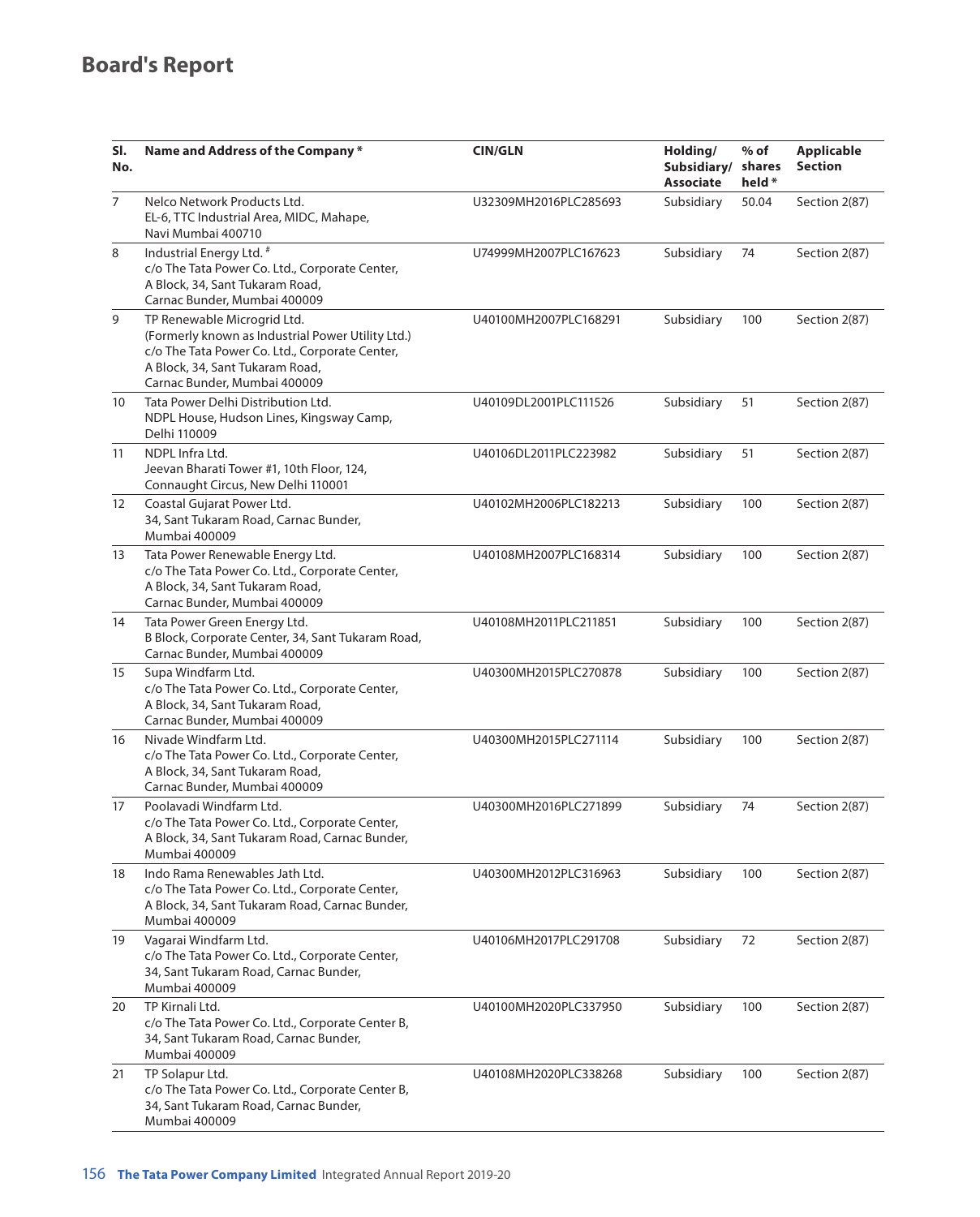| SI.<br>No. | Name and Address of the Company *                                                                                                                      | <b>CIN/GLN</b>        | Holding/<br>Subsidiary/<br><b>Associate</b> | $%$ of<br>shares<br>held * | <b>Applicable</b><br><b>Section</b> |
|------------|--------------------------------------------------------------------------------------------------------------------------------------------------------|-----------------------|---------------------------------------------|----------------------------|-------------------------------------|
| 22         | Walwhan Renewable Energy Ltd.<br>c/o The Tata Power Co. Ltd., Corporate Center B,<br>34, Sant Tukaram Road, Carnac Bunder,<br>Mumbai 400009            | U40103MH2009PLC197021 | Subsidiary                                  | 100                        | Section 2(87)                       |
| 23         | Clean Sustainable Solar Energy Pvt. Ltd.<br>c/o The Tata Power Co. Ltd., Corporate Center B,<br>34, Sant Tukaram Road, Carnac Bunder,<br>Mumbai 400009 | U40300MH2014PTC254371 | Subsidiary                                  | 99.99                      | Section 2(87)                       |
| 24         | Dreisatz Mysolar24 Pvt. Ltd.<br>c/o The Tata Power Co. Ltd., Corporate Center B,<br>34, Sant Tukaram Road, Carnac Bunder,<br>Mumbai 400 009            | U40102MH2009PTC326890 | Subsidiary                                  | 100                        | Section 2(87)                       |
| 25         | MI Mysolar24 Pvt. Ltd.<br>c/o The Tata Power Co. Ltd., Corporate Center B,<br>34, Sant Tukaram Road, Carnac Bunder,<br>Mumbai 400 009                  | U40106MH2009PTC326791 | Subsidiary                                  | 100                        | Section 2(87)                       |
| 26         | Northwest Energy Pvt. Ltd.<br>c/o The Tata Power Co. Ltd., Corporate Center B,<br>34, Sant Tukaram Road, Carnac Bunder,<br><b>Mumbai 400009</b>        | U40108MH2008PTC182762 | Subsidiary                                  | 100                        | Section 2(87)                       |
| 27         | Solarsys Renewable Energy Pvt. Ltd.<br>c/o The Tata Power Co. Ltd., Corporate Center B,<br>34, Sant Tukaram Road, Carnac Bunder,<br>Mumbai 400 009     | U74999MH2004PTC325049 | Subsidiary                                  | 100                        | Section 2(87)                       |
| 28         | Walwhan Solar Energy GJ Ltd.<br>c/o The Tata Power Co. Ltd., Corporate Center B,<br>34, Sant Tukaram Road, Carnac Bunder,<br><b>Mumbai 400009</b>      | U40104MH2008PLC184134 | Subsidiary                                  | 100                        | Section 2(87)                       |
| 29         | Walwhan Solar Raj Ltd.<br>c/o The Tata Power Co. Ltd., Corporate Center B,<br>34, Sant Tukaram Road, Carnac Bunder,<br><b>Mumbai 400009</b>            | U40105MH2010PLC202097 | Subsidiary                                  | 100                        | Section 2(87)                       |
| 30         | Walwhan Solar BH Ltd.<br>c/o The Tata Power Co. Ltd., Corporate Center B,<br>34, Sant Tukaram Road, Carnac Bunder,<br>Mumbai 400009                    | U40106MH2010PLC209615 | Subsidiary                                  | 100                        | Section 2(87)                       |
| 31         | Walwhan Solar MH Ltd.<br>c/o The Tata Power Co. Ltd., Corporate Center B,<br>34, Sant Tukaram Road, Carnac Bunder,<br>Mumbai 400009                    | U40108MH2006PLC165673 | Subsidiary                                  | 100                        | Section 2(87)                       |
| 32         | Walwhan Wind RJ Ltd.<br>c/o The Tata Power Co. Ltd., Corporate Center B,<br>34, Sant Tukaram Road, Carnac Bunder,<br>Mumbai 400009                     | U40108MH2006PLC325050 | Subsidiary                                  | 100                        | Section 2(87)                       |
| 33         | Walwhan Solar AP Ltd.<br>c/o The Tata Power Co. Ltd., Corporate Center B,<br>34, Sant Tukaram Road, Carnac Bunder,<br>Mumbai 400009                    | U40109MH2008PLC178769 | Subsidiary                                  | 100                        | Section 2(87)                       |
| 34         | Walwhan Solar KA Ltd.<br>c/o The Tata Power Co. Ltd., Corporate Center B,<br>34, Sant Tukaram Road, Carnac Bunder,<br>Mumbai 400009                    | U40300MH2012PLC233418 | Subsidiary                                  | 100                        | Section 2(87)                       |
| 35         | Walwhan Solar MP Ltd.<br>c/o The Tata Power Co. Ltd., Corporate Centre B,<br>34, Sant Tukaram Road, Carnac Bunder,<br>Mumbai 400009                    | U40106MH2010PLC206275 | Subsidiary                                  | 100                        | Section 2(87)                       |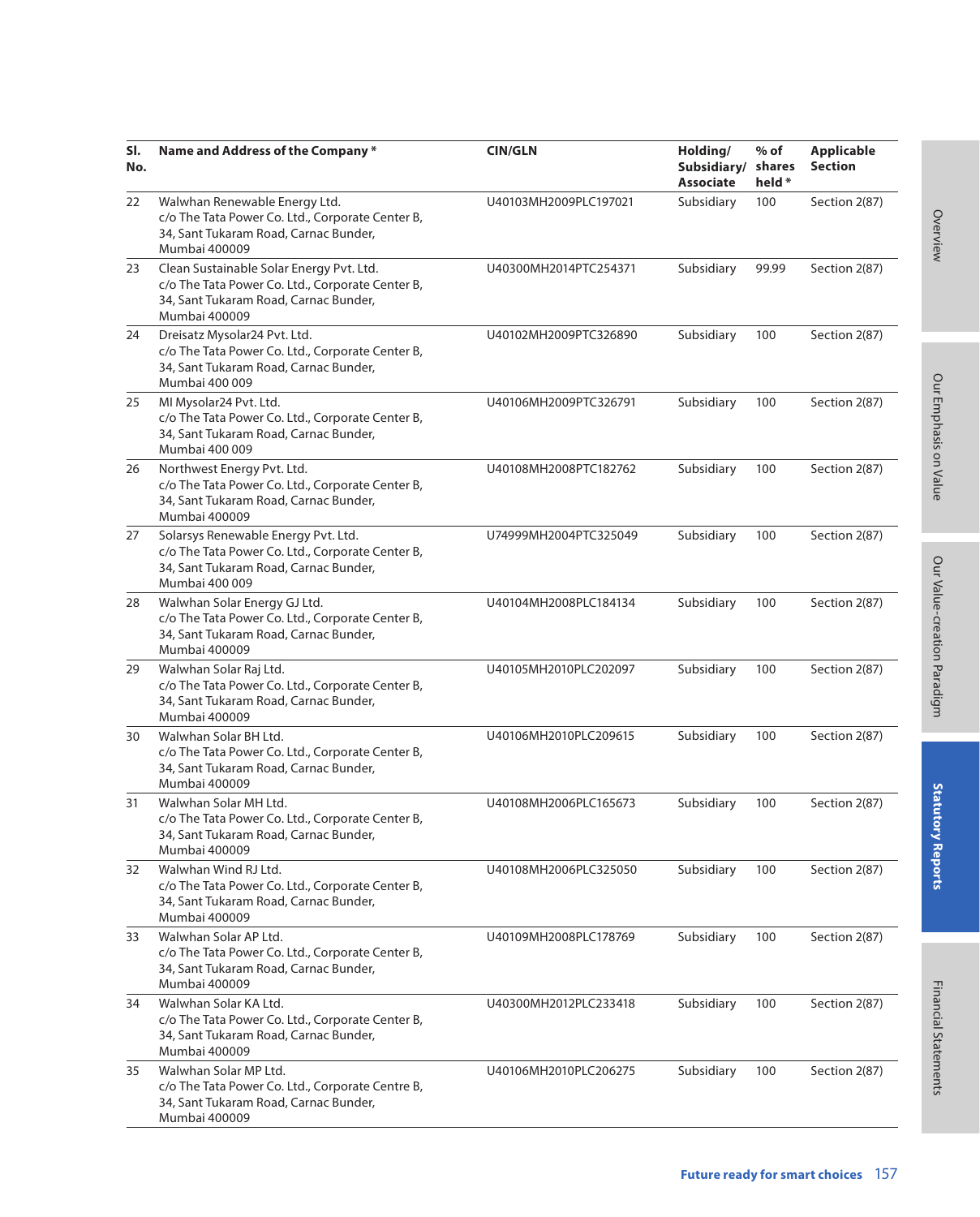| SI.<br>No. | Name and Address of the Company *                                                                                                                            | <b>CIN/GLN</b>                     | Holding/<br>Subsidiary/ shares<br><b>Associate</b> | % of<br>held * | <b>Applicable</b><br><b>Section</b> |
|------------|--------------------------------------------------------------------------------------------------------------------------------------------------------------|------------------------------------|----------------------------------------------------|----------------|-------------------------------------|
| 36         | Walwhan Solar PB Ltd.<br>c/o The Tata Power Co. Ltd., Corporate Center B,<br>34, Sant Tukaram Road, Carnac Bunder,<br>Mumbai 400009                          | U40300MH2010PLC326052              | Subsidiary                                         | 100            | Section 2(87)                       |
| 37         | Walwhan Energy RJ Ltd.<br>c/o The Tata Power Co. Ltd., Corporate Center B,<br>34, Sant Tukaram Road, Carnac Bunder,<br>Mumbai 400009                         | U40105MH2010PLC206475              | Subsidiary                                         | 100            | Section 2(87)                       |
| 38         | Walwhan Solar TN Ltd.<br>c/o The Tata Power Co. Ltd., Corporate Center B,<br>34, Sant Tukaram Road, Carnac Bunder,<br>Mumbai 400009                          | U40106MH2010PLC326794              | Subsidiary                                         | 100            | Section 2(87)                       |
| 39         | Walwhan Solar RJ Ltd.<br>c/o The Tata Power Co. Ltd., Corporate Center B, 34,<br>Sant Tukaram Road, Carnac Bunder,<br><b>Mumbai 400009</b>                   | U40300MH2011PLC213470              | Subsidiary                                         | 100            | Section 2(87)                       |
| 40         | Walwhan Urja Anjar Ltd.<br>c/o The Tata Power Co. Ltd., Corporate Center B, 34,<br>Sant Tukaram Road, Carnac Bunder,<br>Mumbai 400009                        | U40300MH2010PLC326888              | Subsidiary                                         | 100            | Section 2(87)                       |
| 41         | Walwhan Urja India Ltd.<br>c/o The Tata Power Co. Ltd., Corporate Center B, 34,<br>Sant Tukaram Road, Carnac Bunder,<br><b>Mumbai 400009</b>                 | U40109MH2006PLC165964              | Subsidiary                                         | 100            | Section 2(87)                       |
| 42         | Dugar Hydro Power Ltd. <sup>#</sup><br>Santosh Bhavan, 1st Floor, Near Govt. Middle School,<br>Mehli, PO Kasumpti, Shimla 171009                             | U40101HP2011PLC031626              | Subsidiary                                         | 50.001         | Section 2(87)                       |
| 43         | Tata Power Solar Systems Ltd.<br>c/o The Tata Power Co. Ltd., Corporate Center B,<br>34, Sant Tukaram Road, Carnac Bunder,<br>Mumbai 400009                  | U40106MH1989PLC330738              | Subsidiary                                         | 100            | Section 2(87)                       |
| 44         | Chirasthaayee Saurya Ltd.<br>c/o The Tata Power Co. Ltd., Corporate Center B,<br>34, Sant Tukaram Road, Carnac Bunder,<br>Mumbai 400009                      | U4010MH2016PLC330252               | Subsidiary                                         | 100            | Section 2(87)                       |
| 45         | Tata Power Jamshedpur Distribution Ltd.<br>c/o The Tata Power Co. Ltd., Corporate Center,<br>A Block, 34, Sant Tukaram Road, Carnac Bunder,<br>Mumbai 400009 | U40300MH2012PLC237581              | Subsidiary                                         | 100            | Section 2(87)                       |
| 46         | <b>TCL Ceramics Ltd.</b><br>(formerly known as Tata Ceramics Limited),<br>26 Cochin Special Economic Zone, Kakkanad,<br>Ernakulam 682037                     | U26933KL1991PLC006018              | Subsidiary                                         | 57.07          | Section 2(87)                       |
| 47         | TP Ajmer Distribution Ltd.<br>c/o The Tata Power Co. Ltd., 34, Sant Tukaram Road,<br>Carnac Bunder, Mumbai 400009                                            | U40100MH2017PLC293914              | Subsidiary                                         | 100            | Section 2(87)                       |
| 48         | Bhira Investments Pte. Ltd.<br>78 Shenton Way, 17-01/02, Singapore 07912                                                                                     | Not applicable,<br>foreign company | Subsidiary                                         | 100            | Section 2(87)                       |
| 49         | Bhivpuri Investments Ltd.<br>IFS Court, Bank Street, Twenty-Eight,<br>Cybercity Ebene 72201, Republic of Mauritius                                           | Not applicable,<br>foreign company | Subsidiary                                         | 100            | Section 2(87)                       |
| 50         | Khopoli Investments Ltd.<br>IFS Court, Bank Street, Twenty-Eight,<br>Cybercity Ebene 72201, Republic of Mauritius                                            | Not applicable,<br>foreign company | Subsidiary                                         | 100            | Section 2(87)                       |
| 51         | Trust Energy Resources Pte. Ltd.<br>78 Shenton Way, 17-01/02, Singapore 079120                                                                               | Not applicable,<br>foreign company | Subsidiary                                         | 100            | Section 2(87)                       |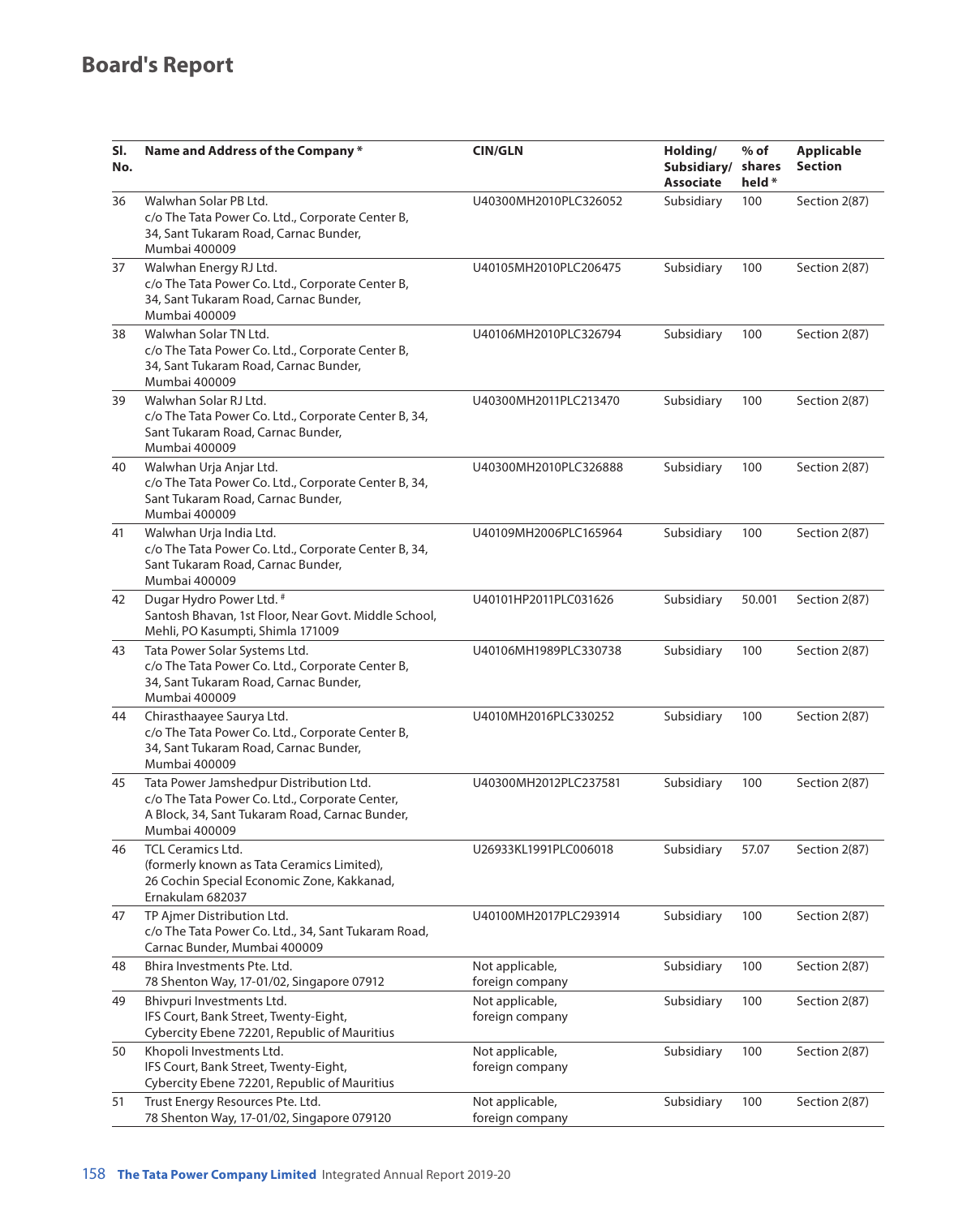| SI.<br>No. | Name and Address of the Company *                                                                                                                                       | <b>CIN/GLN</b>                     | Holding/<br>Subsidiary/<br><b>Associate</b> | $%$ of<br>shares<br>held * | <b>Applicable</b><br><b>Section</b> |
|------------|-------------------------------------------------------------------------------------------------------------------------------------------------------------------------|------------------------------------|---------------------------------------------|----------------------------|-------------------------------------|
| 52         | Tata Power International Pte. Ltd.<br>78 Shenton Way, 17-01/02, Singapore 079120                                                                                        | Not applicable,<br>foreign company | Subsidiary                                  | 100                        | Section 2(87)                       |
| 53         | Far Eastern Natural Resources LLC.<br>Russian Federation, 683024, Kamchatka Krai,<br>Petropavlovsk-Kamchatsky city,<br>49 Zerkalnaya str., office 327.                  | Not applicable,<br>foreign company | Subsidiary                                  | 100                        | Section 2(87)                       |
| 54         | PT Sumber Energi Andalan Tbk.<br>Prince Centre 8th Floor, Jl. Jend.<br>Sudirman Kav 3-4, Jakarta 10220, Indonesia                                                       | Not applicable,<br>foreign company | Subsidiary                                  | 92.50                      | Section 2(87)                       |
| 55         | <b>Tubed Coal Mines Ltd.</b><br>Century Bhavan, 3rd Floor, Dr. Annie Besant Road,<br>Worli, Mumbai 400030                                                               | U10100MH2007PLC174466              | Associate                                   | 40                         | Section 2(6)                        |
| 56         | Mandakini Coal Company Ltd.<br>Plot No.12, Sector B-1, Local Shopping Complex,<br>Vasant Kunj, New Delhi 110070                                                         | U10100DL2008PLC175417              | Associate                                   | 33.33                      | Section 2(6)                        |
| 57         | Solace Land Holding Ltd.<br>Plot No.12, Sector B-1, Local Shopping Complex,<br>Vasant Kunj, New Delhi 110070                                                            | U70109DL2012PLC242177              | Associate                                   | 33.33                      | Section 2(6)                        |
| 58         | Yashmun Engineers Ltd.<br>Dharavi Road, Next to MSEB, Matunga,<br><b>Mumbai 400019</b>                                                                                  | U29100MH1966PLC006109              | Associate                                   | 27.27                      | Section 2(6)                        |
| 59         | Tata Projects Ltd.<br>Mithona Towers-1, 1-7-80 to 87, Prenderghast Road,<br>Secunderabad, Hyderabad 500003                                                              | U45203TG1979PLC057431              | Associate                                   | 47.78                      | Section 2(6)                        |
| 60         | The Associated Building Co. Ltd.<br>Bombay House, 24, Homi Mody Street,<br><b>Mumbai 400001</b>                                                                         | U45200MH1921PLC000866              | Associate                                   | 33.14                      | Section 2(6)                        |
| 61         | Brihat Trading Pvt. Ltd.<br>Bank of Baroda Building,<br>Bombay Samachar Marg, Mumbai 400001                                                                             | U51900MH1988PTC049926              | Associate                                   | 33.21                      | Section 2(6)                        |
| 62         | PT Mitratama Perkasa<br>Menara Anugrah Lantai 10, Kantor Taman E3.3,<br>Lot 8.6-8.7, Jl DR Ide Anak Agung Gde Agung-<br>Kawasan Mega Kuningan, Jakarta 12950, Indonesia | Not applicable,<br>foreign company | Associate                                   | 28.38                      | Section 2(6)                        |
| 63         | PT Mitratama Usaha<br>Menara Anugrah Lantai 10, Kantor Taman E3.3,<br>Lot 8.6-8.7, Jl DR Ide Anak Agung Gde Agung-<br>Kawasan Mega Kuningan, Jakarta 12950, Indonesia   | Not applicable,<br>foreign company | Associate                                   | 28.38                      | Section 2(6)                        |
| 64         | PT Arutmin Indonesia<br>14th Floor, Bakrie Tower Complex, Rasuna Epicentrum,<br>Jalan H.R. Rasuna Said, Jakarta 12940, Indonesia                                        | Not applicable,<br>foreign company | Associate                                   | 30                         | Section 2(6)                        |
| 65         | PT Kaltim Prima Coal<br>Bakrie Tower, 15th Floor, Jl. H.R. Rasuna Said,<br>Kel. Karet Kuningan Kec. Setiabudi,<br>Jakarta Selatan, Indonesia 12940                      | Not applicable,<br>foreign company | Associate                                   | 30                         | Section 2(6)                        |
| 66         | Indocoal Resources (Cayman) Ltd.<br>P.O. Box 309GT, Ugland House, South Church Street,<br>George Town, Grand Cayman,<br>Cayman Islands                                  | Not applicable,<br>foreign company | Associate                                   | 30                         | Section 2(6)                        |
| 67         | Indocoal KPC Resources (Cayman) Ltd.<br>Citco Trustees (Cayman) Limited, 89 Nexus Way,<br>Camana Bay, P.O. Box 31106, Grand Cayman KY1-<br>1205, Cayman Islands         | Not applicable,<br>foreign company | Associate                                   | 30                         | Section 2(6)                        |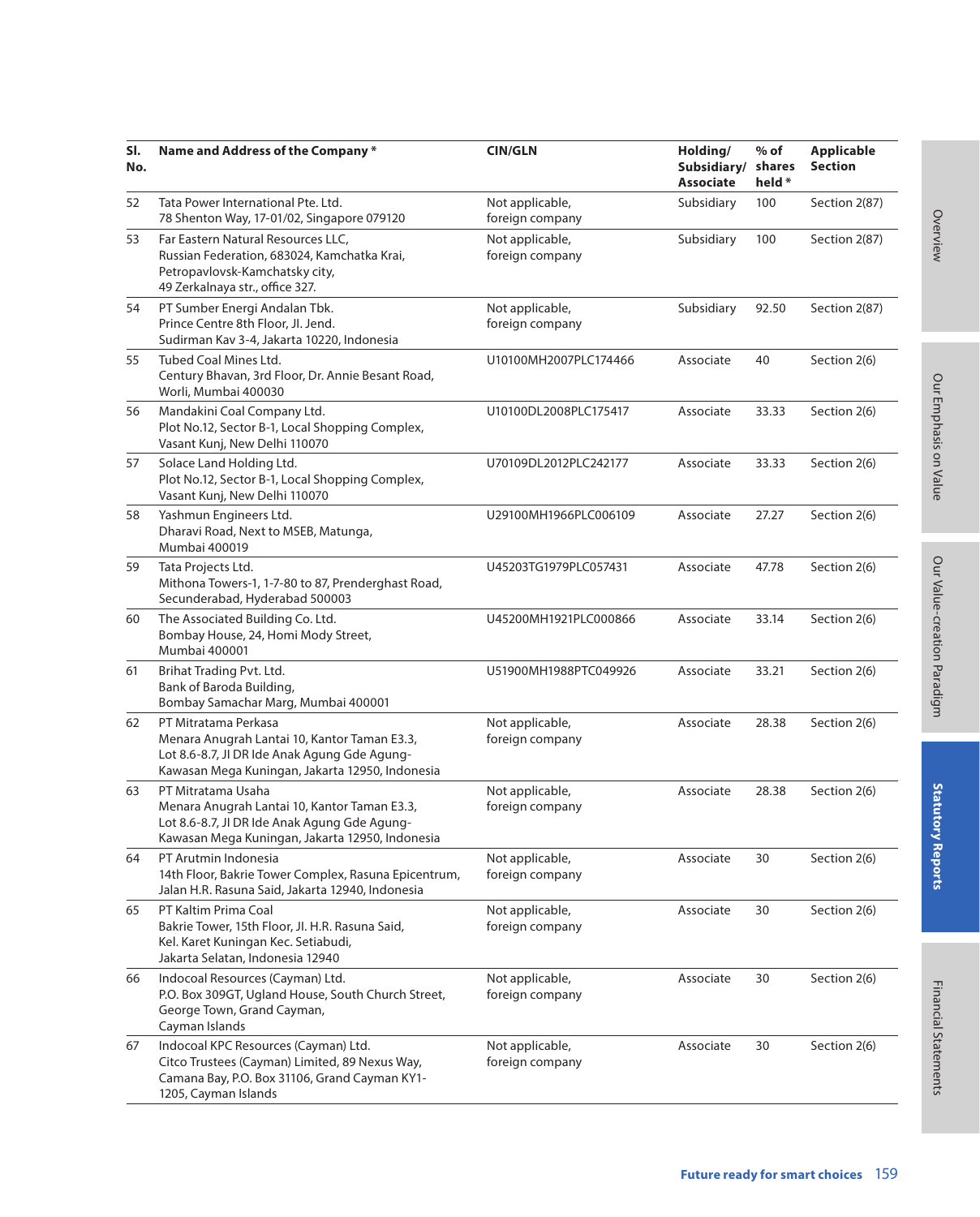| SI.<br>No. | Name and Address of the Company *                                                                                                                                              | <b>CIN/GLN</b><br>Holding/<br>Subsidiary/<br><b>Associate</b> |           | % of<br>shares<br>held * | <b>Applicable</b><br><b>Section</b> |
|------------|--------------------------------------------------------------------------------------------------------------------------------------------------------------------------------|---------------------------------------------------------------|-----------|--------------------------|-------------------------------------|
| 68         | PT Indocoal Kalsel Resources<br>M&C Corporate Service Limited<br>PO BOX 309 GT Ugland House,<br>South Church Street, George Town,<br>Grand Cayman, Cayman Island               | Not applicable,<br>foreign company                            | Associate | 30                       | Section 2(6)                        |
| 69         | PT Indocoal Kaltim Resources<br>Bakrie Tower, 12th floor, Rasuna Epicentrum<br>Jl. H.R. Rasuna Said, Jakarta, Indonesia 12940                                                  | Not applicable,<br>foreign company                            | Associate | 30                       | Section 2(6)                        |
| 70         | Dagachhu Hydro Power Corporation Ltd.<br>Khebisa, Dzongkhang: Dagana, Bhutan                                                                                                   | Not applicable,<br>foreign company                            | Associate | 26                       | Section 2(6)                        |
| 71         | Candice Investments Pte. Ltd.<br>60 Paya Lebar Road, #08-43 Paya Lebar Square,<br>Singapore 409051                                                                             | Not applicable,<br>foreign company                            | Associate | 30                       | Section 2(6)                        |
| 72         | PT Nusa Tambang Pratama<br>Menara Anugrah Lantai 10, Kantor Taman E3.3,<br>Lot 8.6-8.7, Jl DR Ide Anak Agung Gde Agung-<br>Kawasan Mega Kuningan, Jakarta 12950, Indonesia     | Not applicable,<br>foreign company                            | Associate | 30                       | Section 2(6)                        |
| 73         | PT Marvel Capital Indonesia<br>Menara Anugrah Lantai 10, Kantor Taman E3.3,<br>Lot 8.6-8.7, Jl DR Ide Anak Agung Gde Agung-<br>Kawasan Mega Kuningan, Jakarta 12950, Indonesia | Not applicable,<br>foreign company                            | Associate | 30                       | Section 2(6)                        |
| 74         | PT Dwikarya Prima Abadi<br>Menara Anugrah Lantai 10, Kantor Taman E3.3,<br>Lot 8.6-8.7, Jl DR Ide Anak Agung Gde Agung-<br>Kawasan Mega Kuningan, Jakarta 12950, Indonesia     | Not applicable,<br>foreign company                            | Associate | 30                       | Section 2(6)                        |
| 75         | PT Kalimantan Prima Power<br>Gd. Menara Duta Lt. 2 Wing A<br>Jl. H. R. Rasuna Said Kav. B-9 Setibudi,<br>Jakarta Selatan 12910                                                 | Not applicable,<br>foreign company                            | Associate | 30                       | Section 2(6)                        |
| 76         | PT Guruh Agung<br>Gd. Graha Kapital Lt. 2, Jl. Kemang Raya No. 4,<br>Bangka, Jakarta Selatan                                                                                   | Not applicable,<br>foreign company                            | Associate | 30                       | Section 2(6)                        |
| 77         | PT Citra Prima Buana<br>Gd. Menara Duta Lt. 2 Wing A, Jl. H. R. Rasuna Said Kav.<br>B-9 Setibudi, Jakarta Selatan 12910                                                        | Not applicable,<br>foreign company                            | Associate | 30                       | Section 2(6)                        |
| 78         | PT Citra Kusuma Perdana<br>Gd. Menara Duta Lt. 2 Wing A, Jl. H. R. Rasuna Said Kav.<br>B-9 Setibudi, Jakarta Selatan 12910                                                     | Not applicable,<br>foreign company                            | Associate | 30                       | Section 2(6)                        |
| 79         | PT Baramulti Sukessarana Tbk<br>Sahid Sudirman Center, 56C, Jl. Jendral Sudirman Kav.<br>86, Jakarta 10220, Indonesia                                                          | Not applicable,<br>foreign company                            | Associate | 26                       | Section 2(6)                        |
| 80         | PT Antang Gunung Meratus<br>Sahid Sudirman Center, 56C, Jl. Jendral Sudirman Kav.<br>86, Jakarta 10220, Indonesia                                                              | Not applicable,<br>foreign company                            | Associate | 26                       | Section 2(6)                        |
| 81         | Adjaristsqali Netherlands B.V.<br>Luna Arena, Herikerbergweg 238, 1101 CM Amsterdam,<br>P.O. Box 23393, 1100 DW Amsterdam, The Netherlands                                     | Not applicable,<br>foreign company                            | Associate | 40                       | Section 2(6)                        |
| 82         | Adjaristsgali Georgia LLC<br>6, I. Abashidze Str., Ap 2-3, Batumi, 6010, Georgia                                                                                               | Not applicable,<br>foreign company                            | Associate | 40                       | Section 2(6)                        |
| 83         | Koromkheti Netherlands B.V.<br>Luna Arena, Herikerbergweg 238, 1101 CM Amsterdam,<br>P.O. Box 23393, 1100 DW Amsterdam, The Netherlands                                        | Not applicable,<br>foreign company                            | Associate | 40                       | Section 2(6)                        |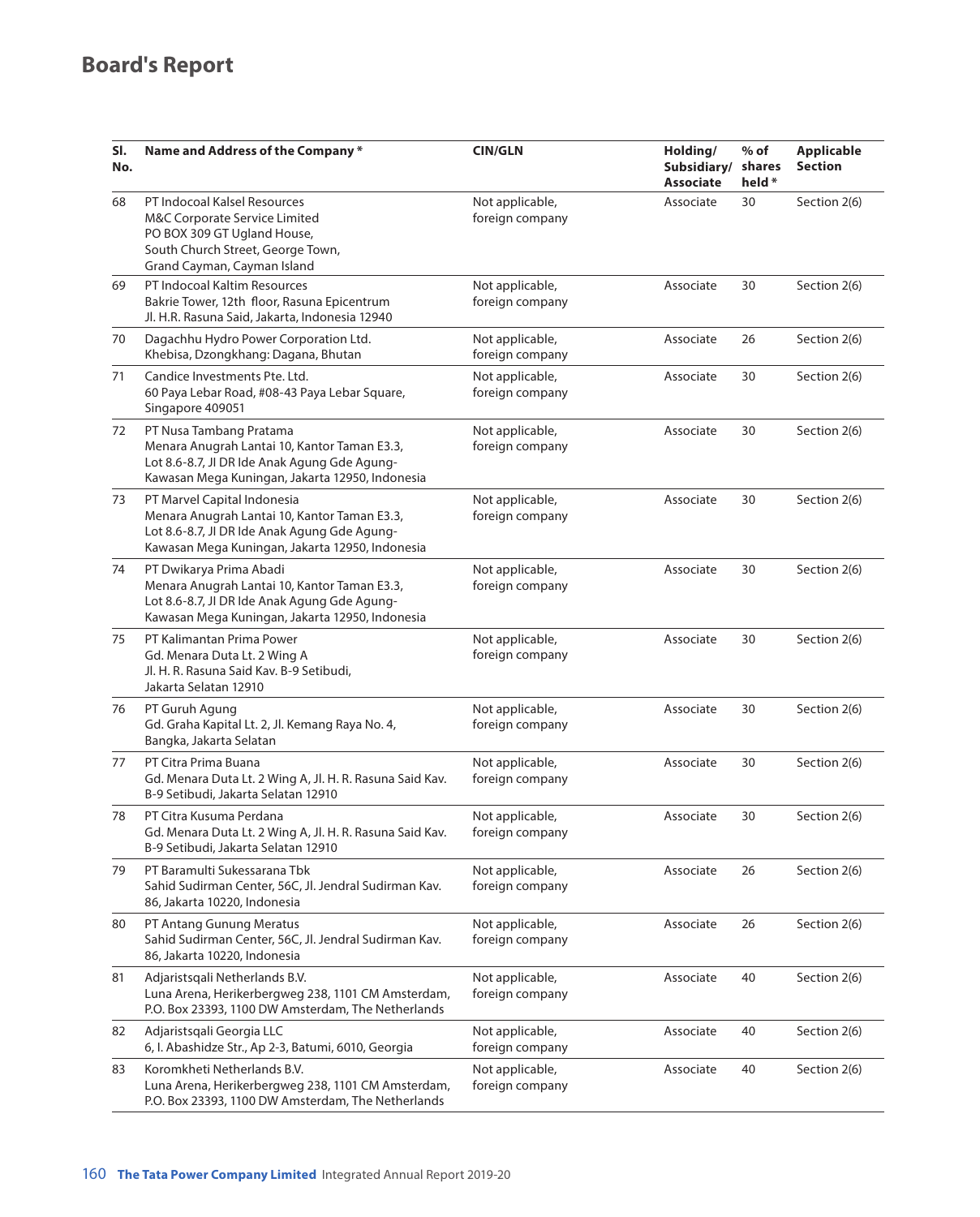| SI.<br>No. | Name and Address of the Company *                                                                                                                                                         | <b>CIN/GLN</b>                     | Holding/<br>Subsidiary/<br><b>Associate</b> | $%$ of<br>shares<br>held * | <b>Applicable</b><br><b>Section</b> |
|------------|-------------------------------------------------------------------------------------------------------------------------------------------------------------------------------------------|------------------------------------|---------------------------------------------|----------------------------|-------------------------------------|
| 84         | Koromkheti Georgia L.L.C<br>6, I. Abashidze Str., Ap 2-3, Batumi, 6010, Georgia                                                                                                           | Not applicable,<br>foreign company | Associate                                   | 40                         | Section 2(6)                        |
| 85         | Itezhi Tezhi Power Corporation Ltd.<br>Unit No. 13D, 2nd Floor, Pangaea Office Park<br>Plot 2374, Great East Road, Show grounds Area<br>Postnet 239, Private Bag E891 Mandahill<br>Lusaka | Not applicable,<br>foreign company | Associate                                   | 50                         | Section 2(6)                        |
| 86         | Resurgent Power Ventures Pte. Ltd.<br>1 Raffles Place, #13-01, One Raffles Place,<br>Singapore 048616                                                                                     | Not applicable,<br>foreign company | Associate                                   | 26                         | Section 2(6)                        |
| 87         | Renascent Power Ventures Pyt. Ltd.<br>Corporate Centre, B Block, 34, Sant Tukaram Road,<br>Carnac Bunder, Mumbai 400009                                                                   | U40300MH2018FTC315149              | Associate                                   | 26                         | Section 2(6)                        |
| 88         | Prayagraj Power Generation Company Ltd.<br>Shatabdi Bhawan, B 12 & 13, Sector 4, Noida Gautam<br>Buddha Nagar 201301                                                                      | U40101UP2007SGC032835              | Associate                                   | 19.50                      | Section 2(6)                        |
| 89         | LTH Milcom Pvt. Ltd.<br>L & T House, Ballard Estate, Mumbai 400001                                                                                                                        | U74999MH2015PTC267502              | Associate                                   | 33.33                      | Section 2(6)                        |

\* Includes direct and indirect subsidiaries, joint ventures and associates.

# Classified as Joint ventures as per Indian Accounting Standards.

### **IV. Shareholding Pattern (Equity Share Capital Breakup as percentage of Total Equity):**

#### **i) Category-wise Share Holding**

|                                 |                                                                     |              | (as on 01.04.2019) | No. of Shares held at the beginning of the year |                                         |                     | No. of Shares held at the end of the year<br>(as on 31.03.2020) |                 | $\%$                    |                                                |
|---------------------------------|---------------------------------------------------------------------|--------------|--------------------|-------------------------------------------------|-----------------------------------------|---------------------|-----------------------------------------------------------------|-----------------|-------------------------|------------------------------------------------|
| <b>Category of Shareholders</b> |                                                                     | <b>Demat</b> | <b>Physical</b>    | Total                                           | $%$ of<br><b>Total</b><br><b>Shares</b> | <b>Demat</b>        | <b>Physical</b>                                                 | <b>Total</b>    | $%$ of<br><b>Shares</b> | Change<br>during<br>Total $_{\rm the \, year}$ |
|                                 | A. Promoters<br>(including<br><b>Promoter Group)</b>                |              |                    |                                                 |                                         |                     |                                                                 |                 |                         |                                                |
|                                 | $(1)$ Indian                                                        |              |                    |                                                 |                                         |                     |                                                                 |                 |                         |                                                |
|                                 | a) Individuals / HUF                                                | $\mathbf 0$  | $\mathbf 0$        | $\mathbf 0$                                     | 0.00                                    | $\Omega$            | 0                                                               | $\mathbf 0$     | 0.00                    | 0.00                                           |
|                                 | b) Central Govt.                                                    | $\mathbf 0$  | $\mathbf 0$        | $\Omega$                                        | 0.00                                    | $\Omega$            | $\mathbf 0$                                                     | $\mathbf 0$     | 0.00                    | 0.00                                           |
|                                 | c) State Govt.(s)                                                   | $\mathbf 0$  | $\mathbf 0$        | $\mathbf 0$                                     | 0.00                                    | $\mathbf 0$         | $\mathbf 0$                                                     | $\mathbf 0$     | 0.00                    | 0.00                                           |
|                                 | d) Bodies Corporate                                                 | 89,25,44,226 | 0                  | 89,25,44,226                                    | 33.00                                   | 100,66,91,528       | 0                                                               | 100,66,91,528   | 37.22                   | 4.22                                           |
|                                 | e) Bank/Fl                                                          | $\mathbf 0$  | $\mathbf 0$        | $\mathbf 0$                                     | 0.00                                    | $\mathbf 0$         | $\mathbf 0$                                                     | 0               | 0.00                    | 0.00                                           |
|                                 | f) Any Other (Trust)                                                | $\mathbf 0$  | $\mathbf 0$        | $\Omega$                                        | 0.00                                    | $\Omega$            | $\mathbf 0$                                                     | $\mathbf 0$     | 0.00                    | 0.00                                           |
|                                 | <b>Sub-Total (A) (1):</b>                                           | 89,25,44,226 | 0                  | 89,25,44,226                                    |                                         | 33.00 100,66,91,528 |                                                                 | 0 100,66,91,528 | 37.22                   | 4.22                                           |
|                                 | (2) Foreign                                                         |              |                    |                                                 |                                         |                     |                                                                 |                 |                         | 0.00                                           |
|                                 | a) NRIs-Individuals                                                 | $\pmb{0}$    | $\mathbf 0$        | $\mathbf 0$                                     | 0.00                                    | $\mathbf 0$         | 0                                                               | 0               | 0.00                    | 0.00                                           |
|                                 | b) Other - Individuals                                              | $\pmb{0}$    | $\mathbf{0}$       | $\Omega$                                        | 0.00                                    | $\mathbf 0$         | $\mathbf 0$                                                     | $\mathbf 0$     | 0.00                    | 0.00                                           |
|                                 | c) Bodies Corporate                                                 | $\mathbf 0$  | 0                  | $\Omega$                                        | 0.00                                    | $\Omega$            | $\mathbf 0$                                                     | 0               | 0.00                    | 0.00                                           |
|                                 | d) Banks/Fl                                                         | $\mathbf 0$  | $\mathbf{0}$       | $\Omega$                                        | 0.00                                    | $\Omega$            | 0                                                               | $\Omega$        | 0.00                    | 0.00                                           |
|                                 | e) Any Other (specify)                                              | $\mathbf 0$  | $\mathbf 0$        | $\Omega$                                        | 0.00                                    | $\Omega$            | $\mathbf 0$                                                     | $\mathbf 0$     | 0.00                    | 0.00                                           |
|                                 | <b>Sub-Total (A) (2):</b>                                           | $\mathbf 0$  | $\mathbf 0$        | 0                                               | 0.00                                    | 0                   | 0                                                               | 0               | 0.00                    | 0.00                                           |
|                                 | <b>Total Shareholding</b><br>of Promoters<br>$(A) = (A) (1)+(A)(2)$ | 89,25,44,226 | $\mathbf 0$        | 89,25,44,226                                    |                                         | 33.00 100,66,91,528 |                                                                 | 0 100,66,91,528 | 37.22                   | 4.22                                           |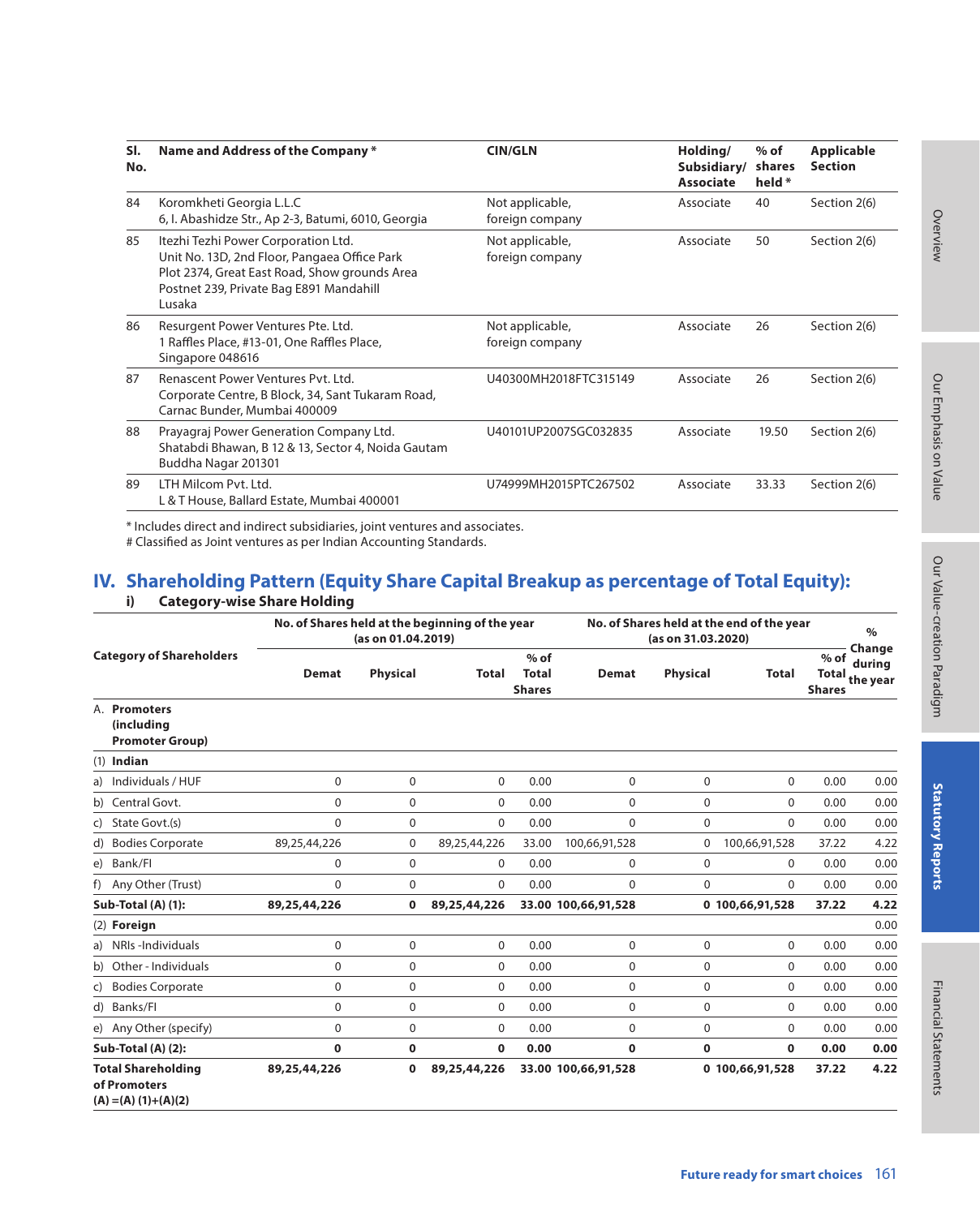|                                                                                      |               | (as on 01.04.2019)       | No. of Shares held at the beginning of the year                                               |                                         | No. of Shares held at the end of the year<br>(as on 31.03.2020) |             |                                       |                         | %<br>Change              |
|--------------------------------------------------------------------------------------|---------------|--------------------------|-----------------------------------------------------------------------------------------------|-----------------------------------------|-----------------------------------------------------------------|-------------|---------------------------------------|-------------------------|--------------------------|
| <b>Category of Shareholders</b>                                                      | <b>Demat</b>  | Physical                 | Total                                                                                         | $%$ of<br><b>Total</b><br><b>Shares</b> | Demat                                                           | Physical    | Total                                 | $%$ of<br><b>Shares</b> | during<br>Total the year |
| <b>B. Public Shareholding</b>                                                        |               |                          |                                                                                               |                                         |                                                                 |             |                                       |                         |                          |
| (1) Institutions                                                                     |               |                          |                                                                                               |                                         |                                                                 |             |                                       |                         |                          |
| Mutual Funds / UTI<br>a)                                                             | 28,79,25,778  | 1,28,880                 | 28,80,54,658                                                                                  | 10.65                                   | 35,69,36,614                                                    | 1,09,060    | 35,70,45,674                          | 13.20                   | 2.55                     |
| Bank/Fl<br>b)                                                                        | 2,13,28,182   | 4,23,122                 | 2,17,51,304                                                                                   | 0.80                                    | 1,84,14,577                                                     | 4,23,122    | 1,88,37,699                           | 0.70                    | $-0.11$                  |
| Central Govt.<br>C)                                                                  | 66,63,070     | $\mathbf 0$              | 66,63,070                                                                                     | 0.25                                    | 2,53,18,383                                                     | $\mathbf 0$ | 2,53,18,383                           | 0.94                    | 0.69                     |
| d) State Govt.(s)                                                                    | 44,300        | 2,47,120                 | 2,91,420                                                                                      | 0.01                                    | 44,300                                                          | 2,47,120    | 2,91,420                              | 0.01                    | 0.00                     |
| e) Venture Capital Funds                                                             | 0             | 0                        | 0                                                                                             | 0.00                                    | 0                                                               | $\mathbf 0$ | $\mathbf 0$                           | 0.00                    | 0.00                     |
| f)<br>Alternate Investment Funds                                                     | 23,65,000     | $\mathbf 0$              | 23,65,000                                                                                     | 0.09                                    | 1,48,32,479                                                     | $\mathbf 0$ | 1,48,32,479                           | 0.55                    | 0.46                     |
| Insurance Companies<br>g)                                                            | 35,46,58,303  | 29,100                   | 35,46,87,403                                                                                  | 13.11                                   | 33,65,49,995                                                    | 29,100      | 33,65,79,095                          | 12.44                   | $-0.67$                  |
| h) Flls                                                                              | 82,67,700     | 50,480                   | 83,18,180                                                                                     | 0.31                                    | 4,34,048                                                        | 17,800      | 4,51,848                              | 0.02                    | $-0.29$                  |
| Foreign Venture Capital<br>i)<br>Funds                                               | 0             | $\mathbf 0$              | $\mathbf 0$                                                                                   | 0.00                                    | 0                                                               | $\mathbf 0$ | $\mathbf 0$                           | 0.00                    | 0.00                     |
| Others (specify)<br>j)                                                               |               |                          |                                                                                               |                                         |                                                                 |             |                                       |                         |                          |
| j-i) Foreign Portfolio Investors<br>(Corporate)                                      | 71,03,88,567  | $\mathbf 0$              | 71,03,88,567                                                                                  | 26.26                                   | 50,31,63,143                                                    | 0           | 50,31,63,143                          | 18.60                   | $-7.66$                  |
| j-ii) Foreign Nationals - DR                                                         | 0             | $\mathbf 0$              | 0                                                                                             | 0.00                                    | 0                                                               | $\mathbf 0$ | $\mathbf 0$                           | 0.00                    | 0.00                     |
| j-iii) Foreign Bodies - DR                                                           | 0             | $\pmb{0}$                | 0                                                                                             | 0.00                                    | 12,21,000                                                       | $\pmb{0}$   | 12,21,000                             | 0.05                    | 0.05                     |
| j-iv) Foreign Institutional<br>Investors - DR                                        | 0             | $\boldsymbol{0}$         | 0                                                                                             | 0.00                                    | 0                                                               | $\pmb{0}$   | $\mathbf 0$                           | 0.00                    | 0.00                     |
| Sub-Total (B) (1):                                                                   | 139,16,40,900 |                          | 8,78,702 139,25,19,602                                                                        |                                         | 51.48 125,69,14,539                                             |             | 8,26,202 125,77,40,741                | 46.50                   | $-4.98$                  |
| (2) Non-Institutions                                                                 |               |                          |                                                                                               |                                         |                                                                 |             |                                       |                         |                          |
| a) Bodies Corporate                                                                  |               |                          |                                                                                               |                                         |                                                                 |             |                                       |                         |                          |
| Indian<br>i)                                                                         | 4,00,04,666   | 10,51,534                | 4,10,56,200                                                                                   | 1.52                                    | 4,20,60,475                                                     | 9,84,460    | 4,30,44,935                           | 1.59                    | 0.07                     |
| ii)<br>Overseas                                                                      | 4,000         | 400                      | 4,400                                                                                         | 0.00                                    | 4,000                                                           | 0           | 4,000                                 | 0.00                    | 0.00                     |
| b) Individuals                                                                       |               |                          |                                                                                               |                                         |                                                                 |             |                                       |                         |                          |
| Individual shareholders<br>i)<br>holding nominal share<br>capital upto ₹1 lakh       | 29,61,86,146  | 4,26,14,185              | 33,88,00,331                                                                                  | 12.53                                   | 31,29,96,849                                                    | 3,70,44,592 | 35,00,41,441                          | 12.94                   | 0.42                     |
| ii) Individual shareholders<br>holding nominal share<br>capital in excess of ₹1 lakh | 2,80,09,351   | 12,34,100                | 2,92,43,451                                                                                   | 1.08                                    | 3, 19, 49, 144                                                  | 11,18,100   | 3,30,67,244                           | 1.22                    | 0.14                     |
| c) Others (specify)                                                                  |               |                          |                                                                                               |                                         |                                                                 |             |                                       |                         |                          |
| NBFCs registered with RBI                                                            | 65,737        | 0                        | 65,737                                                                                        | 0.00                                    | 81,950                                                          | $\mathbf 0$ | 81,950                                | 0.00                    | 0.00                     |
| Trust                                                                                | 18,11,560     | 21,900                   | 18,33,460                                                                                     | 0.07                                    | 25,25,074                                                       | 3,240       | 25,28,314                             | 0.09                    | 0.03                     |
| Directors & their relatives                                                          | 36,862        | 0                        | 36,862                                                                                        | 0.00                                    | 2,16,262                                                        | 0           | 2,16,262                              | 0.01                    | 0.01                     |
| IEPF Suspense A/C                                                                    | 68,36,941     | $\pmb{0}$                | 68,36,941                                                                                     | 0.25                                    | 80,38,303                                                       | 0           | 80,38,303                             | 0.30                    | 0.04                     |
| QIB-Insurance Co. Regd.<br>with IRDA                                                 | $\pmb{0}$     | $\pmb{0}$                | 0                                                                                             | 0.00                                    | 28,96,492                                                       | 0           | 28,96,492                             | 0.11                    | 0.11                     |
| Foreign Bodies                                                                       | 0             | $\pmb{0}$                | 0                                                                                             | 0.00                                    | 0                                                               | 0           | 0                                     | 0.00                    | 0.00                     |
| Sub-total $(B)$ $(2)$ :                                                              |               | 37,29,55,263 4,49,22,119 | 41,78,77,382                                                                                  | 15.45                                   |                                                                 |             | 40,07,68,549 3,91,50,392 43,99,18,941 | 16.26                   | 0.81                     |
| <b>Total Public Shareholding</b><br>$(B) = (B)(1)+(B)(2)$                            |               |                          | 176,45,96,163 4,58,00,821 181,03,96,984                                                       |                                         | 66.93 165,76,83,088 3,99,76,594 169,76,59,682                   |             |                                       | 62.77                   | $-4.17$                  |
| TOTAL $(A)+(B)$                                                                      |               |                          | 265,71,40,389 4,58,00,821 270,29,41,210                                                       |                                         | 99.93 266,43,74,616 3,99,76,594 270,43,51,210                   |             |                                       | 99.98                   | 0.05                     |
| C. Shares held by<br>Custodians for GDR & ADRs                                       | 18,31,000     | 1,300                    | 18,32,300                                                                                     | 0.07                                    | 4,21,000                                                        | 1,300       | 4,22,300                              | 0.02                    | $-0.05$                  |
| <b>GRAND TOTAL (A)+(B)+(C)</b>                                                       |               |                          | 265,89,71,389 4,58,02,121 270,47,73,510 100.00 266,47,95,616 3,99,77,894 270,47,73,510 100.00 |                                         |                                                                 |             |                                       |                         | 0.00                     |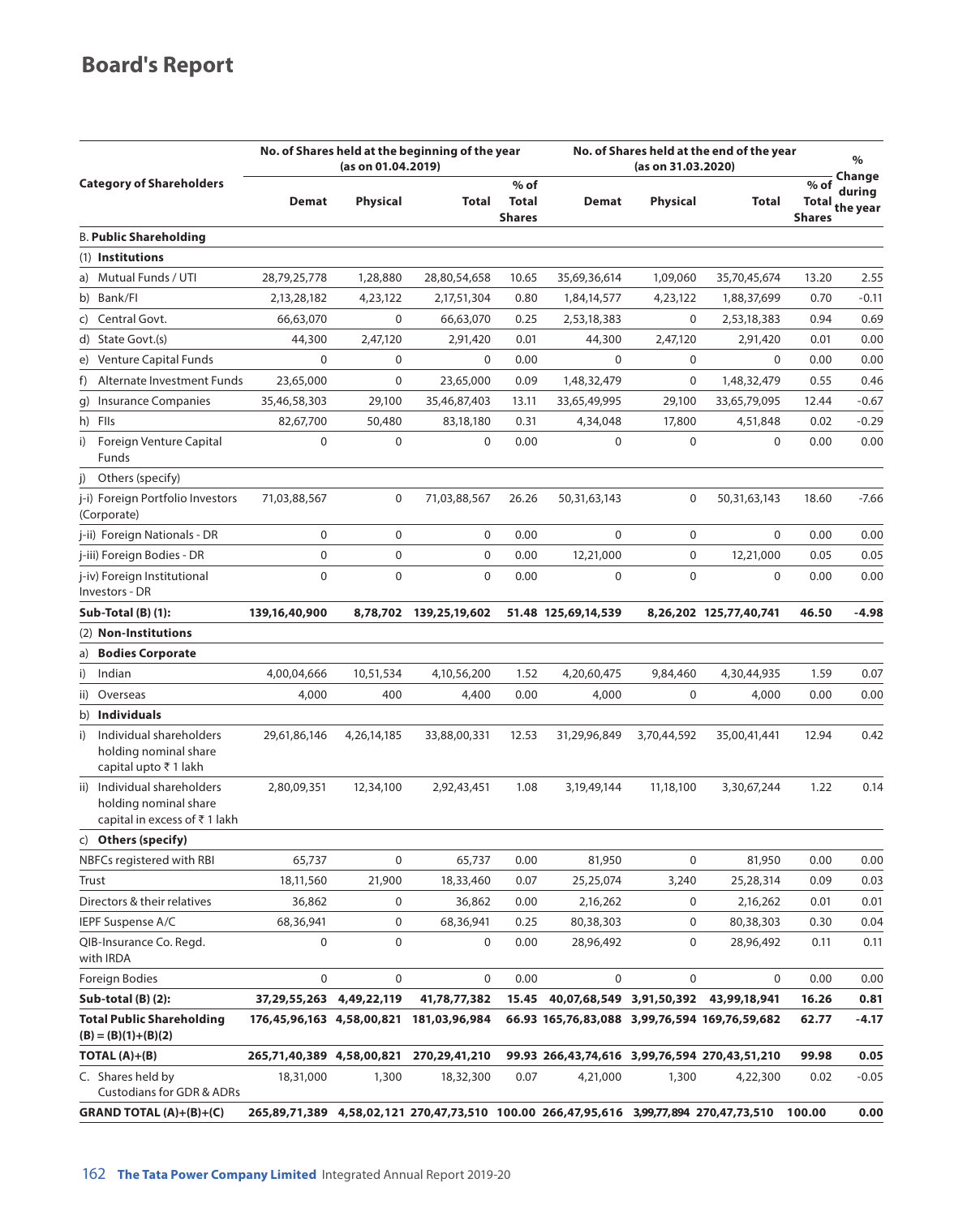#### **ii) Shareholding of Promoters (including Promoter Group)**

| SI.<br>No. | <b>Shareholder's Name</b>                          |                         | Shareholding at the beginning of the year<br>(as on 01.04.2019) |                                                          |                         | Shareholding at the end of the year<br>(as on 31.03.2020) |                                                          |                    |  |
|------------|----------------------------------------------------|-------------------------|-----------------------------------------------------------------|----------------------------------------------------------|-------------------------|-----------------------------------------------------------|----------------------------------------------------------|--------------------|--|
|            |                                                    | No. of<br><b>Shares</b> | % of total<br><b>Shares of</b><br>the<br>company                | % of Shares<br>Pledged/<br>encumbered<br>to total shares | No. of<br><b>Shares</b> | % of total<br><b>Shares of</b><br>the<br>company          | % of Shares<br>Pledged/<br>encumbered<br>to total shares | during<br>the year |  |
|            | <b>Tata Sons Private</b><br>Limited (Promoter)     | 83,97,99,682            | 31.05                                                           | 1.43                                                     | 95,39,46,984            | 35.27                                                     | 1.43                                                     | 4.22               |  |
| 2          | Tata Steel Limited *                               | 3,91,22,725             | 1.45                                                            | 0.00                                                     | 3,91,22,725             | 1.45                                                      | 0.00                                                     | 0.00               |  |
| 3          | Tata Investment<br>Corporation Limited *           | 68,47,842               | 0.25                                                            | 0.00                                                     | 68,47,842               | 0.25                                                      | 0.00                                                     | 0.00               |  |
| 4          | Tata Industries Limited *                          | 45,35,200               | 0.17                                                            | 0.00                                                     | 45,35,200               | 0.17                                                      | 0.00                                                     | 0.00               |  |
| 5          | <b>Ewart Investments</b><br>Limited <sup>*</sup>   | 22,29,657               | 0.08                                                            | 0.00                                                     | 22,29,657               | 0.08                                                      | 0.00                                                     | 0.00               |  |
| 6          | <b>Tata Motors Finance</b><br>Limited <sup>*</sup> | 9,120                   | 0.00                                                            | 0.00                                                     | 9,120                   | 0.00                                                      | 0.00                                                     | 0.00               |  |
| 7          | Sir Dorabji Tata Trust*                            | $\Omega$                | 0.00                                                            | 0.00                                                     | 0                       | 0.00                                                      | 0.00                                                     | 0.00               |  |
| 8          | Sir Ratan Tata Trust *                             | 0                       | 0.00                                                            | 0.00                                                     | $\Omega$                | 0.00                                                      | 0.00                                                     | 0.00               |  |
| 9          | JRD Tata Trust*                                    | $\Omega$                | 0.00                                                            | 0.00                                                     | 0                       | 0.00                                                      | 0.00                                                     | 0.00               |  |
|            | <b>Total</b>                                       | 89,25,44,226            | 33.00                                                           | 1.43                                                     | 1,00,66,91,528          | 37.22                                                     | 1.43                                                     | 4.22               |  |

\* Part of Promoter Group

#### **iii) Changes in Promoter's (including Promoter Group) Shareholding (please specify, if there is no change)**

|               |                      | SI. Name of the<br><b>No Shareholder</b> | <b>Shareholding at the</b><br>beginning of the year<br>(as on 1.04.2019) |            |                                 |                  | <b>Increase/Decrease in</b><br><b>Date</b><br>Reason<br>Shareholding |                  |                                           | <b>Cumulative Shareholding</b><br>during the year |  |
|---------------|----------------------|------------------------------------------|--------------------------------------------------------------------------|------------|---------------------------------|------------------|----------------------------------------------------------------------|------------------|-------------------------------------------|---------------------------------------------------|--|
|               |                      | shares                                   | No. of % of total<br>shares<br>of the<br>company                         |            |                                 | No. of<br>shares | % of total<br>shares<br>of the<br>company                            | No. of<br>shares | % of total<br>shares<br>of the<br>company |                                                   |  |
|               | <b>Tata Sons</b>     | 83,97,99,682                             | 31.05                                                                    |            |                                 |                  |                                                                      | 83,97,99,682     | 31.05                                     |                                                   |  |
|               | Private<br>Limited   |                                          |                                                                          | 05.09.2019 | <b>Purchase of Shares</b>       | 4,12,110         | 0.02                                                                 | 84,02,11,792     | 31.06                                     |                                                   |  |
|               | (Promoter)           |                                          |                                                                          | 06.09.2019 | <b>Purchase of Shares</b>       | 41,49,245        | 0.15                                                                 | 84,43,61,037     | 31.22                                     |                                                   |  |
|               |                      |                                          |                                                                          | 09.09.2019 | <b>Purchase of Shares</b>       | 80,69,169        | 0.30                                                                 | 85,24,30,206     | 31.52                                     |                                                   |  |
|               |                      |                                          |                                                                          | 11.09.2019 | <b>Purchase of Shares</b>       | 27,65,374        | 0.10                                                                 | 85,51,95,580     | 31.62                                     |                                                   |  |
|               |                      |                                          |                                                                          | 12.09.2019 | <b>Purchase of Shares</b>       | 2,73,12,754      | 1.01                                                                 | 88,25,08,334     | 32.63                                     |                                                   |  |
|               |                      |                                          |                                                                          | 13.09.2019 | <b>Purchase of Shares</b>       | 39,25,216        | 0.15                                                                 | 88,64,33,550     | 32.77                                     |                                                   |  |
|               |                      |                                          |                                                                          | 16.09.2019 | <b>Purchase of Shares</b>       | 17,06,894        | 0.06                                                                 | 88,81,40,444     | 32.84                                     |                                                   |  |
|               |                      |                                          |                                                                          | 17.09.2019 | <b>Purchase of Shares</b>       | 65,64,845        | 0.24                                                                 | 89,47,05,289     | 33.08                                     |                                                   |  |
|               |                      |                                          |                                                                          | 18.09.2019 | <b>Purchase of Shares</b>       | 35,23,320        | 0.13                                                                 | 89,82,28,609     | 33.21                                     |                                                   |  |
|               |                      |                                          |                                                                          | 19.09.2019 | <b>Purchase of Shares</b>       | 1,74,82,316      | 0.65                                                                 | 91,57,10,925     | 33.86                                     |                                                   |  |
|               |                      |                                          |                                                                          | 20.09.2019 | <b>Purchase of Shares</b>       | 38,69,699        | 0.14                                                                 | 91,95,80,624     | 34.00                                     |                                                   |  |
|               |                      |                                          |                                                                          | 23.09.2019 | <b>Purchase of Shares</b>       | 70,87,581        | 0.26                                                                 | 92,66,68,205     | 34.26                                     |                                                   |  |
|               |                      |                                          |                                                                          | 12.03.2020 | <b>Purchase of Shares</b>       | 1,38,78,964      | 0.51                                                                 | 94,05,47,169     | 34.77                                     |                                                   |  |
|               |                      |                                          |                                                                          | 13.03.2020 | <b>Purchase of Shares</b>       | 1,33,99,815      | 0.50                                                                 | 95,39,46,984     | 35.27                                     |                                                   |  |
|               |                      |                                          |                                                                          |            | 31.03.2020 Attheend of the year |                  |                                                                      | $-95,39,46,984$  | 35.27                                     |                                                   |  |
| $\mathcal{P}$ | <b>Tata Steel</b>    | 3,91,22,725                              | 1.45                                                                     |            |                                 |                  |                                                                      | 3,91,22,725      | 1.45                                      |                                                   |  |
|               | Limited <sup>*</sup> |                                          |                                                                          |            |                                 | No change        | 0                                                                    | 0.00             | 3,91,22,725                               | 1.45                                              |  |
|               |                      |                                          |                                                                          |            | 31.03.2020 Attheend of the year |                  | ٠                                                                    | 3,91,22,725      | 1.45                                      |                                                   |  |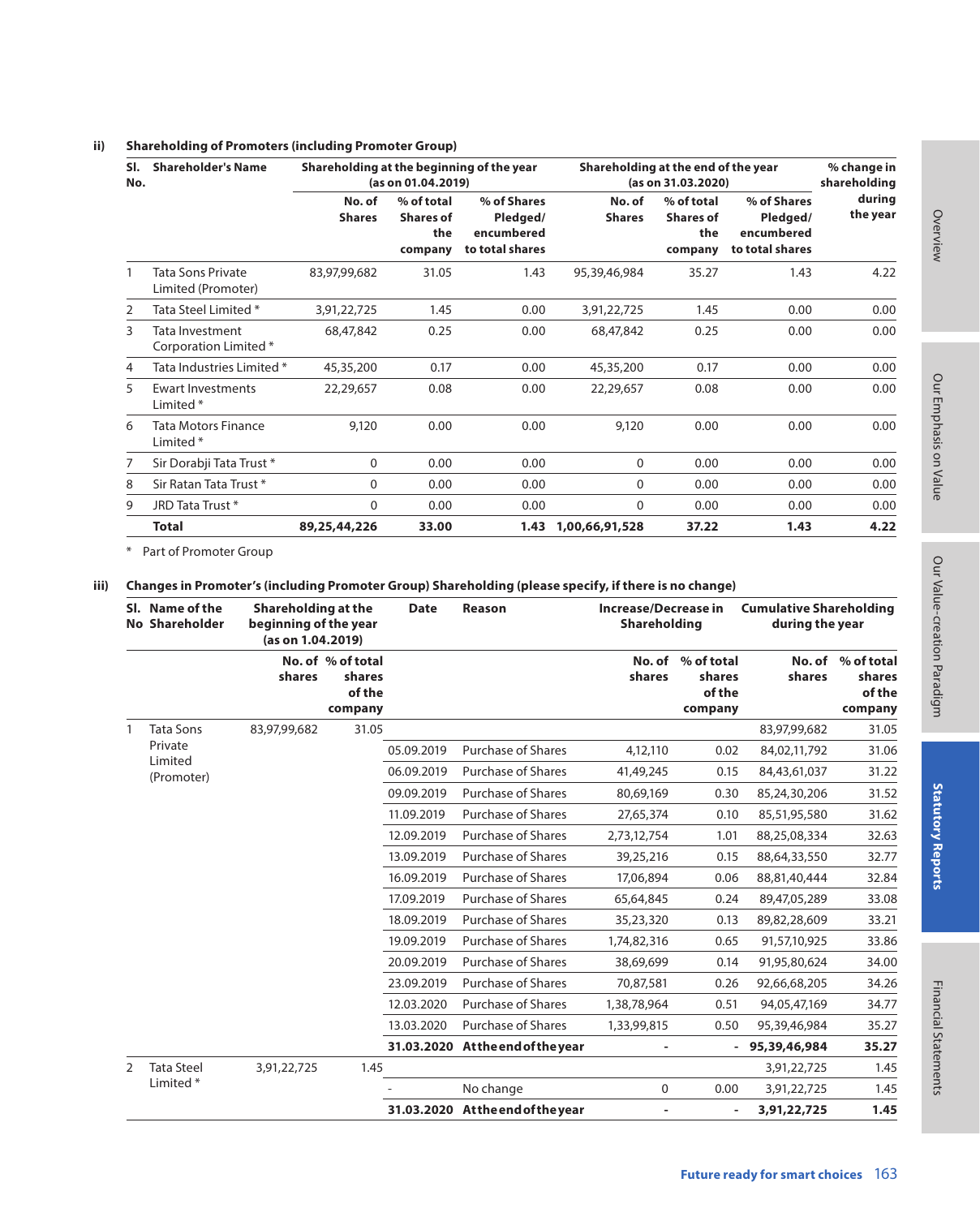|                | SI. Name of the<br>No Shareholder            | Shareholding at the<br>beginning of the year<br>(as on 1.04.2019) |                                                  | <b>Date</b> | Reason                          | Increase/Decrease in<br>Shareholding |                                                  | <b>Cumulative Shareholding</b><br>during the year |                                                  |
|----------------|----------------------------------------------|-------------------------------------------------------------------|--------------------------------------------------|-------------|---------------------------------|--------------------------------------|--------------------------------------------------|---------------------------------------------------|--------------------------------------------------|
|                |                                              | shares                                                            | No. of % of total<br>shares<br>of the<br>company |             |                                 | shares                               | No. of % of total<br>shares<br>of the<br>company | shares                                            | No. of % of total<br>shares<br>of the<br>company |
| 3              | Tata Investment                              | 68,47,842                                                         | 0.25                                             |             |                                 |                                      |                                                  | 68,47,842                                         | 0.25                                             |
|                | Corporation<br>Limited <sup>*</sup>          |                                                                   |                                                  |             | No change                       | $\Omega$                             | 0.00                                             | 68,47,842                                         | 0.25                                             |
|                |                                              |                                                                   |                                                  |             | 31.03.2020 Attheend of the year | $\mathbf{r}$                         | $\sim$                                           | 68,47,842                                         | 0.25                                             |
| 4              | Tata                                         | 45,35,200                                                         | 0.17                                             |             |                                 |                                      |                                                  | 45,35,200                                         | 0.17                                             |
|                | Industries<br>Limited <sup>*</sup>           |                                                                   |                                                  |             | No change                       | $\mathbf{0}$                         | 0.00                                             | 45,35,200                                         | 0.17                                             |
|                |                                              |                                                                   |                                                  |             | 31.03.2020 Attheend of the year | $\blacksquare$                       | $\overline{\phantom{a}}$                         | 45,35,200                                         | 0.17                                             |
| 5              | Ewart<br>Investments<br>Limited <sup>*</sup> | 22,29,657                                                         | 0.08                                             |             |                                 |                                      |                                                  | 22,29,657                                         | 0.08                                             |
|                |                                              |                                                                   |                                                  |             | No change                       | $\mathbf{0}$                         | 0.00                                             | 22,29,657                                         | 0.08                                             |
|                |                                              |                                                                   |                                                  |             | 31.03.2020 Attheend of the year | $\overline{\phantom{a}}$             | $\overline{\phantom{a}}$                         | 22,29,657                                         | 0.08                                             |
| 6              | <b>Tata Motors</b>                           | 9,120                                                             | 0.00                                             |             |                                 |                                      |                                                  | 9,120                                             | 0.00                                             |
|                | Finance<br>Limited <sup>*</sup>              |                                                                   |                                                  |             | No change                       | $\mathbf 0$                          | 0.00                                             | 9,120                                             | 0.00                                             |
|                |                                              |                                                                   |                                                  |             | 31.03.2020 Attheend of the year | $\mathbf{r}$                         | $\sim$                                           | 9,120                                             | 0.00                                             |
| $\overline{7}$ | Sir                                          | $\mathbf{0}$                                                      | 0.00                                             |             |                                 |                                      |                                                  | $\Omega$                                          | 0.00                                             |
|                | Dorabji<br>Tata Trust*                       |                                                                   |                                                  |             | No change                       | 0                                    | 0.00                                             | 0                                                 | 0.00                                             |
|                |                                              |                                                                   |                                                  |             | 31.03.2020 Attheendoftheyear    | $\overline{\phantom{a}}$             | $\overline{\phantom{a}}$                         | 0                                                 | 0.00                                             |
| 8              | Sir Ratan                                    | $\Omega$                                                          | 0.00                                             |             |                                 |                                      |                                                  | $\Omega$                                          | 0.00                                             |
|                | Tata<br>Trust <sup>*</sup>                   |                                                                   |                                                  |             | No change                       | $\Omega$                             | 0.00                                             | $\Omega$                                          | 0.00                                             |
|                |                                              |                                                                   |                                                  |             | 31.03.2020 Attheendoftheyear    | $\overline{\phantom{a}}$             | $\overline{\phantom{a}}$                         | 0                                                 | 0.00                                             |
| 9              | JRD Tata Trust*                              | $\Omega$                                                          | 0.00                                             |             |                                 |                                      |                                                  | $\Omega$                                          | 0.00                                             |
|                |                                              |                                                                   |                                                  |             | No change                       | $\Omega$                             | 0.00                                             | $\Omega$                                          | 0.00                                             |
|                |                                              |                                                                   |                                                  |             | 31.03.2020 Attheendoftheyear    | $\sim$                               | $\overline{\phantom{a}}$                         | 0                                                 | 0.00                                             |

\* Part of Promoter Group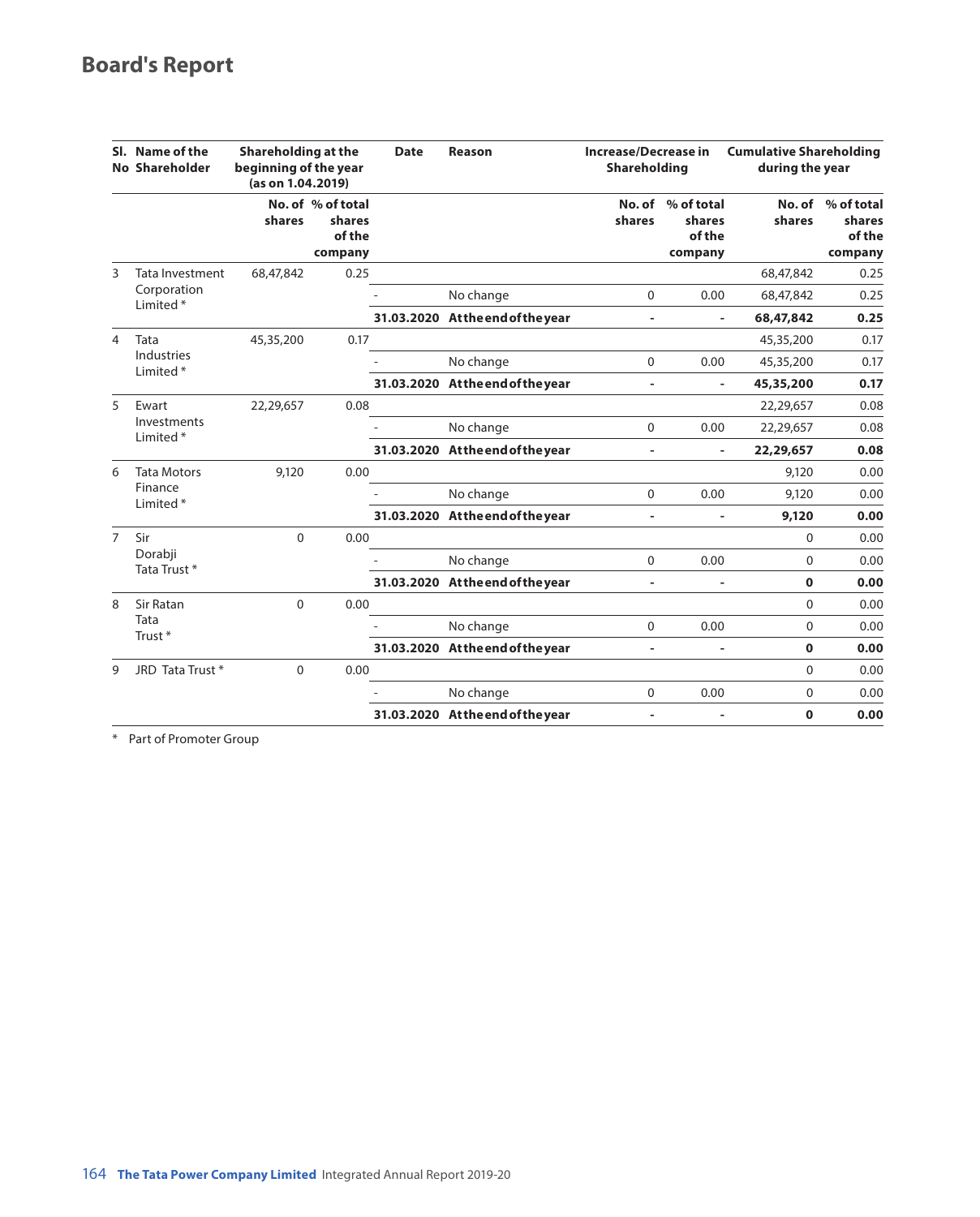|   | SI. Name of the<br>No Shareholder | Shareholding at the<br>beginning of the year<br>(as on 01.04.2019) |                                       | <b>Date</b> | Reason                                                         | Increase/<br><b>Decrease in Shareholding</b> |                                       | <b>Cumulative Shareholding</b><br>during the year |                                       |
|---|-----------------------------------|--------------------------------------------------------------------|---------------------------------------|-------------|----------------------------------------------------------------|----------------------------------------------|---------------------------------------|---------------------------------------------------|---------------------------------------|
|   |                                   | shares                                                             | No. of % of total<br>shares<br>of the |             |                                                                | shares                                       | No. of % of total<br>shares<br>of the | shares                                            | No. of % of total<br>shares<br>of the |
|   |                                   |                                                                    | company                               |             |                                                                |                                              | company                               |                                                   | company                               |
| 1 | <b>ICICI</b>                      | 11,38,29,237                                                       | 4.21                                  |             |                                                                |                                              |                                       | 11,38,29,237                                      | 4.21                                  |
|   | Prudential<br>Value               |                                                                    |                                       |             | 05.04.2019 Purchase of Shares                                  | $\mathbf{1}$                                 | 0.00                                  | 11,38,29,238                                      | 4.21                                  |
|   | Discovery                         |                                                                    |                                       |             | 19.04.2019 Sale of Shares                                      | $-1,606$                                     | 0.00                                  | 11,38,27,632                                      | 4.21                                  |
|   | Fund                              |                                                                    |                                       |             | 26.04.2019 Purchase of Shares                                  | 8,030                                        | 0.00                                  | 11,38,35,662                                      | 4.21                                  |
|   |                                   |                                                                    |                                       |             | 03.05.2019 Purchase of Shares                                  | 8,030                                        | 0.00                                  | 11,38,43,692                                      | 4.21                                  |
|   |                                   |                                                                    |                                       |             | 10.05.2019 Purchase of Shares                                  | 13,37,433                                    | 0.05                                  | 11,51,81,125                                      | 4.26                                  |
|   |                                   |                                                                    |                                       |             | 17.05.2019 Purchase of Shares                                  | 5,075                                        | 0.00                                  | 11,51,86,200                                      | 4.26                                  |
|   |                                   |                                                                    |                                       |             | 24.05.2019 Sale of Shares                                      | $-1,606$                                     | 0.00                                  | 11,51,84,594                                      | 4.26                                  |
|   |                                   |                                                                    |                                       |             | 24.05.2019 Purchase of Shares                                  | 930                                          | 0.00                                  | 11,51,85,524                                      | 4.26                                  |
|   |                                   |                                                                    |                                       |             | 31.05.2019 Purchase of Shares                                  | 20,878                                       | 0.00                                  | 11,52,06,402                                      | 4.26                                  |
|   |                                   |                                                                    |                                       |             | 06.06.2019 Purchase of Shares                                  | 1,606                                        | 0.00                                  | 11,52,08,008                                      | 4.26                                  |
|   |                                   |                                                                    |                                       |             | 14.06.2019 Purchase of Shares                                  | 4,821                                        | 0.00                                  | 11,52,12,829                                      | 4.26                                  |
|   |                                   |                                                                    |                                       |             | 18.06.2019 Purchase of Shares                                  | 4,821                                        | 0.00                                  | 11,52,17,650                                      | 4.26                                  |
|   |                                   |                                                                    |                                       |             | 28.06.2019 Purchase of Shares                                  | 11,40,257                                    | 0.04                                  | 11,63,57,907                                      | 4.30                                  |
|   |                                   |                                                                    |                                       |             | 05.07.2019 Purchase of Shares                                  | 4,147                                        | 0.00                                  | 11,63,62,054                                      | 4.30                                  |
|   |                                   |                                                                    |                                       |             | 12.07.2019 Purchase of Shares                                  | 1,608                                        | 0.00                                  | 11,63,63,662                                      | 4.30                                  |
|   |                                   |                                                                    |                                       |             | 19.07.2019 Purchase of Shares                                  | 4,826                                        | 0.00                                  | 11,63,68,488                                      | 4.30                                  |
|   |                                   |                                                                    |                                       |             | 26.07.2019 Purchase of Shares                                  | 17,23,736                                    | 0.06                                  | 11,80,92,224                                      | 4.37                                  |
|   |                                   |                                                                    |                                       |             | 02.08.2019 Purchase of Shares                                  | 39,48,803                                    | 0.15                                  | 12,20,41,027                                      | 4.51                                  |
|   |                                   |                                                                    |                                       |             | 09.08.2019 Purchase of Shares                                  | 15,63,580                                    | 0.06                                  | 12,36,04,607                                      | 4.57                                  |
|   |                                   |                                                                    |                                       |             | 16.08.2019 Purchase of Shares                                  | 51,66,143                                    | 0.19                                  | 12,87,70,750                                      | 4.76                                  |
|   |                                   |                                                                    |                                       |             | 23.08.2019 Sale of Shares                                      | $-8,01,000$                                  | $-0.03$                               | 12,79,69,750                                      | 4.73                                  |
|   |                                   |                                                                    |                                       |             | 23.08.2019 Purchase of Shares                                  | 60,77,480                                    | 0.22                                  | 13,40,47,230                                      | 4.96                                  |
|   |                                   |                                                                    |                                       |             | 30.08.2019 Purchase of Shares                                  | 5,35,640                                     | 0.02                                  | 13,45,82,870                                      | 4.98                                  |
|   |                                   |                                                                    |                                       |             | 06.09.2019 Purchase of Shares                                  | 33, 15, 173                                  | 0.12                                  | 13,78,98,043                                      | 5.10                                  |
|   |                                   |                                                                    |                                       |             | 13.09.2019 Sale of Shares                                      | -1,32,47,736                                 | $-0.49$                               | 12,46,50,307                                      | 4.61                                  |
|   |                                   |                                                                    |                                       |             | 13.09.2019 Purchase of Shares                                  | 1,617                                        | 0.00                                  | 12,46,51,924                                      | 4.61                                  |
|   |                                   |                                                                    |                                       |             | 20.09.2019 Sale of Shares<br>20.09.2019 Purchase of Shares     | $-31,12,000$                                 | $-0.12$                               | 12,15,39,924                                      | 4.49                                  |
|   |                                   |                                                                    |                                       |             | 27.09.2019 Purchase of Shares                                  | 1,617                                        | 0.00                                  | 12, 15, 41, 541                                   | 4.49                                  |
|   |                                   |                                                                    |                                       |             | 30.09.2019 Purchase of Shares                                  | 2,359<br>920                                 | 0.00<br>0.00                          | 12,15,43,900                                      | 4.49<br>4.49                          |
|   |                                   |                                                                    |                                       |             | 04.10.2019 Purchase of Shares                                  |                                              |                                       | 12,15,44,820<br>12, 15, 53, 645                   | 4.49                                  |
|   |                                   |                                                                    |                                       |             | 11.10.2019 Purchase of Shares                                  | 8,825<br>2,501                               | 0.00<br>0.00                          | 12, 15, 56, 146                                   | 4.49                                  |
|   |                                   |                                                                    |                                       |             | 18.10.2019 Purchase of Shares                                  | 509                                          | 0.00                                  |                                                   | 4.49                                  |
|   |                                   |                                                                    |                                       |             | Sale of Shares                                                 |                                              |                                       | 12, 15, 56, 655                                   |                                       |
|   |                                   |                                                                    |                                       | 25.10.2019  | 25.10.2019 Purchase of Shares                                  | $-3,162$<br>5,76,921                         | 0.00<br>0.02                          | 12,15,53,493                                      | 4.49                                  |
|   |                                   |                                                                    |                                       |             | 01.11.2019 Purchase of Shares                                  |                                              |                                       | 12,21,30,414                                      | 4.52                                  |
|   |                                   |                                                                    |                                       |             | 08.11.2019 Purchase of Shares                                  | 4,34,619                                     | 0.02                                  | 12,25,65,033                                      | 4.53                                  |
|   |                                   |                                                                    |                                       |             |                                                                | 23,01,770                                    | 0.09                                  | 12,48,66,803                                      | 4.62                                  |
|   |                                   |                                                                    |                                       | 15.11.2019  | Purchase of Shares                                             | 62,33,142                                    | 0.23                                  | 13,10,99,945                                      | 4.85                                  |
|   |                                   |                                                                    |                                       | 22.11.2019  | Sale of Shares                                                 | $-1,582$                                     | 0.00                                  | 13,10,98,363                                      | 4.85                                  |
|   |                                   |                                                                    |                                       |             | 22.11.2019 Purchase of Shares                                  | 1,44,921                                     | 0.01                                  | 13,12,43,284                                      | 4.85                                  |
|   |                                   |                                                                    |                                       |             | 29.11.2019 Purchase of Shares<br>06.12.2019 Sale of Shares     | 9,89,025                                     | 0.04                                  | 13,22,32,309                                      | 4.89                                  |
|   |                                   |                                                                    |                                       |             |                                                                | $-4,746$                                     | 0.00                                  | 13,22,27,563                                      | 4.89                                  |
|   |                                   |                                                                    |                                       |             | 06.12.2019 Purchase of Shares<br>13.12.2019 Purchase of Shares | 23,35,817                                    | 0.09                                  | 13,45,63,380                                      | 4.98<br>5.13                          |

| iv) Shareholding Pattern of Top 10 Shareholders (Other than Directors, Promoters and Holders of GDRs and ADRs): |
|-----------------------------------------------------------------------------------------------------------------|
|                                                                                                                 |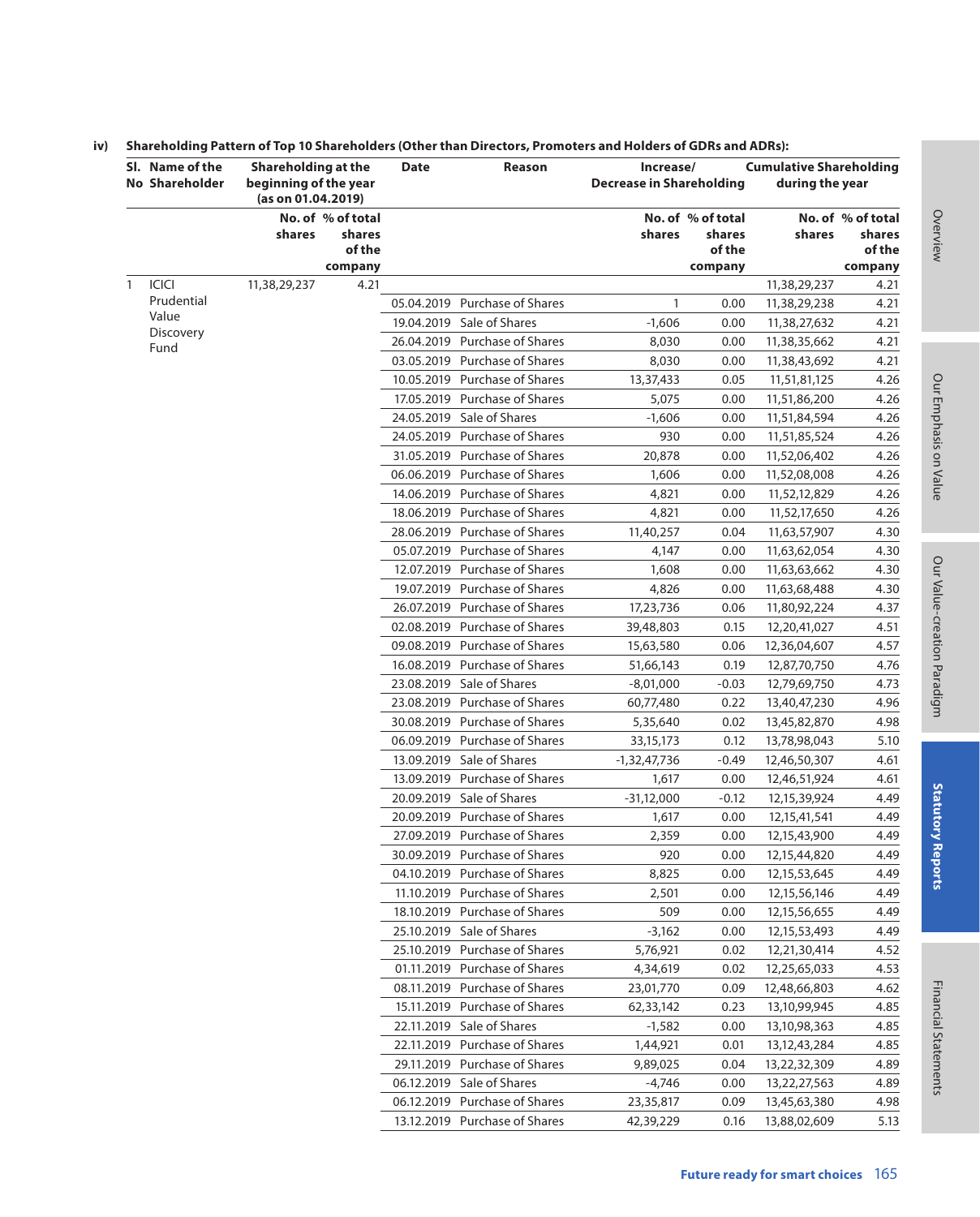|   | SI. Name of the<br>No Shareholder | Shareholding at the<br>beginning of the year<br>(as on 01.04.2019) |                                                  | <b>Date</b> | Reason                            | Increase/<br><b>Decrease in Shareholding</b> |                                                  | <b>Cumulative Shareholding</b><br>during the year |                                                  |  |
|---|-----------------------------------|--------------------------------------------------------------------|--------------------------------------------------|-------------|-----------------------------------|----------------------------------------------|--------------------------------------------------|---------------------------------------------------|--------------------------------------------------|--|
|   |                                   | shares                                                             | No. of % of total<br>shares<br>of the<br>company |             |                                   | shares                                       | No. of % of total<br>shares<br>of the<br>company | shares                                            | No. of % of total<br>shares<br>of the<br>company |  |
|   |                                   |                                                                    |                                                  |             | 20.12.2019 Purchase of Shares     | 65,08,985                                    | 0.24                                             | 14,53,11,594                                      | 5.37                                             |  |
|   |                                   |                                                                    |                                                  |             | 27.12.2019 Purchase of Shares     | 2,346                                        | 0.00                                             | 14,53,13,940                                      | 5.37                                             |  |
|   |                                   |                                                                    |                                                  |             | 31.12.2019 Purchase of Shares     | 24,12,000                                    | 0.09                                             | 14,77,25,940                                      | 5.46                                             |  |
|   |                                   |                                                                    |                                                  |             | 03.01.2020 Purchase of Shares     | 1,80,000                                     | 0.01                                             | 14,79,05,940                                      | 5.47                                             |  |
|   |                                   |                                                                    |                                                  |             | 10.01.2020 Purchase of Shares     | 45,67,182                                    | 0.17                                             | 15,24,73,122                                      | 5.64                                             |  |
|   |                                   |                                                                    |                                                  |             | 17.01.2020 Sale of Shares         | -7,13,779                                    | $-0.03$                                          | 15, 17, 59, 343                                   | 5.61                                             |  |
|   |                                   |                                                                    |                                                  |             | 17.01.2020 Purchase of Shares     | 32,07,160                                    | 0.12                                             | 15,49,66,503                                      | 5.73                                             |  |
|   |                                   |                                                                    |                                                  |             | 24.01.2020 Purchase of Shares     | 1,71,43,448                                  | 0.63                                             | 17,21,09,951                                      | 6.36                                             |  |
|   |                                   |                                                                    |                                                  |             | 31.01.2020 Sale of Shares         | $-9,000$                                     | 0.00                                             | 17,21,00,951                                      | 6.36                                             |  |
|   |                                   |                                                                    |                                                  |             | 31.01.2020 Purchase of Shares     | 44,90,632                                    | 0.17                                             | 17,65,91,583                                      | 6.53                                             |  |
|   |                                   |                                                                    |                                                  |             | 07.02.2020 Purchase of Shares     | 67,93,672                                    | 0.25                                             | 18,33,85,255                                      | 6.78                                             |  |
|   |                                   |                                                                    |                                                  |             | 14.02.2020 Sale of Shares         | $-17,737$                                    | 0.00                                             | 18,33,67,518                                      | 6.78                                             |  |
|   |                                   |                                                                    |                                                  |             | 14.02.2020 Purchase of Shares     | 19,95,139                                    | 0.07                                             | 18,53,62,657                                      | 6.85                                             |  |
|   |                                   |                                                                    |                                                  |             | 21.02.2020 Sale of Shares         | -8,668                                       | 0.00                                             | 18,53,53,989                                      | 6.85                                             |  |
|   |                                   |                                                                    |                                                  |             | 21.02.2020 Purchase of Shares     | 37,67,574                                    | 0.14                                             | 18,91,21,563                                      | 6.99                                             |  |
|   |                                   |                                                                    |                                                  |             | 28.02.2020 Sale of Shares         | $-27,567$                                    | 0.00                                             | 18,90,93,996                                      | 6.99                                             |  |
|   |                                   |                                                                    |                                                  |             | 28.02.2020 Purchase of Shares     | 1,09,61,272                                  | 0.41                                             | 20,00,55,268                                      | 7.40                                             |  |
|   |                                   |                                                                    |                                                  |             | 06.03.2020 Sale of Shares         | $-1$                                         | 0.00                                             | 20,00,55,267                                      | 7.40                                             |  |
|   |                                   |                                                                    |                                                  |             | 06.03.2020 Purchase of Shares     | 1,20,53,965                                  | 0.45                                             | 21,21,09,232                                      | 7.84                                             |  |
|   |                                   |                                                                    |                                                  |             | 13.03.2020 Sale of Shares         | $-39,51,000$                                 | $-0.15$                                          | 20,81,58,232                                      | 7.70                                             |  |
|   |                                   |                                                                    |                                                  |             | 13.03.2020 Purchase of Shares     | 32,16,759                                    | 0.12                                             | 21, 13, 74, 991                                   | 7.81                                             |  |
|   |                                   |                                                                    |                                                  |             | 20.03.2020 Sale of Shares         | $-90,000$                                    | 0.00                                             | 21,12,84,991                                      | 7.81                                             |  |
|   |                                   |                                                                    |                                                  |             | 20.03.2020 Purchase of Shares     | 2,36,930                                     | 0.01                                             | 21, 15, 21, 921                                   | 7.82                                             |  |
|   |                                   |                                                                    |                                                  |             | 27.03.2020 Purchase of Shares     | 18,72,323                                    | 0.07                                             | 21,33,94,244                                      | 7.89                                             |  |
|   |                                   |                                                                    |                                                  |             | 31.03.2020 Purchase of Shares     | 49,17,065                                    | 0.18                                             | 21,83,11,309                                      | 8.07                                             |  |
|   |                                   |                                                                    |                                                  |             | 31.03.2020 At the end of the year | $\overline{\phantom{a}}$                     | $\overline{\phantom{a}}$                         | 21,83,11,309                                      | 8.07                                             |  |
| 2 | Matthews                          | 18,03,16,487                                                       | 6.67                                             |             |                                   |                                              |                                                  | 18,03,16,487                                      | 6.67                                             |  |
|   | Pacific                           |                                                                    |                                                  |             | No change                         | 0                                            | 0.00                                             | 18,03,16,487                                      | 6.67                                             |  |
|   | <b>Tiger Fund</b>                 |                                                                    |                                                  |             | 31.03.2020 At the end of the year |                                              | $\overline{\phantom{a}}$                         | 18,03,16,487                                      | 6.67                                             |  |
| 3 | Life Insurance                    | 20,97,31,735                                                       | 7.75                                             |             |                                   |                                              |                                                  | 20,97,31,735                                      | 7.75                                             |  |
|   | Corporation                       |                                                                    |                                                  |             | 05.04.2019 Sale of Shares         | $-9,55,000$                                  | $-0.04$                                          | 20,87,76,735                                      | 7.72                                             |  |
|   | of India                          |                                                                    |                                                  |             | 12.04.2019 Sale of Shares         | -84,09,922                                   | $-0.31$                                          | 20,03,66,813                                      | 7.41                                             |  |
|   |                                   |                                                                    |                                                  |             | 19.04.2019 Sale of Shares         | -61,39,070                                   | $-0.23$                                          | 19,42,27,743                                      | 7.18                                             |  |
|   |                                   |                                                                    |                                                  |             | 26.04.2019 Sale of Shares         | $-51,30,428$                                 | $-0.19$                                          | 18,90,97,315                                      | 6.99                                             |  |
|   |                                   |                                                                    |                                                  |             | 03.05.2019 Sale of Shares         | $-4,80,000$                                  | $-0.02$                                          | 18,86,17,315                                      | 6.97                                             |  |
|   |                                   |                                                                    |                                                  |             | 10.05.2019 Sale of Shares         | $-22,47,486$                                 | $-0.08$                                          | 18,63,69,829                                      | 6.89                                             |  |
|   |                                   |                                                                    |                                                  |             | 17.05.2019 Sale of Shares         | $-32,96,306$                                 | $-0.12$                                          | 18,30,73,523                                      | 6.77                                             |  |
|   |                                   |                                                                    |                                                  |             | 24.05.2019 Sale of Shares         | $-47,16,055$                                 | $-0.17$                                          | 17,83,57,468                                      | 6.59                                             |  |
|   |                                   |                                                                    |                                                  |             | 31.05.2019 Sale of Shares         | $-49,92,000$                                 | $-0.18$                                          | 17,33,65,468                                      | 6.41                                             |  |
|   |                                   |                                                                    |                                                  |             | 06.06.2019 Sale of Shares         | $-18,71,810$                                 | $-0.07$                                          | 17,14,93,658                                      | 6.34                                             |  |
|   |                                   |                                                                    |                                                  |             | 14.06.2019 Sale of Shares         | $-15,47,035$                                 | $-0.06$                                          | 16,99,46,623                                      | 6.28                                             |  |
|   |                                   |                                                                    |                                                  |             | 18.06.2019 Sale of Shares         | $-2,71,301$                                  | $-0.01$                                          | 16,96,75,322                                      | 6.27                                             |  |
|   |                                   |                                                                    |                                                  |             | 28.06.2019 Sale of Shares         | $-17,73,000$                                 | $-0.07$                                          | 16,79,02,322                                      | 6.21                                             |  |
|   |                                   |                                                                    |                                                  |             | 05.07.2019 Sale of Shares         | $-4,35,000$                                  | $-0.02$                                          | 16,74,67,322                                      | 6.19                                             |  |
|   |                                   |                                                                    |                                                  |             | 17.01.2020 Purchase of Shares     | 4,00,000                                     | 0.01                                             | 16,78,67,322                                      | 6.21                                             |  |
|   |                                   |                                                                    |                                                  |             | 24.01.2020 Purchase of Shares     | 13,915                                       | 0.00                                             | 16,78,81,237                                      | 6.21                                             |  |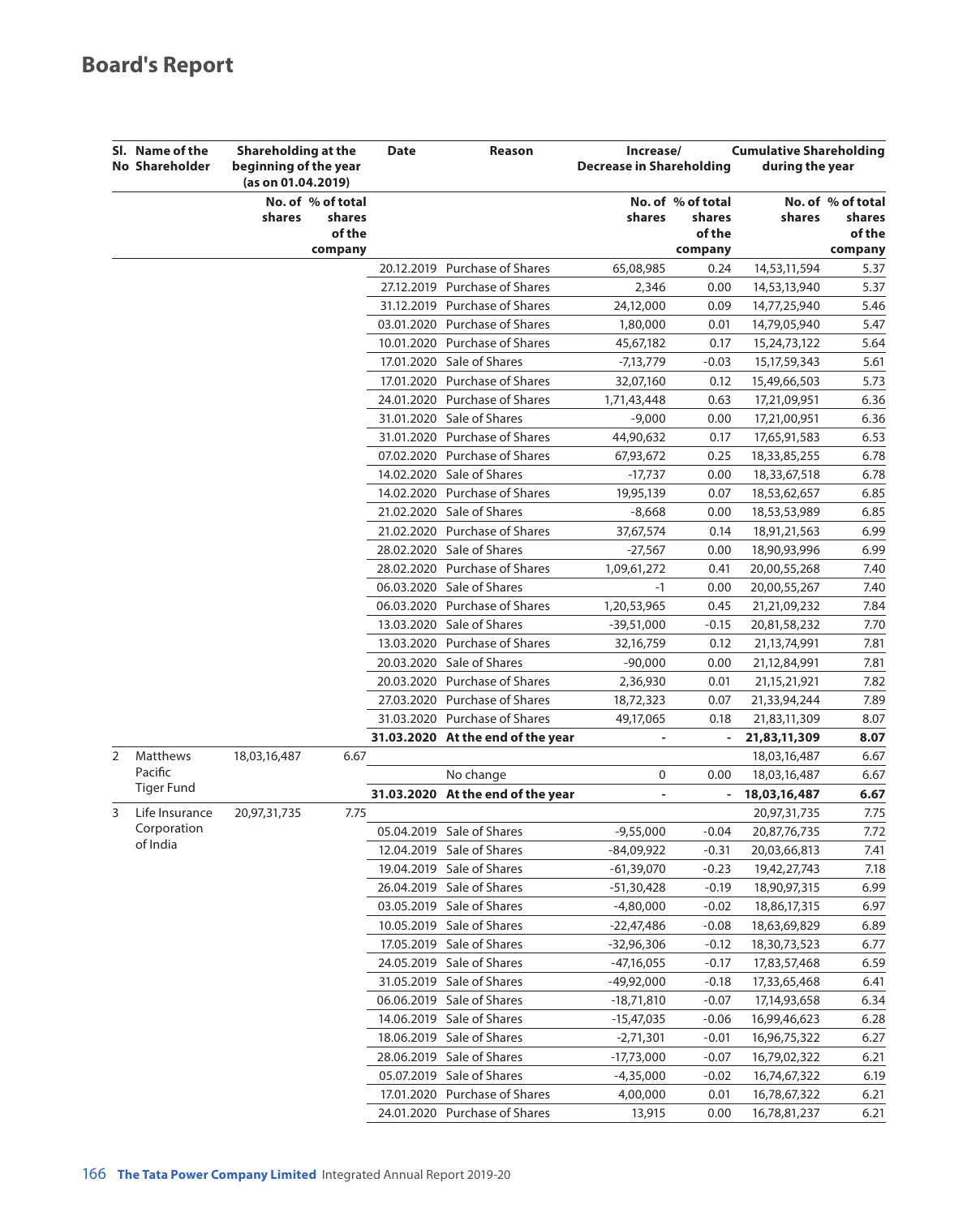|   | SI. Name of the<br>Shareholding at the<br>No Shareholder<br>beginning of the year<br>(as on 01.04.2019) |             |                                       | <b>Date</b> | Reason                            | Increase/<br><b>Decrease in Shareholding</b> |                                       | <b>Cumulative Shareholding</b><br>during the year |                                       |  |
|---|---------------------------------------------------------------------------------------------------------|-------------|---------------------------------------|-------------|-----------------------------------|----------------------------------------------|---------------------------------------|---------------------------------------------------|---------------------------------------|--|
|   |                                                                                                         | shares      | No. of % of total<br>shares<br>of the |             |                                   | shares                                       | No. of % of total<br>shares<br>of the | shares                                            | No. of % of total<br>shares<br>of the |  |
|   |                                                                                                         |             | company                               |             |                                   |                                              | company                               |                                                   | company                               |  |
|   |                                                                                                         |             |                                       |             | 07.02.2020 Purchase of Shares     | 26,97,747                                    | 0.10                                  | 17,05,78,984                                      | 6.31                                  |  |
|   |                                                                                                         |             |                                       |             | 14.02.2020 Purchase of Shares     | 10,02,253                                    | 0.04                                  | 17, 15, 81, 237                                   | 6.34                                  |  |
|   |                                                                                                         |             |                                       |             | 31.03.2020 At the end of the year |                                              | $\blacksquare$                        | 17,15,81,237                                      | 6.34                                  |  |
| 4 | The New India<br>Assurance                                                                              | 5,41,93,839 | 2.00                                  |             | 05.04.2019 Sale of Shares         |                                              |                                       | 5,41,93,839                                       | 2.00<br>1.99                          |  |
|   | Company                                                                                                 |             |                                       |             | 12.04.2019 Sale of Shares         | $-2,75,000$<br>$-7,25,000$                   | $-0.01$                               | 5,39,18,839                                       | 1.97                                  |  |
|   | Limited                                                                                                 |             |                                       |             | 20.09.2019 Sale of Shares         |                                              | $-0.03$<br>$-0.04$                    | 5,31,93,839                                       | 1.93                                  |  |
|   |                                                                                                         |             |                                       |             |                                   | $-10,00,000$                                 | $\blacksquare$                        | 5,21,93,839                                       |                                       |  |
| 5 |                                                                                                         |             |                                       |             | 31.03.2020 At the end of the year |                                              |                                       | 5,21,93,839                                       | 1.93                                  |  |
|   | Reliance Capital<br>Trustee Co. Ltd.-                                                                   | 3,34,67,627 | 1.24                                  |             | 05.04.2019 Purchase of Shares     | 16,865                                       | 0.00                                  | 3,34,67,627                                       | 1.24<br>1.24                          |  |
|   | A/C Nippon                                                                                              |             |                                       |             | 12.04.2019 Purchase of Shares     |                                              |                                       | 3,34,84,492                                       |                                       |  |
|   | India                                                                                                   |             |                                       |             | 19.04.2019 Purchase of Shares     | 12,42,688                                    | 0.05                                  | 3,47,27,180                                       | 1.28<br>1.32                          |  |
|   | Growth Fund                                                                                             |             |                                       |             | 26.04.2019 Sale of Shares         | 9,84,712                                     | 0.04                                  | 3,57,11,892                                       |                                       |  |
|   |                                                                                                         |             |                                       |             |                                   | $-63,175$                                    | 0.00                                  | 3,56,48,717                                       | 1.32                                  |  |
|   |                                                                                                         |             |                                       |             | 26.04.2019 Purchase of Shares     | 13,74,577                                    | 0.05                                  | 3,70,23,294                                       | 1.37                                  |  |
|   |                                                                                                         |             |                                       |             | 03.05.2019 Sale of Shares         | $-5,13,000$                                  | $-0.02$                               | 3,65,10,294                                       | 1.35                                  |  |
|   |                                                                                                         |             |                                       |             | 03.05.2019 Purchase of Shares     | 15,44,100                                    | 0.06                                  | 3,80,54,394                                       | 1.41                                  |  |
|   |                                                                                                         |             |                                       |             | 10.05.2019 Sale of Shares         | $-1,25,830$                                  | 0.00                                  | 3,79,28,564                                       | 1.40                                  |  |
|   |                                                                                                         |             |                                       |             | 10.05.2019 Purchase of Shares     | 1,59,000                                     | 0.01                                  | 3,80,87,564                                       | 1.41                                  |  |
|   |                                                                                                         |             |                                       |             | 17.05.2019 Purchase of Shares     | 5,70,080                                     | 0.02                                  | 3,86,57,644                                       | 1.43                                  |  |
|   |                                                                                                         |             |                                       |             | 24.05.2019 Purchase of Shares     | 17,19,171                                    | 0.06                                  | 4,03,76,815                                       | 1.49                                  |  |
|   |                                                                                                         |             |                                       |             | 31.05.2019 Purchase of Shares     | 2,17,374                                     | 0.01                                  | 4,05,94,189                                       | 1.50                                  |  |
|   |                                                                                                         |             |                                       |             | 06.06.2019 Purchase of Shares     | 82,442                                       | 0.00                                  | 4,06,76,631                                       | 1.50                                  |  |
|   |                                                                                                         |             |                                       |             | 07.06.2019 Sale of Shares         | $-31,980$                                    | 0.00                                  | 4,06,44,651                                       | 1.50                                  |  |
|   |                                                                                                         |             |                                       |             | 07.06.2019 Purchase of Shares     | 4,00,454                                     | 0.01                                  | 4, 10, 45, 105                                    | 1.52                                  |  |
|   |                                                                                                         |             |                                       |             | 11.06.2019 Sale of Shares         | $-50,718$                                    | 0.00                                  | 4,09,94,387                                       | 1.52                                  |  |
|   |                                                                                                         |             |                                       |             | 14.06.2019 Sale of Shares         | $-4,50,000$                                  | $-0.02$                               | 4,05,44,387                                       | 1.50                                  |  |
|   |                                                                                                         |             |                                       |             | 14.06.2019 Purchase of Shares     | 5,448                                        | 0.00                                  | 4,05,49,835                                       | 1.50                                  |  |
|   |                                                                                                         |             |                                       |             | 18.06.2019 Sale of Shares         | $-605$                                       | 0.00                                  | 4,05,49,230                                       | 1.50                                  |  |
|   |                                                                                                         |             |                                       |             | 18.06.2019 Purchase of Shares     | 5,98,454                                     | 0.02                                  | 4,11,47,684                                       | 1.52                                  |  |
|   |                                                                                                         |             |                                       |             | 21.06.2019 Purchase of Shares     | 16,21,806                                    | 0.06                                  | 4,27,69,490                                       | 1.58                                  |  |
|   |                                                                                                         |             |                                       |             | 28.06.2019 Sale of Shares         | $-4,32,752$                                  | $-0.02$                               | 4,23,36,738                                       | 1.57                                  |  |
|   |                                                                                                         |             |                                       |             | 28.06.2019 Purchase of Shares     | 5,19,222                                     | 0.02                                  | 4,28,55,960                                       | 1.58                                  |  |
|   |                                                                                                         |             |                                       |             | 05.07.2019 Sale of Shares         | $-44,87,442$                                 | $-0.17$                               | 3,83,68,518                                       | 1.42                                  |  |
|   |                                                                                                         |             |                                       |             | 05.07.2019 Purchase of Shares     | 30,14,364                                    | 0.11                                  | 4, 13, 82, 882                                    | 1.53                                  |  |
|   |                                                                                                         |             |                                       |             | 12.07.2019 Sale of Shares         | $-1,08,000$                                  | 0.00                                  | 4,12,74,882                                       | 1.53                                  |  |
|   |                                                                                                         |             |                                       |             | 12.07.2019 Purchase of Shares     | 5,837                                        | 0.00                                  | 4,12,80,719                                       | 1.53                                  |  |
|   |                                                                                                         |             |                                       |             | 19.07.2019 Sale of Shares         | $-4,86,000$                                  | $-0.02$                               | 4,07,94,719                                       | 1.51                                  |  |
|   |                                                                                                         |             |                                       |             | 19.07.2019 Purchase of Shares     | 12,880                                       | 0.00                                  | 4,08,07,599                                       | 1.51                                  |  |
|   |                                                                                                         |             |                                       |             | 26.07.2019 Purchase of Shares     | 31,26,745                                    | 0.12                                  | 4,39,34,344                                       | 1.62                                  |  |
|   |                                                                                                         |             |                                       |             | 02.08.2019 Sale of Shares         | $-5,94,000$                                  | $-0.02$                               | 4,33,40,344                                       | 1.60                                  |  |
|   |                                                                                                         |             |                                       |             | 02.08.2019 Purchase of Shares     | 36,60,263                                    | 0.14                                  | 4,70,00,607                                       | 1.74                                  |  |
|   |                                                                                                         |             |                                       |             | 09.08.2019 Sale of Shares         | $-3,51,966$                                  | $-0.01$                               | 4,66,48,641                                       | 1.72                                  |  |
|   |                                                                                                         |             |                                       |             | 09.08.2019 Purchase of Shares     | 6,84,849                                     | 0.03                                  | 4,73,33,490                                       | 1.75                                  |  |
|   |                                                                                                         |             |                                       |             | 16.08.2019 Purchase of Shares     | 2,02,245                                     | 0.01                                  | 4,75,35,735                                       | 1.76                                  |  |
|   |                                                                                                         |             |                                       |             | 23.08.2019 Sale of Shares         | $-17,82,000$                                 | $-0.07$                               | 4,57,53,735                                       | 1.69                                  |  |
|   |                                                                                                         |             |                                       |             | 23.08.2019 Purchase of Shares     | 38,04,333                                    | 0.14                                  | 4,95,58,068                                       | 1.83                                  |  |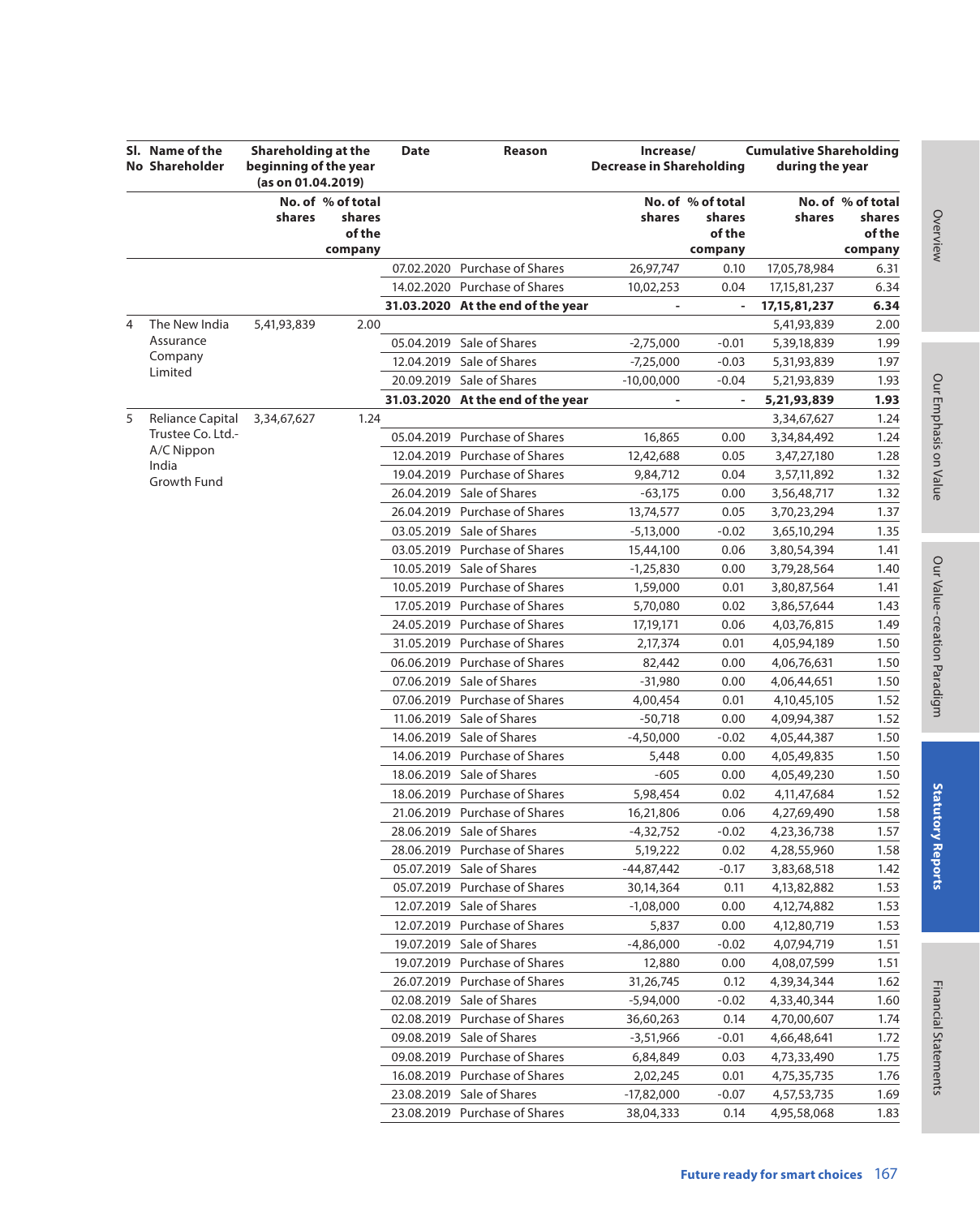| Shareholding at the<br>SI. Name of the<br>beginning of the year<br>No Shareholder |                                         | <b>Date</b> | Reason                            | Increase/<br><b>Decrease in Shareholding</b> |                          | <b>Cumulative Shareholding</b><br>during the year |                   |  |
|-----------------------------------------------------------------------------------|-----------------------------------------|-------------|-----------------------------------|----------------------------------------------|--------------------------|---------------------------------------------------|-------------------|--|
|                                                                                   | (as on 01.04.2019)<br>No. of % of total |             |                                   |                                              | No. of % of total        |                                                   | No. of % of total |  |
|                                                                                   | shares<br>shares                        |             |                                   | shares                                       | shares                   | shares                                            | shares            |  |
|                                                                                   | of the                                  |             |                                   |                                              | of the                   |                                                   | of the            |  |
|                                                                                   | company                                 |             |                                   |                                              | company                  |                                                   | company           |  |
|                                                                                   |                                         |             | 30.08.2019 Purchase of Shares     | 39,74,831                                    | 0.15                     | 5,35,32,899                                       | 1.98              |  |
|                                                                                   |                                         |             | 06.09.2019 Sale of Shares         | $-5,22,000$                                  | $-0.02$                  | 5,30,10,899                                       | 1.96              |  |
|                                                                                   |                                         |             | 06.09.2019 Purchase of Shares     | 12,01,350                                    | 0.04                     | 5,42,12,249                                       | 2.00              |  |
|                                                                                   |                                         |             | 13.09.2019 Purchase of Shares     | 3,150                                        | 0.00                     | 5,42,15,399                                       | 2.00              |  |
|                                                                                   |                                         |             | 20.09.2019 Sale of Shares         | $-5,00,000$                                  | $-0.02$                  | 5,37,15,399                                       | 1.99              |  |
|                                                                                   |                                         |             | 20.09.2019 Purchase of Shares     | 3,150                                        | 0.00                     | 5,37,18,549                                       | 1.99              |  |
|                                                                                   |                                         |             | 27.09.2019 Sale of Shares         | $-7,29,051$                                  | $-0.03$                  | 5,29,89,498                                       | 1.96              |  |
|                                                                                   |                                         |             | 27.09.2019 Purchase of Shares     | 1,09,386                                     | 0.00                     | 5,30,98,884                                       | 1.96              |  |
|                                                                                   |                                         |             | 04.10.2019 Purchase of Shares     | 2,369                                        | 0.00                     | 5,31,01,253                                       | 1.96              |  |
|                                                                                   |                                         |             | 11.10.2019 Purchase of Shares     | 46,728                                       | 0.00                     | 5,31,47,981                                       | 1.96              |  |
|                                                                                   |                                         |             | 18.10.2019 Purchase of Shares     | 38,682                                       | 0.00                     | 5,31,86,663                                       | 1.97              |  |
|                                                                                   |                                         |             | 25.10.2019 Purchase of Shares     | 18,000                                       | 0.00                     | 5,32,04,663                                       | 1.97              |  |
|                                                                                   |                                         |             | 01.11.2019 Purchase of Shares     | 4,023                                        | 0.00                     | 5,32,08,686                                       | 1.97              |  |
|                                                                                   |                                         |             | 08.11.2019 Purchase of Shares     | 46,817                                       | 0.00                     | 5,32,55,503                                       | 1.97              |  |
|                                                                                   |                                         |             | 15.11.2019 Sale of Shares         | $-5,528$                                     | 0.00                     | 5,32,49,975                                       | 1.97              |  |
|                                                                                   |                                         |             | 15.11.2019 Purchase of Shares     | 6,57,000                                     | 0.02                     | 5,39,06,975                                       | 1.99              |  |
|                                                                                   |                                         |             | 22.11.2019 Sale of Shares         | $-5,504$                                     | 0.00                     | 5,39,01,471                                       | 1.99              |  |
|                                                                                   |                                         |             | 22.11.2019 Purchase of Shares     | 8,10,000                                     | 0.03                     | 5,47,11,471                                       | 2.02              |  |
|                                                                                   |                                         |             | 29.11.2019 Sale of Shares         | $-1,16,049$                                  | 0.00                     | 5,45,95,422                                       | 2.02              |  |
|                                                                                   |                                         |             | 06.12.2019 Sale of Shares         | -21,475                                      | 0.00                     | 5,45,73,947                                       | 2.02              |  |
|                                                                                   |                                         |             | 06.12.2019 Purchase of Shares     | 5,06,000                                     | 0.02                     | 5,50,79,947                                       | 2.04              |  |
|                                                                                   |                                         |             | 13.12.2019 Sale of Shares         | $-18,000$                                    | 0.00                     | 5,50,61,947                                       | 2.04              |  |
|                                                                                   |                                         |             | 13.12.2019 Purchase of Shares     | 2,273                                        | 0.00                     | 5,50,64,220                                       | 2.04              |  |
|                                                                                   |                                         |             | 20.12.2019 Purchase of Shares     | 275                                          | 0.00                     | 5,50,64,495                                       | 2.04              |  |
|                                                                                   |                                         |             | 27.12.2019 Sale of Shares         | $-975$                                       | 0.00                     | 5,50,63,520                                       | 2.04              |  |
|                                                                                   |                                         |             | 27.12.2019 Purchase of Shares     | 6,471                                        | 0.00                     | 5,50,69,991                                       | 2.04              |  |
|                                                                                   |                                         |             | 31.12.2019 Purchase of Shares     | 2,16,422                                     | 0.01                     | 5,52,86,413                                       | 2.04              |  |
|                                                                                   |                                         |             | 03.01.2020 Purchase of Shares     | 12,720                                       | 0.00                     | 5,52,99,133                                       | 2.04              |  |
|                                                                                   |                                         |             | 10.01.2020 Purchase of Shares     | 1,563                                        | 0.00                     | 5,53,00,696                                       | 2.04              |  |
|                                                                                   |                                         |             | 17.01.2020 Purchase of Shares     | 21,624                                       | 0.00                     | 5,53,22,320                                       | 2.05              |  |
|                                                                                   |                                         |             | 24.01.2020 Sale of Shares         | -23,90,579                                   | $-0.09$                  | 5,29,31,741                                       | 1.96              |  |
|                                                                                   |                                         |             | 24.01.2020 Purchase of Shares     | 15,19,536                                    | 0.06                     | 5,44,51,277                                       | 2.01              |  |
|                                                                                   |                                         |             | 31.01.2020 Sale of Shares         | -20,15,126                                   | $-0.07$                  | 5,24,36,151                                       | 1.94              |  |
|                                                                                   |                                         |             | 07.02.2020 Purchase of Shares     | 22,457                                       | 0.00                     | 5,24,58,608                                       | 1.94              |  |
|                                                                                   |                                         |             | 14.02.2020 Purchase of Shares     | 2,968                                        | 0.00                     | 5,24,61,576                                       | 1.94              |  |
|                                                                                   |                                         |             | 21.02.2020 Sale of Shares         | $-12,80,504$                                 | $-0.05$                  | 5,11,81,072                                       | 1.89              |  |
|                                                                                   |                                         |             | 28.02.2020 Sale of Shares         | $-10,02,066$                                 | $-0.04$                  | 5,01,79,006                                       | 1.86              |  |
|                                                                                   |                                         |             | 28.02.2020 Purchase of Shares     | 4,77,000                                     | 0.02                     | 5,06,56,006                                       | 1.87              |  |
|                                                                                   |                                         |             | 06.03.2020 Sale of Shares         | -548                                         | 0.00                     | 5,06,55,458                                       | 1.87              |  |
|                                                                                   |                                         |             | 06.03.2020 Purchase of Shares     | 16,81,147                                    | 0.06                     | 5,23,36,605                                       | 1.93              |  |
|                                                                                   |                                         |             | 13.03.2020 Sale of Shares         | -17,10,000                                   | $-0.06$                  | 5,06,26,605                                       | 1.87              |  |
|                                                                                   |                                         |             | 13.03.2020 Purchase of Shares     | 72,560                                       | 0.00                     | 5,06,99,165                                       | 1.87              |  |
|                                                                                   |                                         |             | 20.03.2020 Sale of Shares         | $-2,59,158$                                  | $-0.01$                  | 5,04,40,007                                       | 1.86              |  |
|                                                                                   |                                         |             | 27.03.2020 Sale of Shares         | -2,961                                       | 0.00                     | 5,04,37,046                                       | 1.86              |  |
|                                                                                   |                                         |             | 31.03.2020 Purchase of Shares     | 22,419                                       | 0.00                     | 5,04,59,465                                       | 1.87              |  |
|                                                                                   |                                         |             | 31.03.2020 At the end of the year |                                              | $\overline{\phantom{a}}$ | 5,04,59,465                                       | 1.87              |  |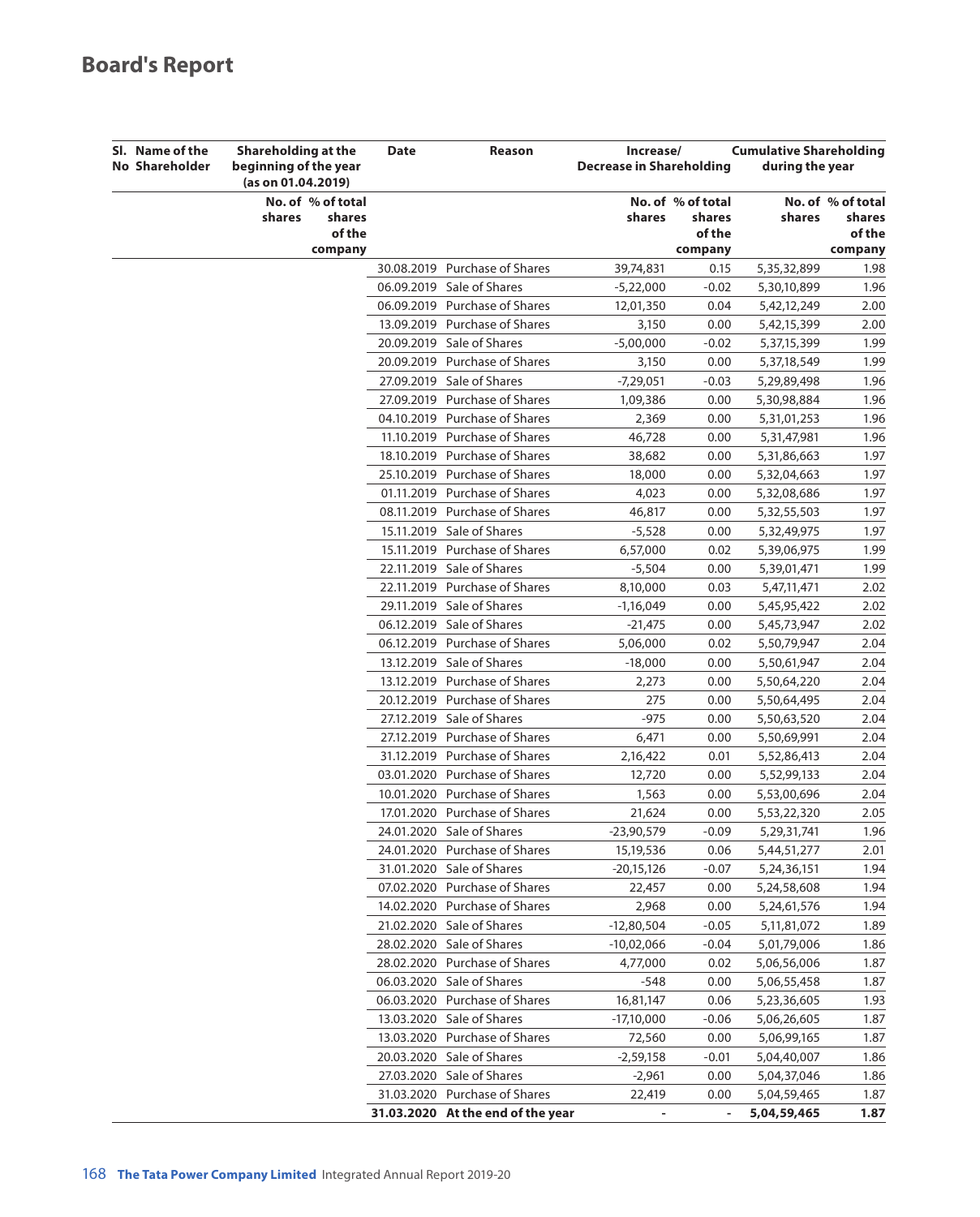|   | SI. Name of the<br><b>No Shareholder</b> | Shareholding at the<br>beginning of the year<br>(as on 01.04.2019) |                             | <b>Date</b><br>Reason |                                   | Increase/<br><b>Decrease in Shareholding</b> |                             | <b>Cumulative Shareholding</b><br>during the year |                             |
|---|------------------------------------------|--------------------------------------------------------------------|-----------------------------|-----------------------|-----------------------------------|----------------------------------------------|-----------------------------|---------------------------------------------------|-----------------------------|
|   |                                          | shares                                                             | No. of % of total<br>shares |                       |                                   | shares                                       | No. of % of total<br>shares | shares                                            | No. of % of total<br>shares |
|   |                                          |                                                                    | of the<br>company           |                       |                                   |                                              | of the<br>company           |                                                   | of the<br>company           |
| 6 | General                                  | 5,19,62,960                                                        | 1.92                        |                       |                                   |                                              |                             | 5,19,62,960                                       | 1.92                        |
|   | Insurance                                |                                                                    |                             |                       | 05.04.2019 Sale of Shares         | $-1,00,000$                                  | 0.00                        | 5,18,62,960                                       | 1.92                        |
|   | Corporation                              |                                                                    |                             |                       | 27.09.2019 Sale of Shares         | $-50,00,000$                                 | $-0.18$                     | 4,68,62,960                                       | 1.73                        |
|   | of India                                 |                                                                    |                             |                       | 31.03.2020 At the end of the year |                                              |                             | 4,68,62,960                                       | 1.73                        |
| 7 | <b>First State</b>                       | 9,00,17,492                                                        | 3.33                        |                       |                                   |                                              |                             | 9,00,17,492                                       | 3.33                        |
|   | Investments                              |                                                                    |                             |                       | 27.09.2019 Sale of Shares         | $-36,88,702$                                 | $-0.14$                     | 8,63,28,790                                       | 3.19                        |
|   | Icvc - Stewart                           |                                                                    |                             |                       | 30.09.2019 Sale of Shares         | $-4,73,090$                                  | $-0.02$                     | 8,58,55,700                                       | 3.17                        |
|   | Investors<br>Global                      |                                                                    |                             | 15.11.2019            | Sale of Shares                    | $-32,77,864$                                 | $-0.12$                     | 8,25,77,836                                       | 3.05                        |
|   | Emerging                                 |                                                                    |                             |                       | 29.11.2019 Sale of Shares         | -62,28,069                                   | $-0.23$                     | 7,63,49,767                                       | 2.82                        |
|   | Markets                                  |                                                                    |                             |                       | 06.12.2019 Sale of Shares         | $-4,83,796$                                  | $-0.02$                     | 7,58,65,971                                       | 2.80                        |
|   | Leaders                                  |                                                                    |                             |                       | 20.12.2019 Sale of Shares         | -27,02,412                                   | $-0.10$                     | 7,31,63,559                                       | 2.70                        |
|   | Fund                                     |                                                                    |                             |                       | 24.01.2020 Sale of Shares         | -54,70,986                                   | $-0.20$                     | 6,76,92,573                                       | 2.50                        |
|   |                                          |                                                                    |                             |                       | 14.02.2020 Sale of Shares         | $-21,22,663$                                 | $-0.08$                     | 6,55,69,910                                       | 2.42                        |
|   |                                          |                                                                    |                             |                       | 21.02.2020 Sale of Shares         | $-1,99,112$                                  | $-0.01$                     | 6,53,70,798                                       | 2.42                        |
|   |                                          |                                                                    |                             |                       | 13.03.2020 Sale of Shares         | $-8,51,547$                                  | $-0.03$                     | 6,45,19,251                                       | 2.39                        |
|   |                                          |                                                                    |                             |                       | 20.03.2020 Sale of Shares         | -1,23,45,246                                 | $-0.46$                     | 5,21,74,005                                       | 1.93                        |
|   |                                          |                                                                    |                             |                       | 27.03.2020 Sale of Shares         | $-34,49,563$                                 | $-0.13$                     | 4,87,24,442                                       | 1.80                        |
|   |                                          |                                                                    |                             |                       | 31.03.2020 Sale of Shares         | $-28,95,760$                                 | $-0.11$                     | 4,58,28,682                                       | 1.69                        |
|   |                                          |                                                                    |                             |                       | 31.03.2020 At the end of the year |                                              |                             | 4,58,28,682                                       | 1.69                        |
| 8 | Franklin                                 | 1,33,69,849                                                        | 0.49                        |                       |                                   |                                              |                             | 1,33,69,849                                       | 0.49                        |
|   | India                                    |                                                                    |                             |                       | 11.06.2019 Purchase of Shares     | 11,79,645                                    | 0.04                        | 1,45,49,494                                       | 0.54                        |
|   | Equity<br>Advantage                      |                                                                    |                             |                       | 18.06.2019 Purchase of Shares     | 11,83,921                                    | 0.04                        | 1,57,33,415                                       | 0.58                        |
|   | Fund                                     |                                                                    |                             |                       | 12.07.2019 Purchase of Shares     | 5,00,000                                     | 0.02                        | 1,62,33,415                                       | 0.60                        |
|   |                                          |                                                                    |                             |                       | 26.07.2019 Purchase of Shares     | 5,00,000                                     | 0.02                        | 1,67,33,415                                       | 0.62                        |
|   |                                          |                                                                    |                             |                       | 02.08.2019 Purchase of Shares     | 15,00,000                                    | 0.06                        | 1,82,33,415                                       | 0.67                        |
|   |                                          |                                                                    |                             |                       | 09.08.2019 Purchase of Shares     | 7,50,000                                     | 0.03                        | 1,89,83,415                                       | 0.70                        |
|   |                                          |                                                                    |                             |                       | 16.08.2019 Purchase of Shares     | 10,00,000                                    | 0.04                        | 1,99,83,415                                       | 0.74                        |
|   |                                          |                                                                    |                             |                       | 23.08.2019 Purchase of Shares     | 20,00,034                                    | 0.07                        | 2,19,83,449                                       | 0.81                        |
|   |                                          |                                                                    |                             |                       | 30.08.2019 Purchase of Shares     | 14,99,966                                    | 0.06                        | 2,34,83,415                                       | 0.87                        |
|   |                                          |                                                                    |                             |                       | 27.09.2019 Purchase of Shares     | 25,00,000                                    | 0.09                        | 2,59,83,415                                       | 0.96                        |
|   |                                          |                                                                    |                             |                       | 04.10.2019 Purchase of Shares     | 6,84,300                                     | 0.03                        | 2,66,67,715                                       | 0.99                        |
|   |                                          |                                                                    |                             |                       | 11.10.2019 Purchase of Shares     | 9,23,468                                     | 0.03                        | 2,75,91,183                                       | 1.02                        |
|   |                                          |                                                                    |                             |                       | 18.10.2019 Purchase of Shares     | 20,76,532                                    | 0.08                        | 2,96,67,715                                       | 1.10                        |
|   |                                          |                                                                    |                             |                       | 25.10.2019 Purchase of Shares     | 5,00,000                                     | 0.02                        | 3,01,67,715                                       | 1.12                        |
|   |                                          |                                                                    |                             |                       | 13.12.2019 Sale of Shares         | -2,50,51,911                                 | $-0.93$                     | 51,15,804                                         | 0.19                        |
|   |                                          |                                                                    |                             |                       | 13.12.2019 Purchase of Shares     | 2,53,01,911                                  | 0.94                        | 3,04,17,715                                       | 1.12                        |
|   |                                          |                                                                    |                             |                       | 20.12.2019 Sale of Shares         | -51,15,804                                   | $-0.19$                     | 2,53,01,911                                       | 0.94                        |
|   |                                          |                                                                    |                             |                       | 20.12.2019 Purchase of Shares     | 51,15,804                                    | 0.19                        | 3,04,17,715                                       | 1.12                        |
|   |                                          |                                                                    |                             |                       | 31.01.2020 Purchase of Shares     | 10,00,000                                    | 0.04                        | 3,14,17,715                                       | 1.16                        |
|   |                                          |                                                                    |                             |                       | 07.02.2020 Purchase of Shares     | 4,00,000                                     | 0.01                        | 3,18,17,715                                       | 1.18                        |
|   |                                          |                                                                    |                             |                       | 28.02.2020 Purchase of Shares     | 30,00,000                                    | 0.11                        | 3,48,17,715                                       | 1.29                        |
|   |                                          |                                                                    |                             |                       | 20.03.2020 Purchase of Shares     | 11,29,397                                    | 0.04                        | 3,59,47,112                                       | 1.33                        |
|   |                                          |                                                                    |                             |                       | 27.03.2020 Purchase of Shares     | 3,70,603                                     | 0.01                        | 3,63,17,715                                       | 1.34                        |
|   |                                          |                                                                    |                             |                       | 31.03.2020 At the end of the year |                                              |                             | 3,63,17,715                                       | 1.34                        |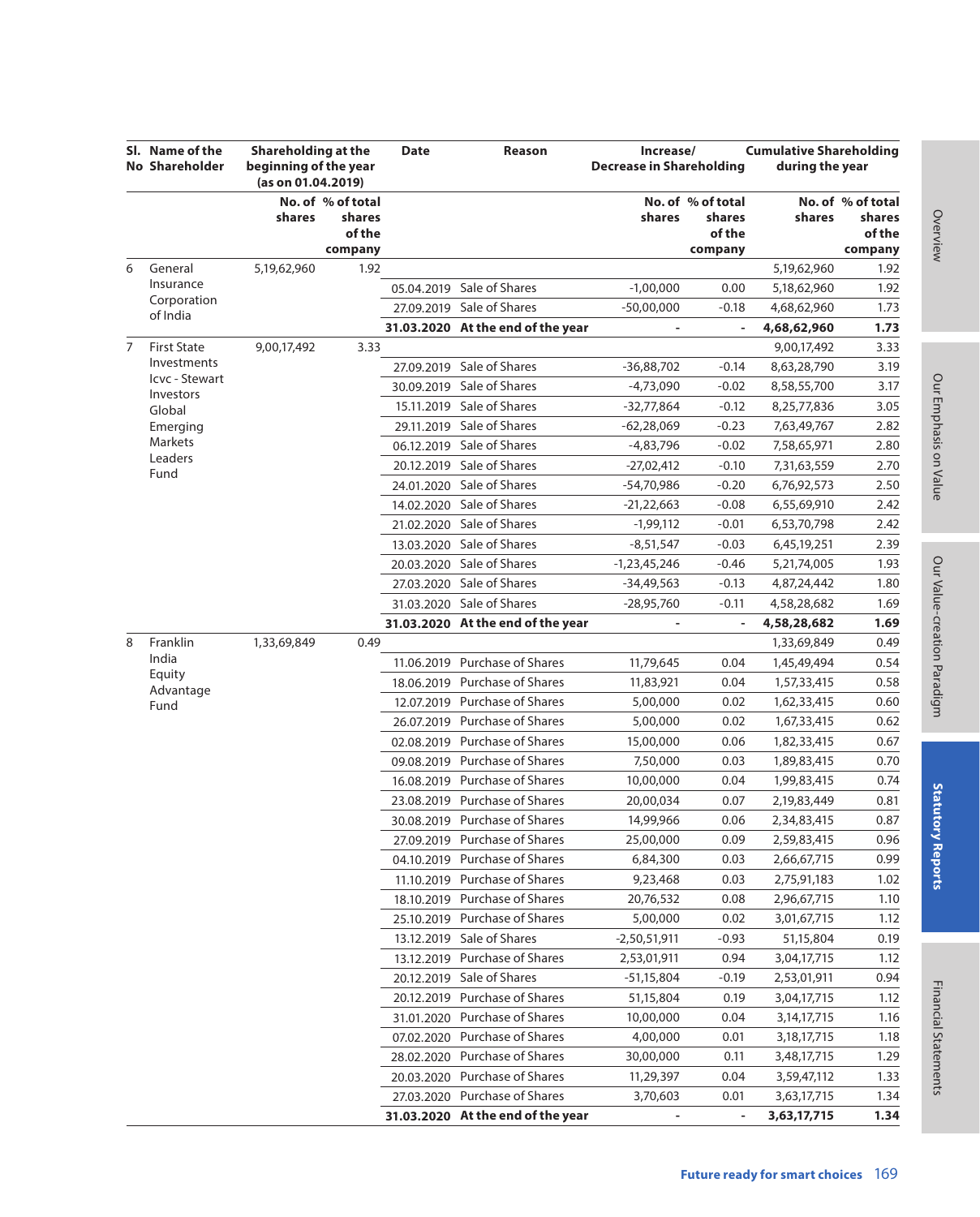|   | SI. Name of the<br>No Shareholder | Shareholding at the<br>beginning of the year |                   | <b>Date</b> | Reason                        | Increase/<br><b>Decrease in Shareholding</b> |                   | <b>Cumulative Shareholding</b><br>during the year |                   |  |
|---|-----------------------------------|----------------------------------------------|-------------------|-------------|-------------------------------|----------------------------------------------|-------------------|---------------------------------------------------|-------------------|--|
|   |                                   | (as on 01.04.2019)                           |                   |             |                               |                                              |                   |                                                   |                   |  |
|   |                                   |                                              | No. of % of total |             |                               |                                              | No. of % of total |                                                   | No. of % of total |  |
|   |                                   | shares                                       | shares<br>of the  |             |                               | shares                                       | shares<br>of the  | shares                                            | shares<br>of the  |  |
|   |                                   |                                              | company           |             |                               |                                              | company           |                                                   | company           |  |
| 9 | <b>HDFC Life</b>                  | 6,06,551                                     | 0.02              |             |                               |                                              |                   | 6,06,551                                          | 0.02              |  |
|   | Insurance                         |                                              |                   |             | 12.04.2019 Purchase of Shares | 2,908                                        | 0.00              | 6,09,459                                          | 0.02              |  |
|   | Company                           |                                              |                   |             | 19.04.2019 Purchase of Shares | 40,00,000                                    | 0.15              | 46,09,459                                         | 0.17              |  |
|   | Limited                           |                                              |                   |             | 26.04.2019 Purchase of Shares | 40,00,000                                    | 0.15              | 86,09,459                                         | 0.32              |  |
|   |                                   |                                              |                   |             | 10.05.2019 Purchase of Shares | 9,99,019                                     | 0.04              | 96,08,478                                         | 0.36              |  |
|   |                                   |                                              |                   |             | 17.05.2019 Purchase of Shares | 15,00,000                                    | 0.06              | 1,11,08,478                                       | 0.41              |  |
|   |                                   |                                              |                   |             | 06.06.2019 Sale of Shares     | -28,000                                      | 0.00              | 1,10,80,478                                       | 0.41              |  |
|   |                                   |                                              |                   |             | 07.06.2019 Purchase of Shares | 5,00,000                                     | 0.02              | 1,15,80,478                                       | 0.43              |  |
|   |                                   |                                              |                   |             | 11.06.2019 Purchase of Shares | 5,01,390                                     | 0.02              | 1,20,81,868                                       | 0.45              |  |
|   |                                   |                                              |                   |             | 05.07.2019 Sale of Shares     | $-5,840$                                     | 0.00              | 1,20,76,028                                       | 0.45              |  |
|   |                                   |                                              |                   |             | 12.07.2019 Purchase of Shares | 5,00,000                                     | 0.02              | 1,25,76,028                                       | 0.46              |  |
|   |                                   |                                              |                   |             | 19.07.2019 Sale of Shares     | $-32,434$                                    | 0.00              | 1,25,43,594                                       | 0.46              |  |
|   |                                   |                                              |                   |             | 26.07.2019 Purchase of Shares | 10,00,000                                    | 0.04              | 1,35,43,594                                       | 0.50              |  |
|   |                                   |                                              |                   |             | 02.08.2019 Purchase of Shares | 20,13,395                                    | 0.07              | 1,55,56,989                                       | 0.58              |  |
|   |                                   |                                              |                   |             | 09.08.2019 Purchase of Shares | 7,44,363                                     | 0.03              | 1,63,01,352                                       | 0.60              |  |
|   |                                   |                                              |                   |             | 16.08.2019 Purchase of Shares | 26,34,816                                    | 0.10              | 1,89,36,168                                       | 0.70              |  |
|   |                                   |                                              |                   |             | 23.08.2019 Purchase of Shares | 15,79,064                                    | 0.06              | 2,05,15,232                                       | 0.76              |  |
|   |                                   |                                              |                   |             | 30.08.2019 Sale of Shares     | $-1,29,508$                                  | 0.00              | 2,03,85,724                                       | 0.75              |  |
|   |                                   |                                              |                   |             | 06.09.2019 Purchase of Shares | 9,94,897                                     | 0.04              | 2,13,80,621                                       | 0.79              |  |
|   |                                   |                                              |                   |             | 20.09.2019 Sale of Shares     | -20,807                                      | 0.00              | 2,13,59,814                                       | 0.79              |  |
|   |                                   |                                              |                   |             | 27.09.2019 Sale of Shares     | $-2,108$                                     | 0.00              | 2,13,57,706                                       | 0.79              |  |
|   |                                   |                                              |                   |             | 04.10.2019 Purchase of Shares | 8,84,274                                     | 0.03              | 2,22,41,980                                       | 0.82              |  |
|   |                                   |                                              |                   |             | 11.10.2019 Purchase of Shares | 1,11,126                                     | 0.00              | 2,23,53,106                                       | 0.83              |  |
|   |                                   |                                              |                   |             | 18.10.2019 Purchase of Shares | 2,71,146                                     | 0.01              | 2,26,24,252                                       | 0.84              |  |
|   |                                   |                                              |                   |             | 25.10.2019 Purchase of Shares | 1,45,472                                     | 0.01              | 2,27,69,724                                       | 0.84              |  |
|   |                                   |                                              |                   |             | 01.11.2019 Purchase of Shares | 2,01,350                                     | 0.01              | 2,29,71,074                                       | 0.85              |  |
|   |                                   |                                              |                   |             | 08.11.2019 Sale of Shares     | $-7,437$                                     | 0.00              | 2,29,63,637                                       | 0.85              |  |
|   |                                   |                                              |                   |             | 15.11.2019 Purchase of Shares | 8,65,655                                     | 0.03              | 2,38,29,292                                       | 0.88              |  |
|   |                                   |                                              |                   |             | 22.11.2019 Sale of Shares     | $-2,101$                                     | 0.00              | 2,38,27,191                                       | 0.88              |  |
|   |                                   |                                              |                   |             | 29.11.2019 Sale of Shares     | $-11,414$                                    | 0.00              | 2,38,15,777                                       | 0.88              |  |
|   |                                   |                                              |                   |             | 06.12.2019 Purchase of Shares | 17,51,640                                    | 0.06              | 2,55,67,417                                       | 0.95              |  |
|   |                                   |                                              |                   |             | 13.12.2019 Purchase of Shares | 6,20,311                                     | 0.02              | 2,61,87,728                                       | 0.97              |  |
|   |                                   |                                              |                   |             | 20.12.2019 Sale of Shares     | $-85,574$                                    | 0.00              | 2,61,02,154                                       | 0.97              |  |
|   |                                   |                                              |                   |             | 27.12.2019 Purchase of Shares | 6,20,526                                     | 0.02              | 2,67,22,680                                       | 0.99              |  |
|   |                                   |                                              |                   |             | 31.12.2019 Sale of Shares     | $-12,570$                                    | 0.00              | 2,67,10,110                                       | 0.99              |  |
|   |                                   |                                              |                   |             | 03.01.2020 Purchase of Shares | 2,91,663                                     | 0.01              | 2,70,01,773                                       | 1.00              |  |
|   |                                   |                                              |                   |             | 10.01.2020 Sale of Shares     | -52,959                                      | 0.00              | 2,69,48,814                                       | 1.00              |  |
|   |                                   |                                              |                   |             | 17.01.2020 Sale of Shares     | -95,137                                      | 0.00              | 2,68,53,677                                       | 0.99              |  |
|   |                                   |                                              |                   |             | 24.01.2020 Sale of Shares     | $-4,580$                                     | 0.00              | 2,68,49,097                                       | 0.99              |  |
|   |                                   |                                              |                   |             | 31.01.2020 Sale of Shares     | $-856$                                       | 0.00              | 2,68,48,241                                       | 0.99              |  |
|   |                                   |                                              |                   |             | 07.02.2020 Purchase of Shares | 7,41,609                                     | 0.03              | 2,75,89,850                                       | 1.02              |  |
|   |                                   |                                              |                   |             | 14.02.2020 Purchase of Shares | 716                                          | 0.00              | 2,75,90,566                                       | 1.02              |  |
|   |                                   |                                              |                   |             | 21.02.2020 Purchase of Shares | 2,77,430                                     | 0.01              | 2,78,67,996                                       | 1.03              |  |
|   |                                   |                                              |                   |             | 28.02.2020 Purchase of Shares | 800                                          | 0.00              | 2,78,68,796                                       | 1.03              |  |
|   |                                   |                                              |                   |             | 06.03.2020 Purchase of Shares | 8,37,468                                     | 0.03              | 2,87,06,264                                       | 1.06              |  |
|   |                                   |                                              |                   |             | 13.03.2020 Purchase of Shares | 19,41,076                                    | 0.07              | 3,06,47,340                                       | 1.13              |  |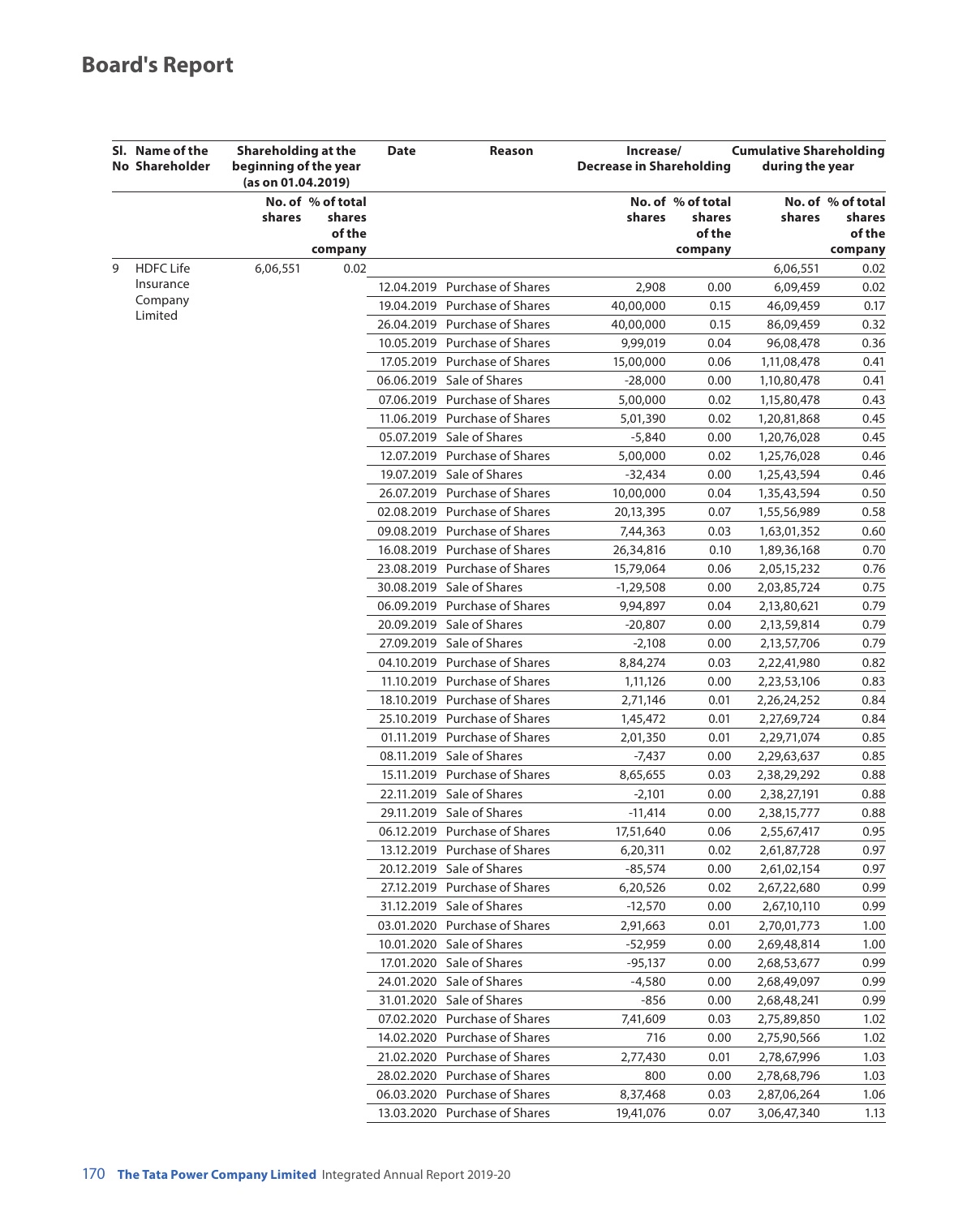|    | SI. Name of the<br>No Shareholder | Shareholding at the<br>beginning of the year<br>(as on 01.04.2019) |                                       | <b>Date</b><br>Reason |                                                                | Increase/<br><b>Decrease in Shareholding</b> |                                       | <b>Cumulative Shareholding</b><br>during the year |                                       |
|----|-----------------------------------|--------------------------------------------------------------------|---------------------------------------|-----------------------|----------------------------------------------------------------|----------------------------------------------|---------------------------------------|---------------------------------------------------|---------------------------------------|
|    |                                   | shares                                                             | No. of % of total<br>shares<br>of the |                       |                                                                | shares                                       | No. of % of total<br>shares<br>of the | shares                                            | No. of % of total<br>shares<br>of the |
|    |                                   |                                                                    | company                               |                       |                                                                |                                              | company                               |                                                   | company                               |
|    |                                   |                                                                    |                                       |                       | 20.03.2020 Purchase of Shares                                  | 14,40,233                                    | 0.05                                  | 3,20,87,573                                       | 1.19                                  |
|    |                                   |                                                                    |                                       |                       | 27.03.2020 Purchase of Shares                                  | 5,95,738                                     | 0.02                                  | 3,26,83,311                                       | 1.21                                  |
|    |                                   |                                                                    |                                       |                       | 31.03.2020 Purchase of Shares                                  | 3,200                                        | 0.00                                  | 3,26,86,511                                       | 1.21                                  |
|    | 10 Postal Life                    |                                                                    |                                       |                       | 31.03.2020 At the end of the year                              |                                              |                                       | 3,26,86,511                                       | 1.21                                  |
|    | Insurance Fund                    | 48,41,587                                                          | 0.18                                  |                       |                                                                |                                              |                                       | 48,41,587                                         | 0.18                                  |
|    | A/C Sbifmpl                       |                                                                    |                                       |                       | 05.07.2019 Purchase of Shares<br>19.07.2019 Purchase of Shares | 11,17,302                                    | 0.04                                  | 59,58,889                                         | 0.22                                  |
|    |                                   |                                                                    |                                       |                       |                                                                | 15,69,857                                    | 0.06                                  | 75,28,746                                         | 0.28                                  |
|    |                                   |                                                                    |                                       |                       | 23.08.2019 Purchase of Shares                                  | 10,06,442                                    | 0.04                                  | 85,35,188                                         | 0.32                                  |
|    |                                   |                                                                    |                                       |                       | 06.03.2020 Purchase of Shares                                  | 43,97,770                                    | 0.16                                  | 1,29,32,958                                       | 0.48                                  |
|    |                                   |                                                                    |                                       |                       | 20.03.2020 Purchase of Shares                                  | 34,05,685                                    | 0.13                                  | 1,63,38,643                                       | 0.60                                  |
|    |                                   |                                                                    |                                       |                       | 27.03.2020 Purchase of Shares                                  | 23,94,557                                    | 0.09<br>ä,                            | 1,87,33,200                                       | 0.69                                  |
|    |                                   |                                                                    |                                       |                       | 31.03.2020 At the end of the year                              |                                              |                                       | 1,87,33,200                                       | 0.69<br>1.85                          |
| 11 | Stewart<br>Investors              | 5,01,16,888                                                        | 1.85                                  |                       |                                                                |                                              |                                       | 5,01,16,888                                       |                                       |
|    | Global                            |                                                                    |                                       |                       | 27.09.2019 Sale of Shares                                      | $-21,56,032$                                 | $-0.08$                               | 4,79,60,856                                       | 1.77                                  |
|    | Emerging                          |                                                                    |                                       | 30.09.2019            | Sale of Shares                                                 | $-2,76,519$                                  | $-0.01$                               | 4,76,84,337                                       | 1.76                                  |
|    | <b>Markets</b>                    |                                                                    |                                       |                       | 18.10.2019 Sale of Shares                                      | -78,78,376                                   | $-0.29$                               | 3,98,05,961                                       | 1.47                                  |
|    | Leaders Fund                      |                                                                    |                                       |                       | 25.10.2019 Sale of Shares                                      | -64,29,628                                   | $-0.24$                               | 3,33,76,333                                       | 1.23                                  |
|    |                                   |                                                                    |                                       |                       | 01.11.2019 Sale of Shares                                      | $-11,52,995$                                 | $-0.04$                               | 3,22,23,338                                       | 1.19                                  |
|    |                                   |                                                                    |                                       |                       | 08.11.2019 Sale of Shares                                      | $-15,00,630$                                 | $-0.06$                               | 3,07,22,708                                       | 1.14                                  |
|    |                                   |                                                                    |                                       |                       | 15.11.2019 Sale of Shares                                      | -51,51,802                                   | $-0.19$                               | 2,55,70,906                                       | 0.95                                  |
|    |                                   |                                                                    |                                       |                       | 22.11.2019 Sale of Shares                                      | -27,96,420                                   | $-0.10$                               | 2,27,74,486                                       | 0.84                                  |
|    |                                   |                                                                    |                                       |                       | 29.11.2019 Sale of Shares                                      | -23,90,493                                   | $-0.09$                               | 2,03,83,993                                       | 0.75                                  |
|    |                                   |                                                                    |                                       |                       | 06.12.2019 Sale of Shares                                      | $-16,16,843$                                 | $-0.06$                               | 1,87,67,150                                       | 0.69                                  |
|    |                                   |                                                                    |                                       |                       | 13.12.2019 Sale of Shares                                      | $-34,78,201$                                 | $-0.13$                               | 1,52,88,949                                       | 0.57                                  |
|    |                                   |                                                                    |                                       |                       | 20.12.2019 Sale of Shares                                      | $-7,32,732$                                  | $-0.03$                               | 1,45,56,217                                       | 0.54                                  |
|    |                                   |                                                                    |                                       |                       | 14.02.2020 Sale of Shares<br>21.02.2020 Sale of Shares         | $-11,24,909$                                 | $-0.04$                               | 1,34,31,308                                       | 0.50                                  |
|    |                                   |                                                                    |                                       |                       |                                                                | $-4,43,015$                                  | $-0.02$                               | 1,29,88,293                                       | 0.48                                  |
|    |                                   |                                                                    |                                       |                       | 27.03.2020 Sale of Shares                                      | -7,37,811                                    | $-0.03$                               | 1,22,50,482                                       | 0.45                                  |
|    |                                   |                                                                    |                                       |                       | 31.03.2020 Sale of Shares                                      | -7,59,736                                    | $-0.03$                               | 1,14,90,746                                       | 0.42                                  |
|    |                                   |                                                                    |                                       |                       | 31.03.2020 At the end of the year                              |                                              | ä,                                    | 1,14,90,746                                       | 0.42                                  |
|    | 12 SBI Large &<br>Midcap          | 4,70,23,060                                                        | 1.74                                  |                       | 05.04.2019 Purchase of Shares                                  |                                              |                                       | 4,70,23,060                                       | 1.74<br>1.85                          |
|    | Fund                              |                                                                    |                                       |                       |                                                                | 29,97,000                                    | 0.11                                  | 5,00,20,060                                       |                                       |
|    |                                   |                                                                    |                                       |                       | 19.04.2019 Sale of Shares                                      | -29,97,028                                   | $-0.11$                               | 4,70,23,032                                       | 1.74                                  |
|    |                                   |                                                                    |                                       |                       | 19.04.2019 Purchase of Shares<br>26.04.2019 Sale of Shares     | 1,60,000                                     | 0.01                                  | 4,71,83,032                                       | 1.74                                  |
|    |                                   |                                                                    |                                       |                       |                                                                | $-33$                                        | 0.00                                  | 4,71,82,999                                       | 1.74                                  |
|    |                                   |                                                                    |                                       |                       | 10.05.2019 Purchase of Shares                                  | 12,51,937                                    | 0.05                                  | 4,84,34,936                                       | 1.79                                  |
|    |                                   |                                                                    |                                       |                       | 17.05.2019 Purchase of Shares                                  | 30,49,147                                    | 0.11                                  | 5,14,84,083                                       | 1.90                                  |
|    |                                   |                                                                    |                                       |                       | 31.05.2019 Sale of Shares                                      | -47                                          | 0.00                                  | 5,14,84,036                                       | 1.90                                  |
|    |                                   |                                                                    |                                       |                       | 06.06.2019 Sale of Shares                                      | $-1,066$                                     | 0.00                                  | 5,14,82,970                                       | 1.90                                  |
|    |                                   |                                                                    |                                       |                       | 11.06.2019 Sale of Shares                                      | $-1,60,000$                                  | $-0.01$                               | 5, 13, 22, 970                                    | 1.90                                  |
|    |                                   |                                                                    |                                       |                       | 21.06.2019 Purchase of Shares                                  | 1,887                                        | 0.00                                  | 5, 13, 24, 857                                    | 1.90                                  |
|    |                                   |                                                                    |                                       |                       | 28.06.2019 Sale of Shares                                      | $-191$                                       | 0.00                                  | 5, 13, 24, 666                                    | 1.90                                  |
|    |                                   |                                                                    |                                       |                       | 19.07.2019 Sale of Shares                                      | $-3,65,000$                                  | $-0.01$                               | 5,09,59,666                                       | 1.88                                  |
|    |                                   |                                                                    |                                       |                       | 26.07.2019 Sale of Shares                                      | $-1,17,45,523$                               | $-0.43$                               | 3,92,14,143                                       | 1.45                                  |
|    |                                   |                                                                    |                                       |                       | 26.07.2019 Purchase of Shares                                  | 22,77,004                                    | 0.08                                  | 4, 14, 91, 147                                    | 1.53                                  |
|    |                                   |                                                                    |                                       |                       | 02.08.2019 Sale of Shares                                      | $-6,00,000$                                  | $-0.02$                               | 4,08,91,147                                       | 1.51                                  |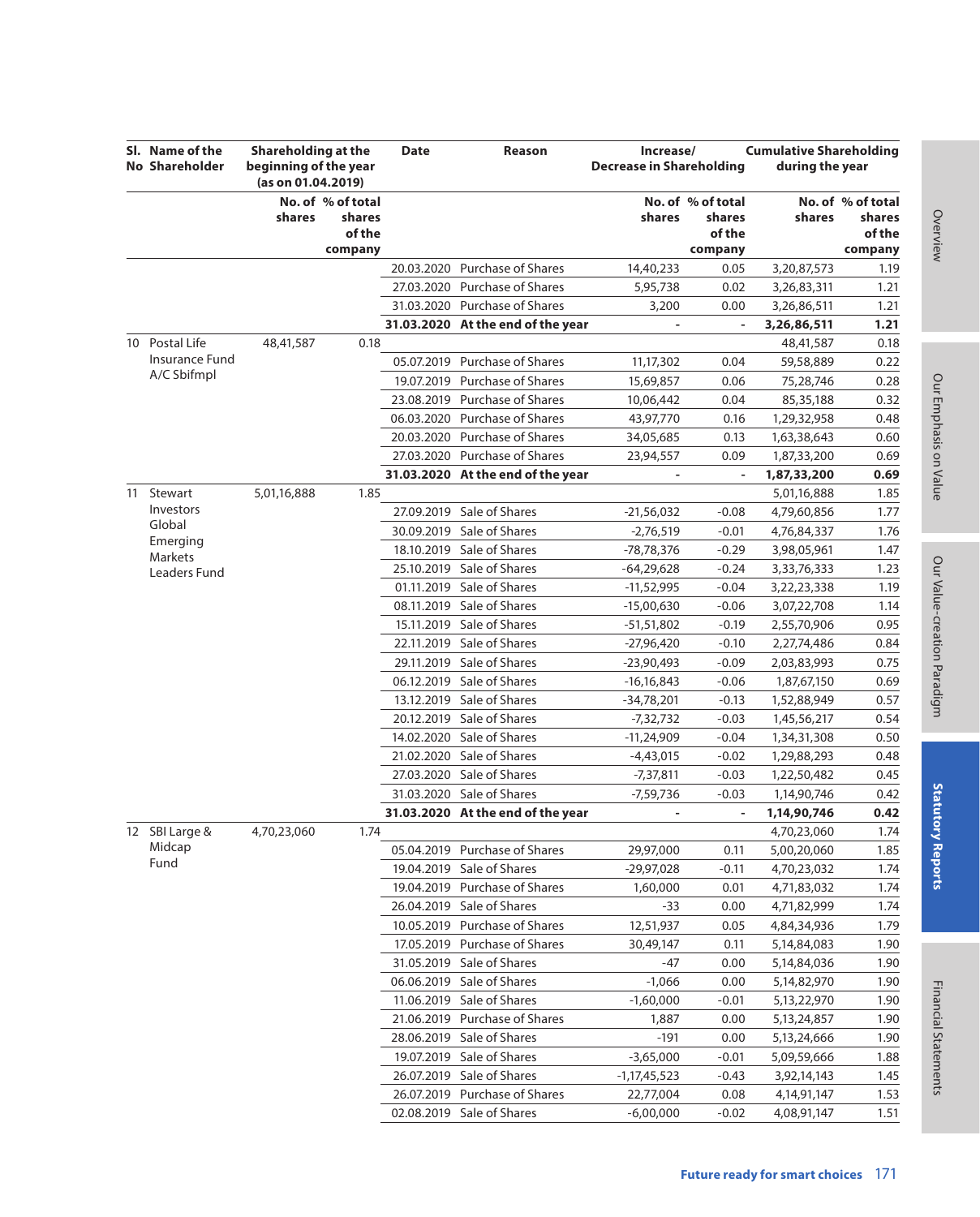| SI. Name of the<br>Shareholding at the<br>No Shareholder<br>beginning of the year<br>(as on 01.04.2019) |                                                            | <b>Date</b> | Reason                            | Increase/<br><b>Decrease in Shareholding</b> |                                                  | <b>Cumulative Shareholding</b><br>during the year |                                                  |
|---------------------------------------------------------------------------------------------------------|------------------------------------------------------------|-------------|-----------------------------------|----------------------------------------------|--------------------------------------------------|---------------------------------------------------|--------------------------------------------------|
|                                                                                                         | No. of % of total<br>shares<br>shares<br>of the<br>company |             |                                   | shares                                       | No. of % of total<br>shares<br>of the<br>company | shares                                            | No. of % of total<br>shares<br>of the<br>company |
|                                                                                                         |                                                            |             | 02.08.2019 Purchase of Shares     | 10                                           | 0.00                                             | 4,08,91,157                                       | 1.51                                             |
|                                                                                                         |                                                            |             | 09.08.2019 Purchase of Shares     | 9                                            | 0.00                                             | 4,08,91,166                                       | 1.51                                             |
|                                                                                                         |                                                            |             | 16.08.2019 Purchase of Shares     | 6                                            | 0.00                                             | 4,08,91,172                                       | 1.51                                             |
|                                                                                                         |                                                            |             | 23.08.2019 Purchase of Shares     | 2,61,011                                     | 0.01                                             | 4, 11, 52, 183                                    | 1.52                                             |
|                                                                                                         |                                                            |             | 30.08.2019 Sale of Shares         | $-6,30,000$                                  | $-0.02$                                          | 4,05,22,183                                       | 1.50                                             |
|                                                                                                         |                                                            |             | 30.08.2019 Purchase of Shares     | 18,007                                       | 0.00                                             | 4,05,40,190                                       | 1.50                                             |
|                                                                                                         |                                                            |             | 06.09.2019 Sale of Shares         | $-4$                                         | 0.00                                             | 4,05,40,186                                       | 1.50                                             |
|                                                                                                         |                                                            |             | 06.09.2019 Purchase of Shares     | 20                                           | 0.00                                             | 4,05,40,206                                       | 1.50                                             |
|                                                                                                         |                                                            |             | 13.09.2019 Sale of Shares         | $-89,94,000$                                 | $-0.33$                                          | 3,15,46,206                                       | 1.17                                             |
|                                                                                                         |                                                            |             | 20.09.2019 Sale of Shares         | $-2,05,15,460$                               | $-0.76$                                          | 1,10,30,746                                       | 0.41                                             |
|                                                                                                         |                                                            |             | 27.09.2019 Sale of Shares         | $-60,00,168$                                 | $-0.22$                                          | 50,30,578                                         | 0.19                                             |
|                                                                                                         |                                                            |             | 30.09.2019 Purchase of Shares     | 2,79,000                                     | 0.01                                             | 53,09,578                                         | 0.20                                             |
|                                                                                                         |                                                            |             | 04.10.2019 Purchase of Shares     | 5                                            | 0.00                                             | 53,09,583                                         | 0.20                                             |
|                                                                                                         |                                                            |             | 11.10.2019 Sale of Shares         | $-4$                                         | 0.00                                             | 53,09,579                                         | 0.20                                             |
|                                                                                                         |                                                            |             | 25.10.2019 Purchase of Shares     | 10                                           | 0.00                                             | 53,09,589                                         | 0.20                                             |
|                                                                                                         |                                                            |             | 01.11.2019 Purchase of Shares     | 2                                            | 0.00                                             | 53,09,591                                         | 0.20                                             |
|                                                                                                         |                                                            |             | 22.11.2019 Purchase of Shares     | 6                                            | 0.00                                             | 53,09,597                                         | 0.20                                             |
|                                                                                                         |                                                            |             | 29.11.2019 Sale of Shares         | $-4,05,000$                                  | $-0.01$                                          | 49,04,597                                         | 0.18                                             |
|                                                                                                         |                                                            |             | 29.11.2019 Purchase of Shares     | 5                                            | 0.00                                             | 49,04,602                                         | 0.18                                             |
|                                                                                                         |                                                            |             | 20.12.2019 Purchase of Shares     | 63,000                                       | 0.00                                             | 49,67,602                                         | 0.18                                             |
|                                                                                                         |                                                            |             | 27.12.2019 Sale of Shares         | $-107$                                       | 0.00                                             | 49,67,495                                         | 0.18                                             |
|                                                                                                         |                                                            |             | 31.12.2019 Sale of Shares         | $-19$                                        | 0.00                                             | 49,67,476                                         | 0.18                                             |
|                                                                                                         |                                                            |             | 10.01.2020 Purchase of Shares     | 13,01,000                                    | 0.05                                             | 62,68,476                                         | 0.23                                             |
|                                                                                                         |                                                            |             | 17.01.2020 Sale of Shares         | -15                                          | 0.00                                             | 62,68,461                                         | 0.23                                             |
|                                                                                                         |                                                            |             | 07.02.2020 Sale of Shares         | $-2$                                         | 0.00                                             | 62,68,459                                         | 0.23                                             |
|                                                                                                         |                                                            |             | 14.02.2020 Purchase of Shares     | 1,011                                        | 0.00                                             | 62,69,470                                         | 0.23                                             |
|                                                                                                         |                                                            |             | 21.02.2020 Purchase of Shares     | 5                                            | 0.00                                             | 62,69,475                                         | 0.23                                             |
|                                                                                                         |                                                            |             | 28.02.2020 Purchase of Shares     | 1,025                                        | 0.00                                             | 62,70,500                                         | 0.23                                             |
|                                                                                                         |                                                            |             | 06.03.2020 Sale of Shares         | $-40,00,042$                                 | $-0.15$                                          | 22,70,458                                         | 0.08                                             |
|                                                                                                         |                                                            |             | 06.03.2020 Purchase of Shares     | 1                                            | 0.00                                             | 22,70,459                                         | 0.08                                             |
|                                                                                                         |                                                            |             | 20.03.2020 Sale of Shares         | $-5,22,853$                                  | $-0.02$                                          | 17,47,606                                         | 0.06                                             |
|                                                                                                         |                                                            |             | 31.03.2020 Purchase of Shares     | 14                                           | 0.00                                             | 17,47,620                                         | 0.06                                             |
|                                                                                                         |                                                            |             | 31.03.2020 At the end of the year |                                              |                                                  | 17,47,620                                         | 0.06                                             |
| 13 Mahout                                                                                               | 2,71,66,790<br>1.00                                        |             |                                   |                                              |                                                  | 2,71,66,790                                       | 1.00                                             |
| Global                                                                                                  |                                                            |             | 27.09.2019 Sale of Shares         | $-10,95,337$                                 | $-0.04$                                          | 2,60,71,453                                       | 0.96                                             |
| Emerging                                                                                                |                                                            |             | 30.09.2019 Sale of Shares         | $-1,40,481$                                  | $-0.01$                                          | 2,59,30,972                                       | 0.96                                             |
| <b>Markets</b>                                                                                          |                                                            |             | 08.11.2019 Sale of Shares         | $-20,32,972$                                 | $-0.08$                                          | 2,38,98,000                                       | 0.88                                             |
| Leaders Fund,                                                                                           |                                                            |             | 15.11.2019 Sale of Shares         | -53,72,257                                   | $-0.20$                                          | 1,85,25,743                                       | 0.68                                             |
| A Sub-Fund of<br>The Mahout                                                                             |                                                            |             | 06.12.2019 Sale of Shares         | $-35,41,966$                                 | $-0.13$                                          | 1,49,83,777                                       | 0.55                                             |
| Delaware                                                                                                |                                                            |             | 20.12.2019 Sale of Shares         | -5,02,914                                    | $-0.02$                                          | 1,44,80,863                                       | 0.54                                             |
| <b>Statutory Trust</b>                                                                                  |                                                            |             | 03.01.2020 Sale of Shares         | $-29,91,572$                                 | $-0.11$                                          | 1,14,89,291                                       | 0.42                                             |
|                                                                                                         |                                                            |             | 24.01.2020 Sale of Shares         | $-16,31,955$                                 | $-0.06$                                          | 98,57,336                                         | 0.36                                             |
|                                                                                                         |                                                            |             | 28.02.2020 Sale of Shares         | $-7,54,467$                                  | $-0.03$                                          | 91,02,869                                         | 0.34                                             |
|                                                                                                         |                                                            |             | 06.03.2020 Sale of Shares         | $-67,79,433$                                 | $-0.25$                                          | 23,23,436                                         | 0.09                                             |
|                                                                                                         |                                                            |             | 13.03.2020 Sale of Shares         | $-8,69,303$                                  | $-0.03$                                          | 14,54,133                                         | 0.05                                             |
|                                                                                                         |                                                            |             | 20.03.2020 Sale of Shares         | $-14,54,133$                                 | $-0.05$                                          | 0                                                 | 0.00                                             |
|                                                                                                         |                                                            |             | 31.03.2020 At the end of the year | $\overline{\phantom{a}}$                     | ä,                                               | 0                                                 | 0.00                                             |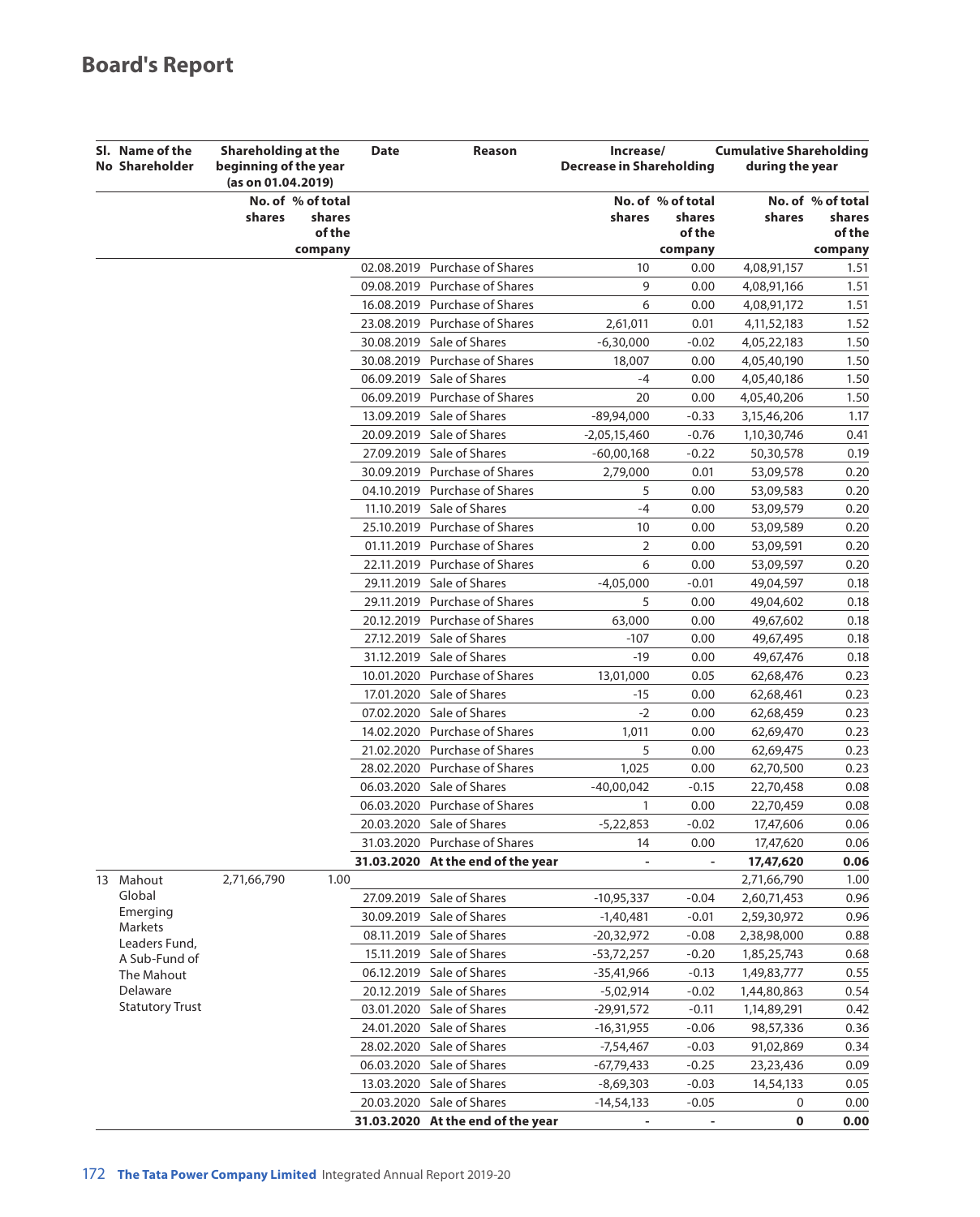| SI.               | Name of the<br>No. Director/Key<br><b>Managerial</b><br>Personnel |             | Shareholding at the<br>beginning of the year<br>(as on 01.04.2019) | <b>Date</b> | Reason                              |                             | Increase/<br>Decrease in<br>Shareholding | <b>Cumulative</b><br>Shareholding<br>during the year |             |
|-------------------|-------------------------------------------------------------------|-------------|--------------------------------------------------------------------|-------------|-------------------------------------|-----------------------------|------------------------------------------|------------------------------------------------------|-------------|
|                   |                                                                   | No. of      | % of total                                                         |             |                                     | No. of                      | % of total                               | No. of                                               | % of total  |
|                   |                                                                   | shares      | shares of                                                          |             |                                     | shares                      | shares of                                | shares                                               | shares of   |
|                   |                                                                   |             | the company                                                        |             |                                     |                             | the company                              |                                                      | the company |
| $\mathbf{1}$      | Mr. N.                                                            | $\Omega$    | 0.00                                                               |             |                                     |                             |                                          | $\Omega$                                             | 0.00        |
|                   | Chandrasekaran                                                    |             |                                                                    |             | 16.03.2020 Purchase of Shares       | 2,00,000                    |                                          | 0.01 2,00,000                                        | 0.01        |
|                   |                                                                   |             |                                                                    |             | 31.03.2020 At the end of the year   | $\mathcal{L}$               |                                          | $-2,00,000$                                          | 0.01        |
| 2                 | Ms. Anjali Bansal                                                 | $\Omega$    | 0.00                                                               |             |                                     |                             |                                          | $\Omega$                                             | 0.00        |
|                   |                                                                   |             |                                                                    |             | - No change                         | $\Omega$                    | 0.00                                     | $\Omega$                                             | 0.00        |
|                   |                                                                   |             |                                                                    |             | 31.03.2020 At the end of the year   | $\blacksquare$              | $\blacksquare$                           | 0                                                    | 0.00        |
| 3                 | Ms. Vibha Padalkar                                                | $\Omega$    | 0.00                                                               |             |                                     |                             |                                          | $\Omega$                                             | 0.00        |
|                   |                                                                   |             |                                                                    |             | - No change                         | $\Omega$                    | 0.00                                     | $\Omega$                                             | 0.00        |
|                   |                                                                   |             |                                                                    |             | 31.03.2020 At the end of the year   | $\overline{\phantom{a}}$    | $\sim$                                   | $\mathbf 0$                                          | 0.00        |
| 4                 | Mr. Sanjay V.                                                     | 16,262      | 0.00                                                               |             |                                     |                             |                                          | 16,262                                               | 0.00        |
|                   | Bhandarkar#                                                       |             |                                                                    |             | - No change                         | 0                           | 0.00                                     | 16,262                                               | 0.00        |
|                   |                                                                   |             |                                                                    |             | 31.03.2020 At the end of the year   | $\mathcal{L}_{\mathcal{A}}$ | $\sim$                                   | 16,262                                               | 0.00        |
| 5                 | Mr. K. M.                                                         | $\Omega$    | 0.00                                                               |             |                                     |                             |                                          | 0                                                    | 0.00        |
|                   | Chandrasekhar                                                     |             |                                                                    |             | - No change                         | 0                           | 0.00                                     | $\mathbf 0$                                          | 0.00        |
|                   |                                                                   |             |                                                                    |             | 31.03.2020 At the end of the year   | ä,                          | ÷.                                       | $\mathbf 0$                                          | 0.00        |
| 6                 | Mr. Hemant                                                        | $\mathbf 0$ | 0.00                                                               |             |                                     |                             |                                          | $\Omega$                                             | 0.00        |
|                   | Bhargava                                                          |             |                                                                    |             | - No change                         | 0                           | 0.00                                     | 0                                                    | 0.00        |
|                   |                                                                   |             |                                                                    |             | 31.03.2020 At the end of the year   | $\mathbf{r}$                | $\mathbf{r}$                             | $\mathbf 0$                                          | 0.00        |
| $\overline{7}$    | Mr. Saurabh                                                       | $\Omega$    | 0.00                                                               |             |                                     |                             |                                          | $\Omega$                                             | 0.00        |
|                   | Agrawal                                                           |             |                                                                    |             | - No change                         | $\Omega$                    | 0.00                                     | $\Omega$                                             | 0.00        |
|                   |                                                                   |             |                                                                    |             | 31.03.2020 At the end of the year   |                             |                                          | $\mathbf 0$                                          | 0.00        |
| 8                 | Mr. Banmali                                                       | $\Omega$    | 0.00                                                               |             |                                     |                             |                                          | $\Omega$                                             | 0.00        |
|                   | Agrawala                                                          |             |                                                                    |             | - No change                         | 0                           | 0.00                                     | 0                                                    | 0.00        |
|                   |                                                                   |             |                                                                    |             | 31.03.2020 At the end of the year   | $\mathcal{L}^{\mathcal{A}}$ | $\blacksquare$                           | $\mathbf 0$                                          | 0.00        |
| 9                 | Mr. Ashok Sinha                                                   | $\Omega$    | 0.00                                                               |             |                                     |                             |                                          |                                                      |             |
|                   | (w.e.f 02.05.2019)                                                |             |                                                                    |             | - No change                         | 0                           | 0.00                                     | $\Omega$                                             | 0.00        |
|                   |                                                                   |             |                                                                    |             | 31.03.2020 At the end of the year   | $\mathcal{L}^{\mathcal{A}}$ | $\blacksquare$                           | $\mathbf 0$                                          | 0.00        |
| 10                | Mr. Praveer Sinha,                                                | $\Omega$    | 0.00                                                               |             |                                     |                             |                                          | $\Omega$                                             | 0.00        |
|                   | CEO & Managing                                                    |             |                                                                    |             | - No change                         | 0                           | 0.00                                     | $\Omega$                                             | 0.00        |
|                   | <b>Director</b>                                                   |             |                                                                    |             | 31.03.2020 At the end of the year   | $\mathcal{L}^{\mathcal{A}}$ | $\omega$                                 | $\mathbf 0$                                          | 0.00        |
| 11                | Mr. Nawshir H. Mirza                                              | $\Omega$    | 0.00                                                               |             |                                     |                             |                                          |                                                      |             |
|                   | (upto 12.08.2019)                                                 |             |                                                                    |             | - No change                         | 0                           | 0.00                                     | 0                                                    | 0.00        |
|                   |                                                                   |             |                                                                    |             | 12.08.2019 At the end of the period | ÷.                          | $\mathbf{r}$                             | $\mathbf{0}$                                         | 0.00        |
| $12 \overline{ }$ | Mr. Deepak M.                                                     | $\Omega$    | 0.00                                                               |             |                                     |                             |                                          |                                                      |             |
|                   | Satwalekar                                                        |             |                                                                    |             | - No change                         | 0                           | 0.00                                     | 0                                                    | 0.00        |
|                   | (upto 12.08.2019)                                                 |             |                                                                    |             | 12.08.2019 At the end of the period | $\blacksquare$              |                                          | $\mathbf 0$                                          | 0.00        |
| 13                | Mr. Ashok S. Sethi                                                | 20,600      | 0.00                                                               |             |                                     |                             |                                          |                                                      |             |
|                   | (upto 30.04.2019)                                                 |             |                                                                    |             | - No change                         | 0                           | 0.00                                     | 20,600                                               | 0.00        |
|                   |                                                                   |             |                                                                    |             | 30.04.2019 At the end of the period | ÷.                          | $\blacksquare$                           | 20,600                                               | 0.00        |
| 14                | Mr. Ramesh                                                        | 0           | 0.00                                                               |             |                                     |                             |                                          | 0                                                    | 0.00        |
|                   | Subramanyam,                                                      |             |                                                                    |             | No change                           | 0                           | 0.00                                     | 0                                                    | 0.00        |
|                   | <b>Chief Financial Officer</b>                                    |             |                                                                    |             | 31.03.2020 At the end of the year   | $\blacksquare$              | ä,                                       | 0                                                    | 0.00        |
| 15                | Mr. Hanoz M.                                                      | 27,005      | 0.00                                                               |             |                                     |                             |                                          | * 27,005                                             | 0.00        |
|                   | Mistry,                                                           |             |                                                                    |             | 22.11.2019 Sale of Shares           | $@ - 8,560$                 | 0.00                                     | 18,445                                               | 0.00        |
|                   | Company                                                           |             |                                                                    |             | 22.11.2019 Purchase of Shares       | @ 8,560                     | 0.00                                     | 27,005                                               | 0.00        |
|                   | Secretary                                                         |             |                                                                    |             | 29.11.2019 Sale of Shares           | $@ -2,853$                  | 0.00                                     | 24,152                                               | 0.00        |
|                   |                                                                   |             |                                                                    |             | 13.12.2019 Sale of Shares           | $@ -2,854$                  | 0.00                                     | 21,298                                               | 0.00        |
|                   |                                                                   |             |                                                                    |             | 31.03.2020 At the end of the year   |                             | ۰                                        | 21,298                                               | 0.00        |

#### **v) Shareholding of Directors and Key Managerial Personnel:**

# All the 16,262 shares are held as second holder.

\* Out of 27,005 shares, 15,286 shares are held as second holder.

@ 8,560 shares as second holder have been distributed in family as per devolution of assets.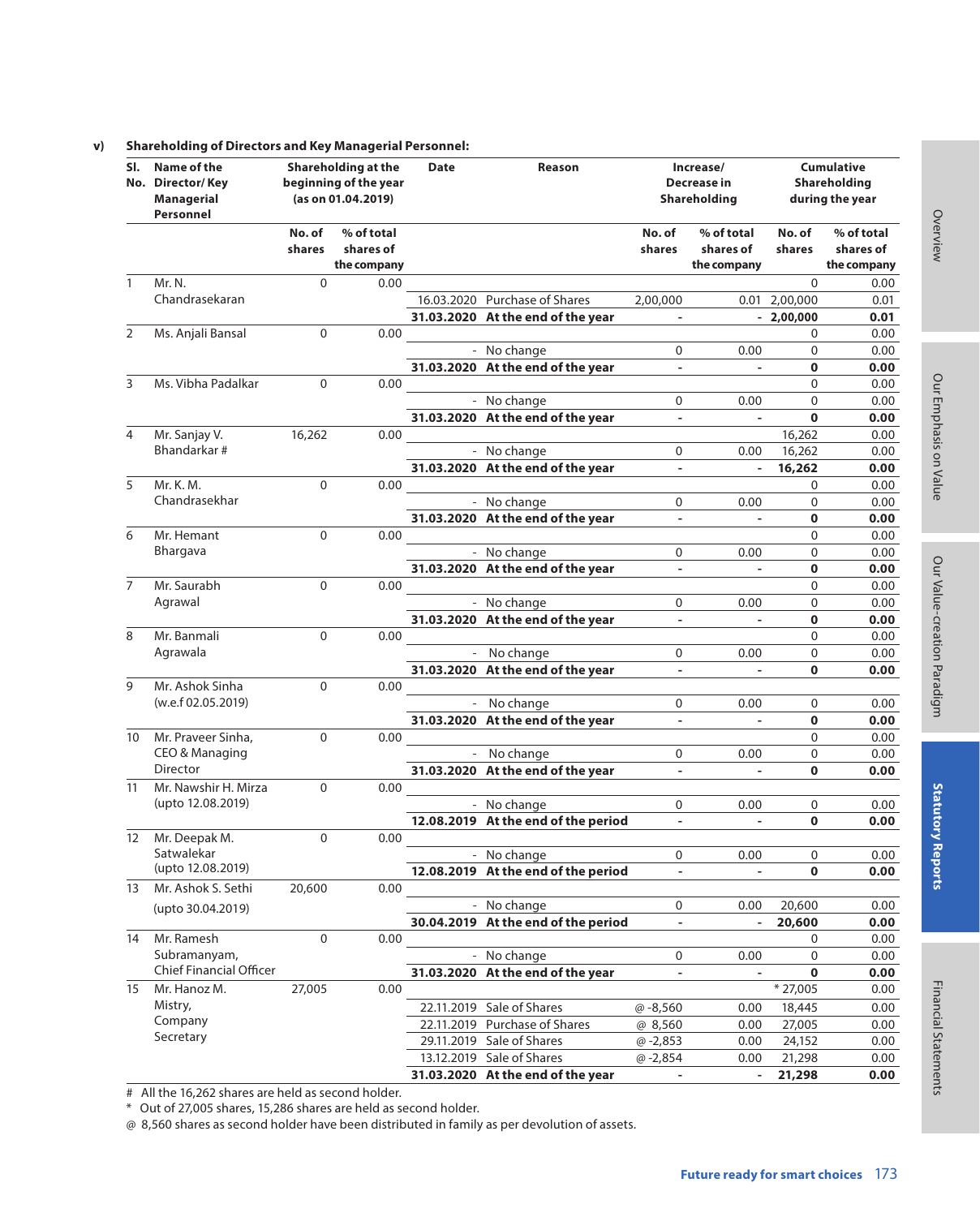#### **V. Indebtedness**

**Indebtedness of the Company including interest outstanding/accrued but not due for payment**

|                                                     |                                                  |                           |                          | Figures in ₹ crore                  |
|-----------------------------------------------------|--------------------------------------------------|---------------------------|--------------------------|-------------------------------------|
| <b>Particulars</b>                                  | <b>Secured</b><br>Loans<br>excluding<br>deposits | <b>Unsecured</b><br>Loans | <b>Deposits</b>          | <b>Total</b><br><b>Indebtedness</b> |
| Indebtedness at the beginning of the financial year |                                                  |                           |                          |                                     |
| i) Principal Amount                                 | 6,041.78                                         | 11,410.74                 | $\overline{\phantom{0}}$ | 17,452.52                           |
| ii) Interest due but not paid                       |                                                  |                           | ۰                        |                                     |
| iii) Interest accrued but not due                   | 41.96                                            | 147.13                    | $\overline{a}$           | 189.09                              |
| Total (i+ii+iii)                                    | 6,083.74                                         | 11,557.87                 | ۰                        | 17,641.61                           |
| Change in Indebtedness during the financial year    |                                                  |                           |                          |                                     |
| • Addition                                          | 1,470.00                                         | 33,250.65                 | $\overline{\phantom{0}}$ | 34,720.65                           |
| • Reduction                                         | (1,753.34)                                       | (32,605.03)               | ٠                        | (34, 358.37)                        |
| <b>Net Change</b>                                   | (283.34)                                         | 645.62                    | ٠                        | 362.28                              |
| Indebtedness at the end of the financial year       |                                                  |                           |                          |                                     |
| i) Principal Amount                                 | 5,757.43                                         | 12,044.23                 | $\overline{\phantom{a}}$ | 17,801.66                           |
| ii) Interest due but not paid                       |                                                  |                           | $\overline{a}$           |                                     |
| iii) Interest accrued but not due                   | 42.97                                            | 159.26                    | $\overline{a}$           | 202.23                              |
| Total $(i + ii + iii)$                              | 5,800.40                                         | 12,203.49                 | ٠                        | 18,003.89                           |

### **VI. Remuneration Of Directors And Key Managerial Personnel**

**A. Remuneration to Managing Director, Whole-time Director and/or Manager:** (₹)

| SI. No. | <b>Particulars of Remuneration</b>                                                           | <b>Name of MD/WTD/Manager</b>                          | <b>Total Amount</b>                                                             |             |
|---------|----------------------------------------------------------------------------------------------|--------------------------------------------------------|---------------------------------------------------------------------------------|-------------|
|         |                                                                                              | Mr. Praveer Sinha,<br>CEO&<br><b>Managing Director</b> | Mr. Ashok S. Sethi,<br>COO &<br><b>Executive Director</b><br>(upto 30.04.2019)* |             |
| 1.      | Gross salary                                                                                 |                                                        |                                                                                 |             |
|         | Salary as per provisions contained in section<br>(a)<br>17(1) of the Income-tax Act, 1961    | 2,11,71,818                                            | 16,82,600                                                                       | 2,28,54,418 |
|         | Value of perquisites u/s 17(2) of the<br>(b)<br>Income-tax Act, 1961                         | 20,34,499                                              | 1,31,073                                                                        | 21,65,572   |
|         | Profits in lieu of salary under section 17(3) of<br>(c)<br>the Income-tax Act, 1961          | Nil                                                    | Nil                                                                             | Nil         |
| 2.      | <b>Stock Option</b>                                                                          | Nil                                                    | Nil                                                                             | Nil         |
| 3.      | <b>Sweat Equity</b>                                                                          | Nil                                                    | Nil                                                                             | Nil         |
| 4.      | Commission <sup>&amp;</sup>                                                                  |                                                        |                                                                                 |             |
|         | as % of profit                                                                               |                                                        |                                                                                 |             |
|         | others, specify (performance based)                                                          | 2,75,00,000                                            | Nil                                                                             | 2,75,00,000 |
| 5.      | Others, Retirement Benefits                                                                  | 26,24,400                                              | 3,36,00,667                                                                     | 3,62,25,067 |
|         | <b>Total</b>                                                                                 | 5,33,30,717                                            | 3,54,14,340                                                                     | 8,87,45,057 |
|         | Ceiling as per Act (@ 10% of profit calculated under Section 198 of the Companies Act, 2013) | ₹40.21 crore                                           |                                                                                 |             |

\* As Mr. Ashok S. Sethi superannuated on 30th April 2019, no commission is payable to him for FY20.

& Commission relates to the financial year ended 31st March 2020, which will be paid during FY21.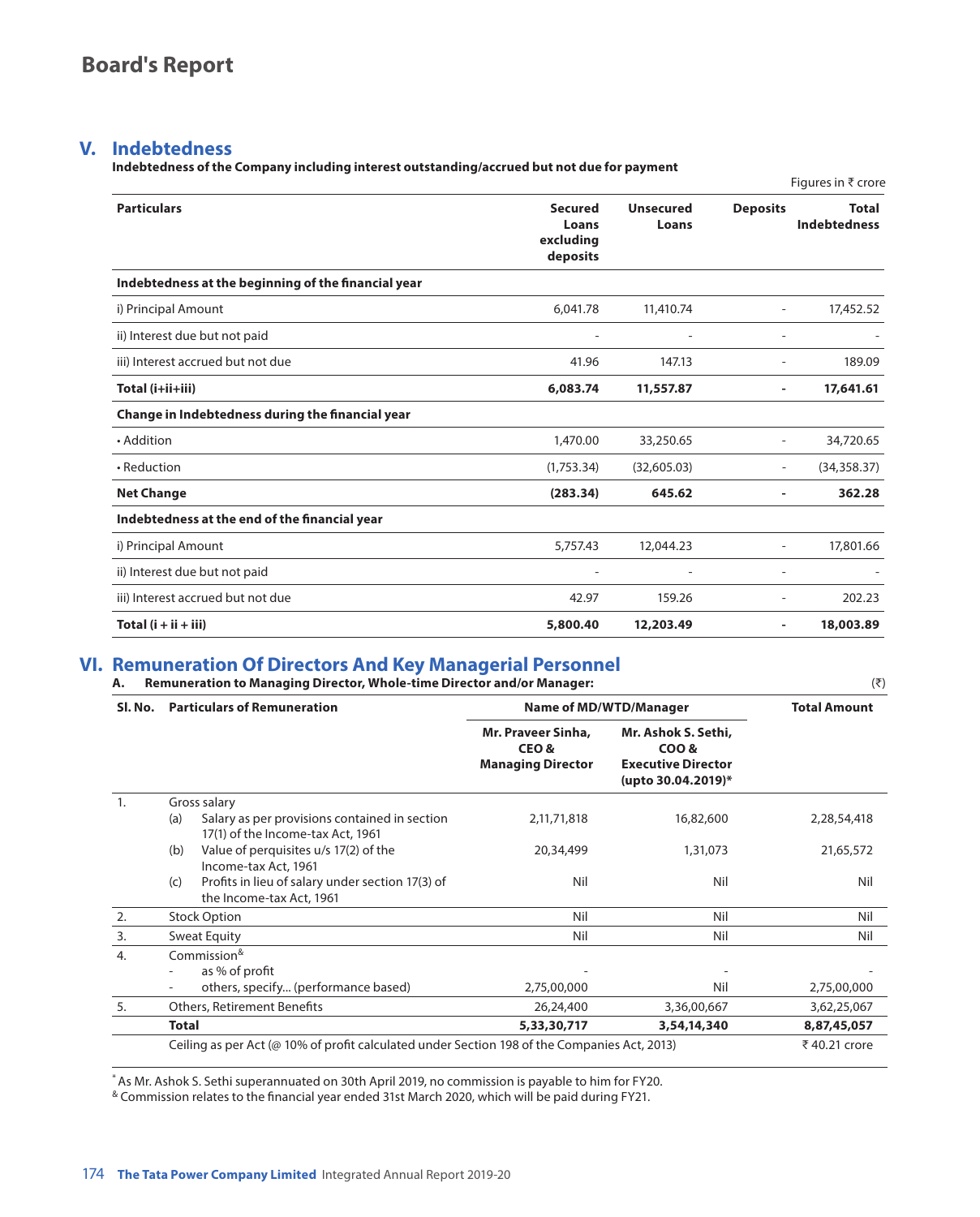#### **B. Remuneration to other directors:** (₹)

| SI. No.        | <b>Name of Directors</b>                                                                    | <b>Particulars of Remuneration</b>                               | <b>Total</b>                                  |                           |             |
|----------------|---------------------------------------------------------------------------------------------|------------------------------------------------------------------|-----------------------------------------------|---------------------------|-------------|
|                |                                                                                             | <b>Fee for</b><br>attending<br>board /<br>committee<br>meetings* | Commission<br>payable for<br><b>FY20&amp;</b> | Others,<br>please specify | Amount      |
| I.             | <b>Independent Directors</b>                                                                |                                                                  |                                               |                           |             |
| 1.             | Ms. Anjali Bansal                                                                           | 3,90,000                                                         | 51,00,000                                     | Nil                       | 54,90,000   |
| 2.             | Ms. Vibha Padalkar                                                                          | 4,80,000                                                         | 58,00,000                                     | Nil                       | 62,80,000   |
| 3.             | Mr. Sanjay V. Bhandarkar                                                                    | 4,50,000                                                         | 55,00,000                                     | Nil                       | 59,50,000   |
| 4.             | Mr. K. M. Chandrasekhar                                                                     | 3,00,000                                                         | 51,00,000                                     | Nil                       | 54,00,000   |
| 5.             | Mr. Ashok Sinha (w.e.f. 02.05.2019)                                                         | 2,70,000                                                         | 40,00,000                                     | Nil                       | 42,70,000   |
| 6.             | Mr. Nawshir H. Mirza (upto 12.08.2019)                                                      | 1,50,000                                                         | 24,00,000                                     | Nil                       | 25,50,000   |
| 7.             | Mr. Deepak M. Satwalekar (upto 12.08.2019)                                                  | 1,20,000                                                         | 19,00,000                                     |                           | 20,20,000   |
|                | Total (I)                                                                                   | 21,60,000                                                        | 2,98,00,000                                   | <b>Nil</b>                | 3,19,60,000 |
| $\mathbb{I}$ . | <b>Other Non-Executive Directors</b>                                                        |                                                                  |                                               |                           |             |
| 1.             | Mr. N. Chandrasekaran \$                                                                    | 2,40,000                                                         | Nil                                           | Nil                       | 2,40,000    |
| 2.             | Mr. Hemant Bhargava@                                                                        | 1,80,000                                                         | 40,00,000                                     | Nil                       | 41,80,000   |
| 3.             | Mr. Saurabh Agrawal #                                                                       | 2,40,000                                                         | Nil                                           | Nil                       | 2,40,000    |
| 4.             | Mr. Banmali Agrawala #                                                                      | 2,40,000                                                         | Nil                                           | Nil                       | 2,40,000    |
|                | Total (II)                                                                                  | 9,00,000                                                         | 40,00,000                                     | <b>Nil</b>                | 49,00,000   |
|                | <b>Total Managerial Remuneration (I + II)</b>                                               | 30,60,000                                                        | 3,38,00,000                                   | Nil                       | 3,68,60,000 |
|                | Ceiling as per Act (@ 1% of profit calculated under Section 198 of the Companies Act, 2013) |                                                                  |                                               |                           | ₹4.02 crore |

\* Excludes GST & Commission relates to the financial year ended 31st March 2020, which will be paid to the eligible Directors during FY21.<br>
\$ As a policy, Mr. N. Chandrasekaran, Chairman, has abstained from receiving Commission from the

\$ As a policy, Mr. N. Chandrasekaran, Chairman, has abstained from receiving Commission from the Company.<br>
The Sitting Fees for attending meetings are paid to Mr. Bhargava and the Commission will be paid to LIC.

The Sitting Fees for attending meetings are paid to Mr. Bhargava and the Commission will be paid to LIC.

# In line with the internal guidelines of the Company, no payment is made towards Commission to the Non-Executive Directors of the Company, who are in full time employment with another Tata Company.

#### **C. Remuneration to Key Managerial Personnel other than MD/Manager/WTD** (₹)

|    | SI. No. Particulars of Remuneration                                     |                                                                                    | <b>Key Managerial Personnel</b>                             | <b>Total</b>                                  |               |  |
|----|-------------------------------------------------------------------------|------------------------------------------------------------------------------------|-------------------------------------------------------------|-----------------------------------------------|---------------|--|
|    |                                                                         |                                                                                    | Mr. R. N.<br>Subramanyam,<br><b>Chief Financial Officer</b> | Mr. H. M. Mistry,<br><b>Company Secretary</b> |               |  |
| 1. | Gross salary                                                            |                                                                                    |                                                             |                                               |               |  |
|    | (a)                                                                     | Salary as per provisions contained in section 17(1)<br>of the Income-tax Act, 1961 | 3,38,20,340 *                                               | 1,13,08,939 *                                 | 4,51,29,279 * |  |
|    | (b)                                                                     | Value of perquisites u/s 17(2) of the<br>Income-tax Act, 1961                      | 37,82,857                                                   | 9,28,414                                      | 47,11,271     |  |
|    | (c)                                                                     | Profits in lieu of salary under section 17(3) of the<br>Income-tax Act, 1961       | Nil                                                         | Nil                                           | Nil           |  |
| 2. | <b>Stock Option</b>                                                     |                                                                                    | Nil                                                         | Nil                                           | Nil           |  |
| 3. | <b>Sweat Equity</b>                                                     |                                                                                    | Nil                                                         | Nil                                           | Nil           |  |
| 4. | Commission<br>as % of profit<br>۰<br>others<br>$\overline{\phantom{a}}$ |                                                                                    | Nil                                                         | Nil                                           | Nil           |  |
| 5. |                                                                         | Others, Retirement Benefits                                                        | 8,79,365                                                    | 10,17,107                                     | 18,96,472     |  |
|    | <b>Total</b>                                                            |                                                                                    | 3,84,82,562                                                 | 1,32,54,460                                   | 5,17,37,022   |  |

\* Includes Performance Pay for FY19 paid in FY20.